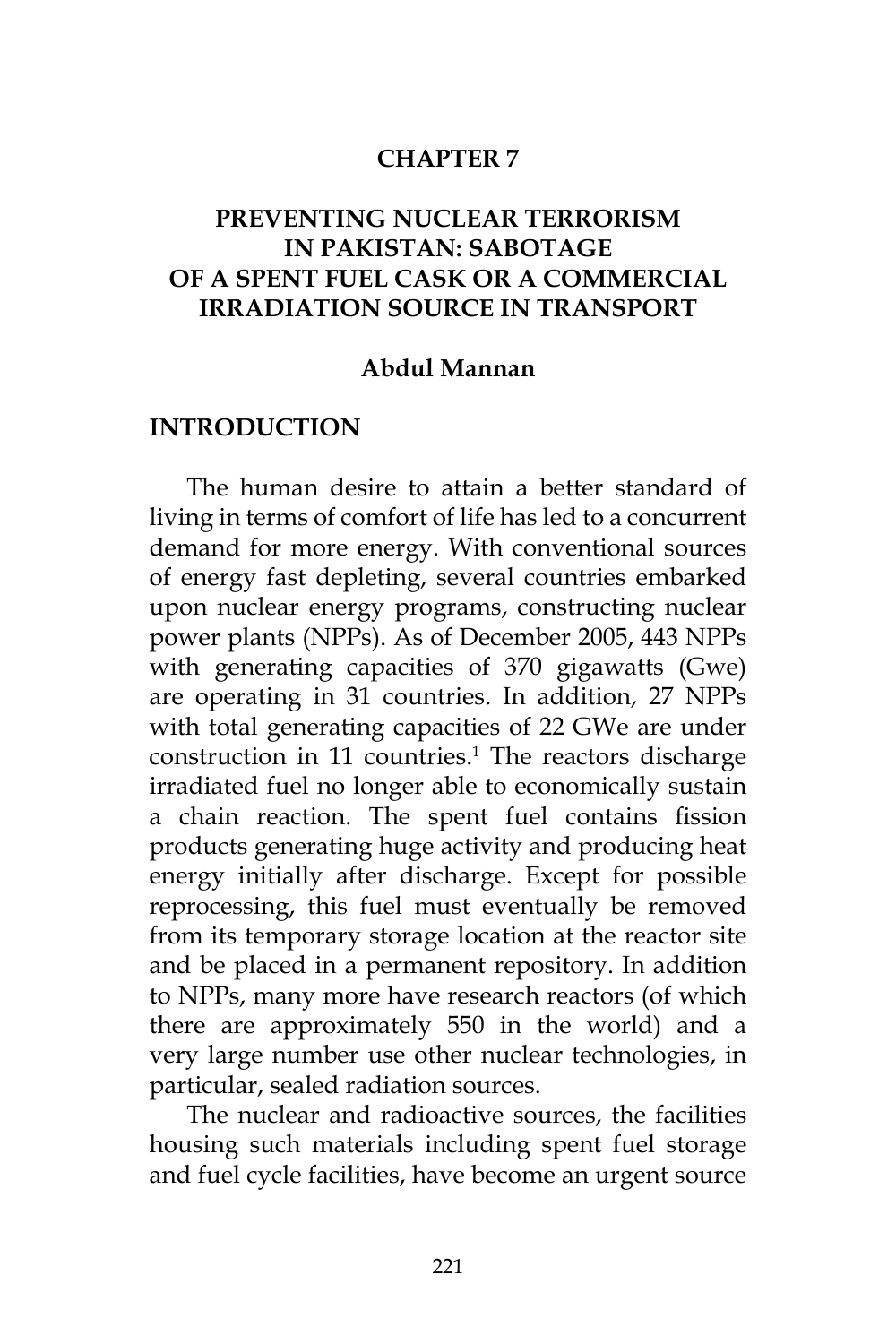of global concern from the nuclear and radiological terrorism perspective since the tragedy of September 11, 2001 (9/11). These concerns vary on the basis of the risk of nuclear terror acts. According to *The Four Faces of Terrorism*, a risk reduction strategy must consider the consequence and probability factors of nuclear terrorism. This stems from two assumptions in nuclear terrorism. First, modes of attack with the gravest consequences (e.g., NPPs and associated facilities) are the most difficult to execute because of robust physical protection measures and thus are less likely to occur. Second, attacks with the least consequences are the most likely to occur because of less stringent security measures compared to nuclear installations (e.g., industrial radiography sources in transportation). An Improvised Nuclear Device (IND), while clearly more effective in terms of destruction than a Radiological Dispersion Device (RDD), is more complex and therefore a less likely approach. However, most of the nuclear facilities around the world, including in the United States, would not be able to provide a reliable defense against attacks as large as terrorists have already proved that they can mount.<sup>2</sup> According to the Lugar Survey, the possibility of a weapons of mass destruction (WMD) attack against a city or other target somewhere in the world is real and increasing over time. The median estimate of the probability of a radiological attack over 10 years was twice (40 percent) as high as the estimate for a nuclear or biological attack during the same period.<sup>3</sup> Thus a strategy should reduce the consequences of those nuclear attacks that are the most likely and limit the probability of attacks with the highest consequences.<sup>4</sup>

Given the above considerations, Pakistan's vulner-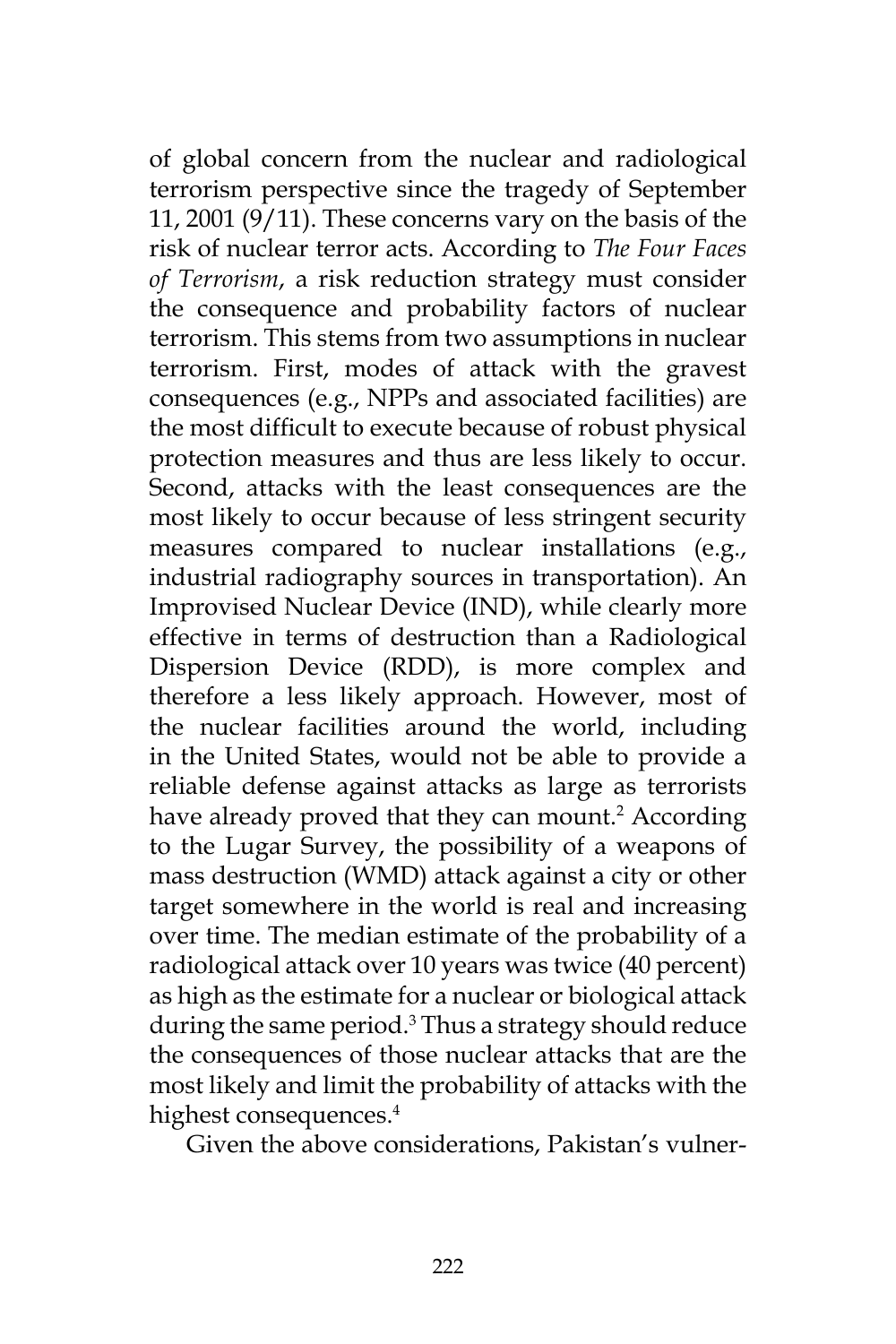ability to nuclear terrorism and the consequences during movement of radioactive materials through two possible hypothetical case studies are reviewed. The first is a successful terrorist attack on Spent Nuclear Fuel (SNF) during transportation and shipment. This scenario is less probable because of expected physical protection measures, and SNF shipments are not anticipated in the near future in Pakistan. The second is the more likely of the two, a terrorist attack on high activity radioactive sources being transported within Pakistan.

### **NUCLEAR TERRORISM AND PAKISTAN'S VULNERABILITY**

The threat of terrorism and possible use of nuclear, biological, and chemical (NBC) Weapons by terrorists was not ignored by many experts. On March 20, 1995, the unimaginable Tokyo subway attack made the threat real. Five coordinated attacks released sarin gas on several lines of the Tokyo subway, killing 12 people and injuring nearly 1,000 others.<sup>5</sup> The attack caused massive disruption and widespread fear in a society that was previously perceived to be virtually free of crime. Considering such risk, the security levels of nuclear power plants and facilities housing nuclear and other radioactive materials were augmented. Still, Americans found the idea of large scale terrorist attacks inconceivable prior to 9/11.<sup>6</sup>

Richard Falkenrath, in his book *America's Achilles' Heel*, recognized U.S. vulnerability to NBC terrorism. He elaborated the consequences of an NBC attack as massive causalities, contamination, panic, degraded response capabilities, economic damage, loss of strategic position, social-psychological damage, and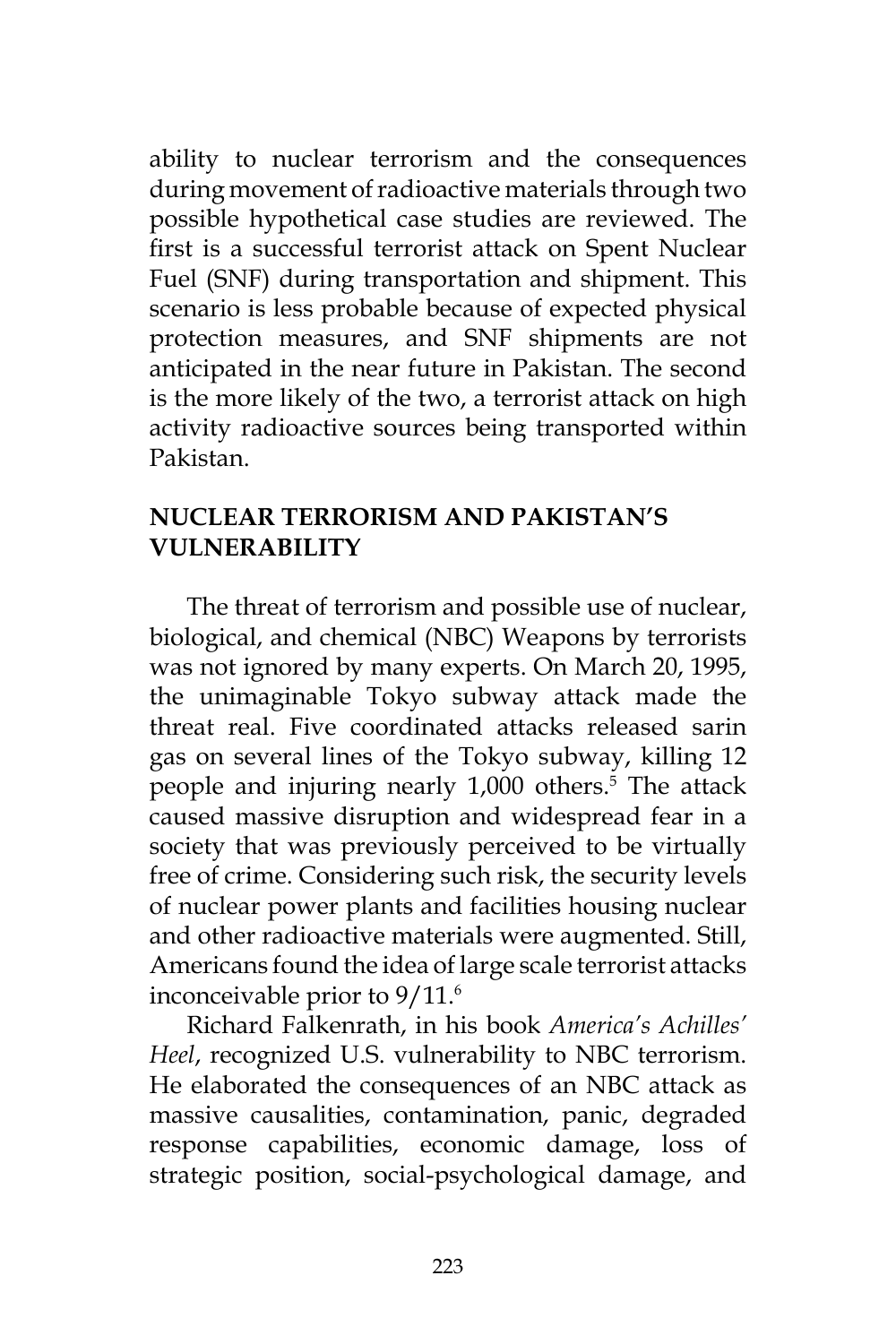political change.7 A recent report prepared by Nuclear Consultants of Large & Associates cited an October 16, 2005, news report entitled "Nuke Bomb Plot," revealing that a group of terrorists acquired detailed plans of Britain's most sensitive nuclear sites and was planning a terror attack on a major nuclear target in the United Kingdom (UK).<sup>8</sup> In another event on March 22, 2006, *BBC News* reported a "List of Terror targets Revealed" where a suspected terrorist was allegedly involved in a plot to buy a "radio-isotope bomb." The *Sunday Morning Herald* on January 6, 2007, reported, "Stolen Australian Army rocket launchers are in the hands of a home-grown terrorist group which planned to use them to attack Sydney's Lucas Heights nuclear reactor, police allege." (See Figure 1.)



Source: *Sunday Morning Herald*. 9

# **Figure 1. Lucas Heights Nuclear Reactor**.

Dr. Charles D. Ferguson commented, "The good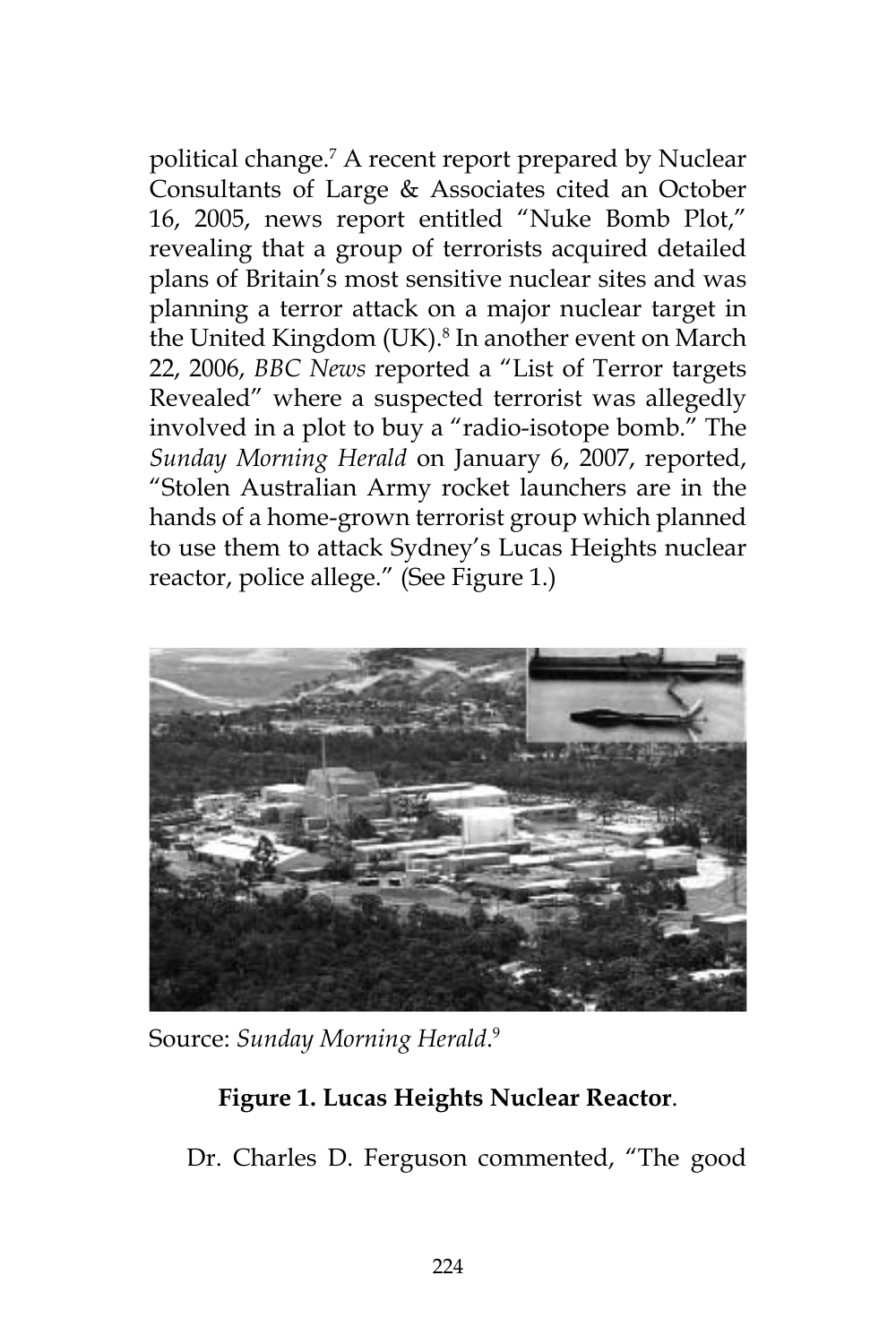news is that the rockets would not have done much, if any, significant damage to the reactor. The bad news is that the emerging details of the case point to the harm that insiders can perpetrate. If Australia moves forward with ambitious plans-as proposed in the controversial Switkowski report─to build 25 nuclear power reactors by 2050, it should take adequate precautions to guard against external and internal security threats."10 He further argued that the Australian Defense Forces have dozens of shoulder-fired *Javelin* "fire-and-forget" missiles that have lock-on targeting and infra-red (night-time) guidance, and such a long-range and high penetration that a missile fired more than a kilometer away could have penetrated the relatively thin shell of the nuclear shipping casks.

Getting hold of a nuclear weapon or successful acquisition of nuclear material and detonation of an IND by terrorists could turn a modern civilization into a smoking ruin. $11$  Dr. Charles Ferguson outlines nuclear terrorism in four approaches:

1. Theft and detonation of an intact nuclear weapon (NW).

2. Theft or purchase of fissile material leading to the fabrication and detonation of a crude NW─an improvised nuclear device.

3. Attacks against and sabotage of nuclear facilities, in particular NPPs, causing the release of large amounts of radioactivity.

4. Unauthorized acquisition of radioactive materials contributing to the fabrication and detonation of a Radiological Dispersion Device (RDD)–a "dirty bomb"-or radiation emission device (RED).<sup>12</sup>

Any successful attack based on the above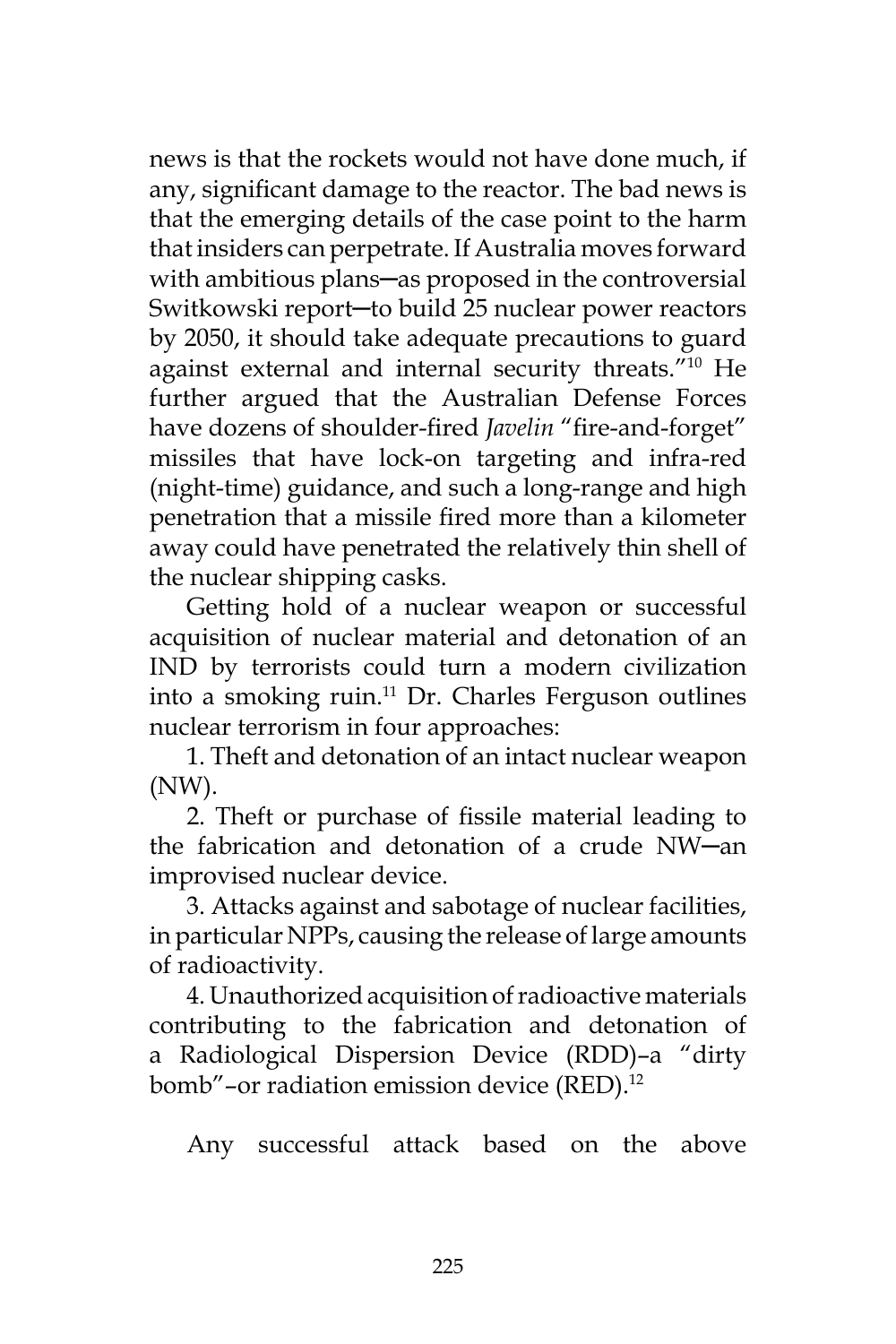possibilities would have catastrophic and far reaching consequences. The damage that can be done by a large release of fission products was demonstrated by the April 1986 Chernobyl accident. More than 100,000 residents from 187 settlements were permanently evacuated because of contamination by Cs-137. Strict radiation-dose control measures were imposed in areas contaminated to levels greater than  $15\mathrm{Ci}/\mathrm{km^2}$  (555 kBq/ m2 ) of Cs-137. The total area of this radiation-control zone was huge:  $10,000 \text{ km}^2$ , equal to half the area of the State of New Jersey. During the following decade, the population of this area declined by almost half because of migration to areas of lower contamination.<sup>13</sup> Beyond contamination, Graham Allison cited in his article that researchers at RAND, a U.S. Governmentfunded think-tank, estimate that a nuclear explosion at the port of Long Beach in California would cause immediate indirect costs worldwide of more than \$3 trillion, and that shutting down all U.S. ports would cut world trade by 10 percent.<sup>14</sup>

United Nations (UN) Secretary General Kofi Annan said:

Perhaps the thing that it is most vital is to deny terrorists access to nuclear materials. Nuclear terrorism is still often treated as science fiction. I wish it were. But, unfortunately, we live in a world of excess hazardous materials and abundant technological know-how, in which some terrorists clearly state their intention to inflict catastrophic casualties. Were such an attack to occur, it would not only cause widespread death and destruction, but would stagger the world economy and thrust tens of millions of people into dire poverty. Given what we know of the relationship between poverty and infant mortality, any nuclear terrorist attack would have a second death toll throughout the developing world.15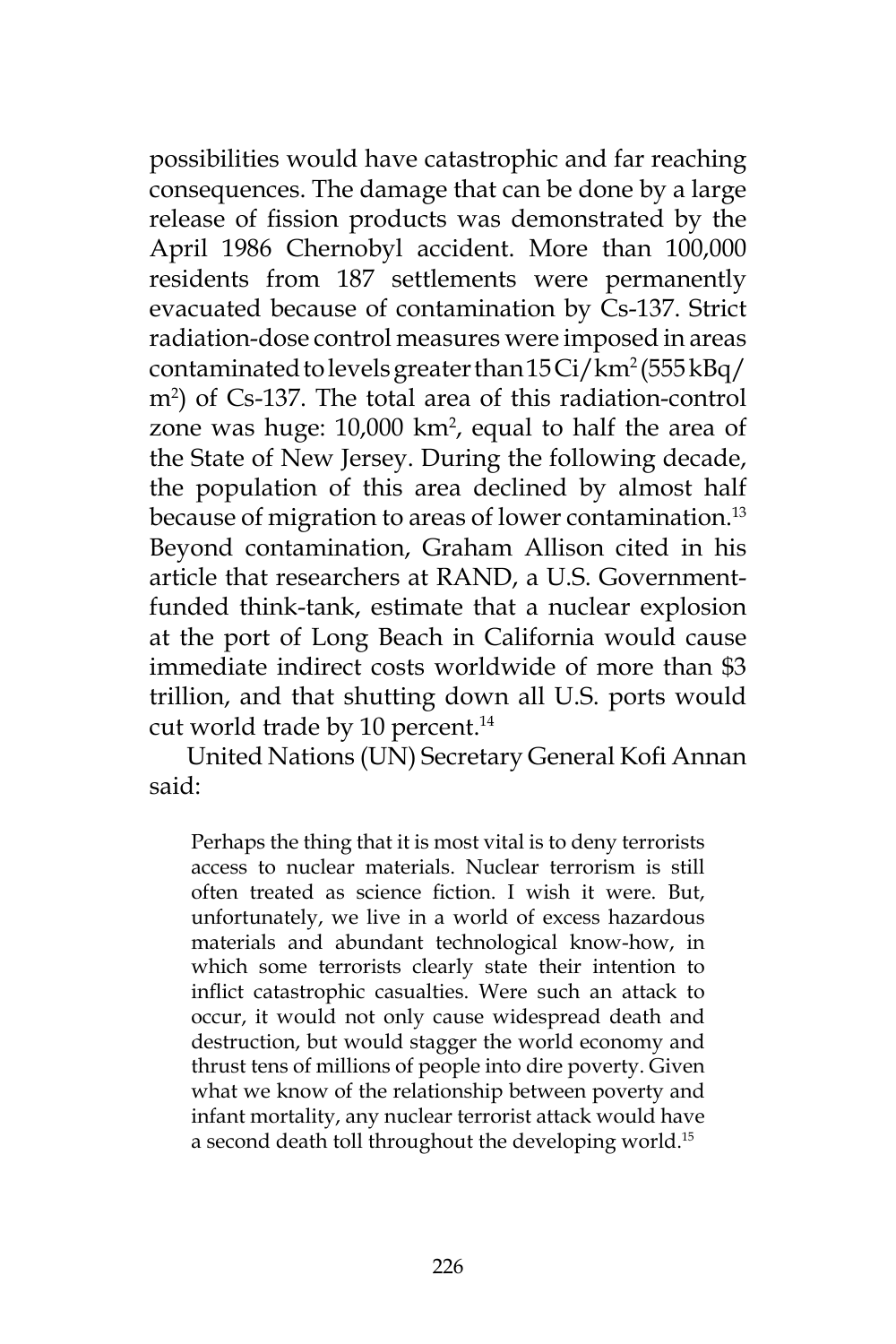Nuclear terrorism can be a real threat to Pakistan. Pakistan has dealt with terrorism for some time, with much of the root cause from the Soviet invasion of Afghanistan in 1979. The Soviet Union's departure in 1989 promoted further unrest as it left behind an enormous arsenal of heavy weapons and an internal conflict in Afghanistan that followed. Pakistan's renewed alliance with the United States after 9/11 has increased the threat of terrorism. General Pervez Musharraf, President of Pakistan, describes the current situation starkly in his recent book:

A deadly al-Qaeda terrorist network entrenched itself in our major cities and the mountains of tribal agencies on our western border with Afghanistan. A culture of targeted killing, explosives, car bombs, and suicide attacks took root.16

Major attacks continue in Pakistan, including the recent suicide bomber who killed at least 42 soldiers in Dargai.17 However, Pakistan had previously experienced such incidents of terrorism but these were very target specific and mostly in retaliation for some action taken domestically or outside our country. None of the terrorist actions were designed to kill populations *en masse* or to cause panic on a large scale. No such terrorist action was ever directed towards any nuclear installation, radiation facility, or other hazardous industry. However, a change in strategy of terrorists cannot be totally ignored.

As the threat of global terrorism has grown, so too has the Government of Pakistan's nuclear power program. Today it envisages an expansion in its nuclear power program from its current production capacity of 437MWe to 8,800 MWe by 2030.18 Besides nuclear power plants, two research reactors, and one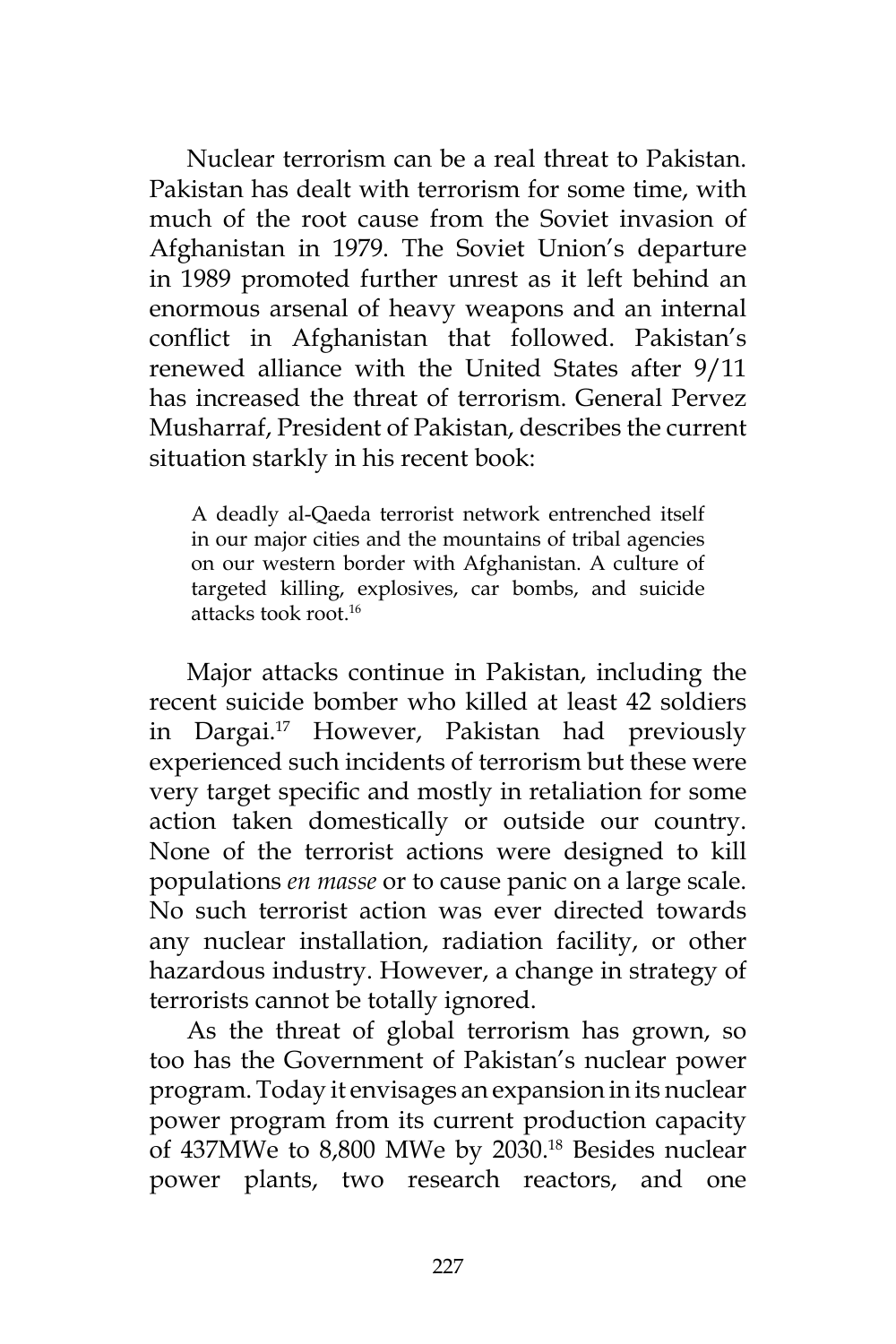commercial irradiation plant (PARAS) at Lahore, numerous high activity radioactive sources are being used for research and development (R&D), commercial, industrial, and medical purposes. The vulnerability of these facilities to nuclear terrorism cannot be ignored, especially in the current context of Pakistan's active participation with U.S. and Western Allies in the War on Terror.

## **AVAILABILITY OF NUCLEAR MATERIAL AND RADIOACTIVE SOURCES**

Today, there are hundreds of tons of nuclear material, not just in the former Soviet Union, but in dozen of countries around the world that remain dangerously vulnerable to theft. As a part of Nunn-Lugar and other initiatives, the United States has secured 54 percent of the buildings housing such materials, leaving still substantial work needed to be done before the target completion year 2008.19 Stocks of fissile material in the United States, in spite of higher security measures compared to other states, may be vulnerable to attack because of flaws in protective measures.<sup>20</sup> In a subcommittee hearing on April 27, 2004, an official of the National Nuclear Security Agency (NNSA) of the U.S. Department of Energy (DOE) admitted that Y-12, where the United States manufactures and maintains the world's largest repository of 400 MT of highly enriched uranium (HEU), has "some of the most difficult security problems in the complex. Its facilities were built in the early days of the cold war with no thought of the kind of threat we have now."21 Richard Levernier, a security specialist with the DOE, in an interview in 2003 said "in more than 50 percent of our tests at the Los Alamos facility, we got in, captured the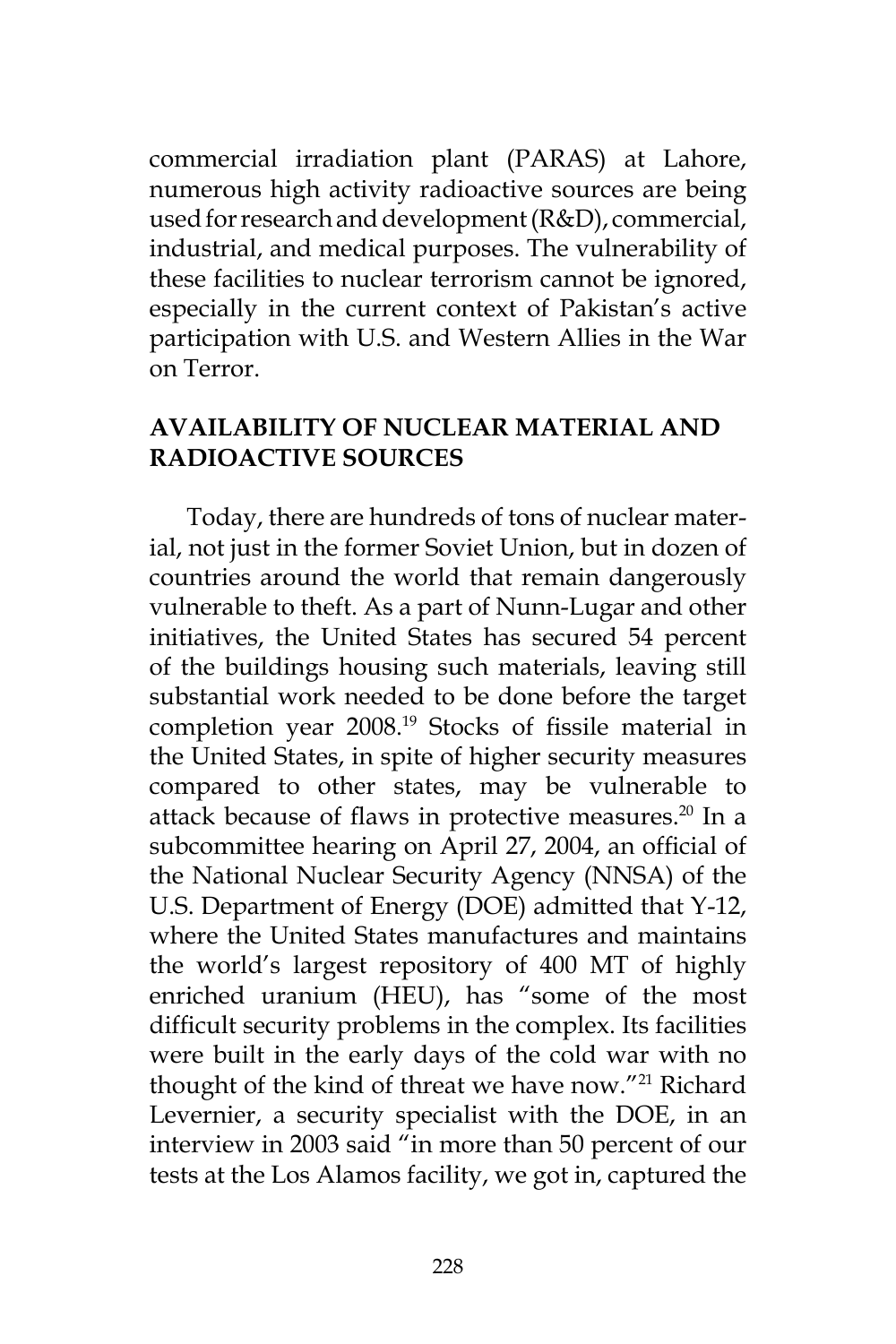plutonium, got out again, and in some cases didn't fire a shot because we didn't encounter any guards."<sup>22</sup>

Several incidents of theft involving radioactive materials have been reported. One of the most dangerous occurred in 2003 with the theft of three of the world's most potent radioactive sources-Russian "nuclear batteries"─each with the radioactive potential to make an urban area the size of the District of Columbia uninhabitable. Fortunately, thieves discarded the radioactive materials, retaining their pure metal container housing, which they planned to sell as scrap.<sup>23</sup> Nineteen individuals were arrested in August 2003 in Ontario, Canada, on charges of conspiring to destroy a NPP on the shore of Lake Ontario. This reflects the interest of terrorist organizations in exploiting nuclear facilities to cause grievous harm to the United States and its friends.24

According to the International Atomic Energy Agency (IAEA) database on Illicit Trafficking, there have been 827 confirmed incidents of illicit trafficking through December 31, 2005.<sup>25</sup> Of the 827 confirmed incidents, 224 incidents involved nuclear materials, 516 incidents involved other radioactive materials (mainly radioactive sources), 26 incidents involved both nuclear and other radioactive materials, 50 incidents involved radioactively contaminated materials, and 11 incidents involved other materials. Of the 224 nuclear incidents, 16 confirmed incidents involved trafficking in highly enriched uranium (HEU) and plutonium (Pu). A few of these incidents involved seizures of kilogram quantities of weapons usable nuclear material, but the majority involved very small quantities.

The nuclear proliferation by A. Q. Khan was the most serious case in recent years. President Musharraf wrote, "I can say with confidence that neither the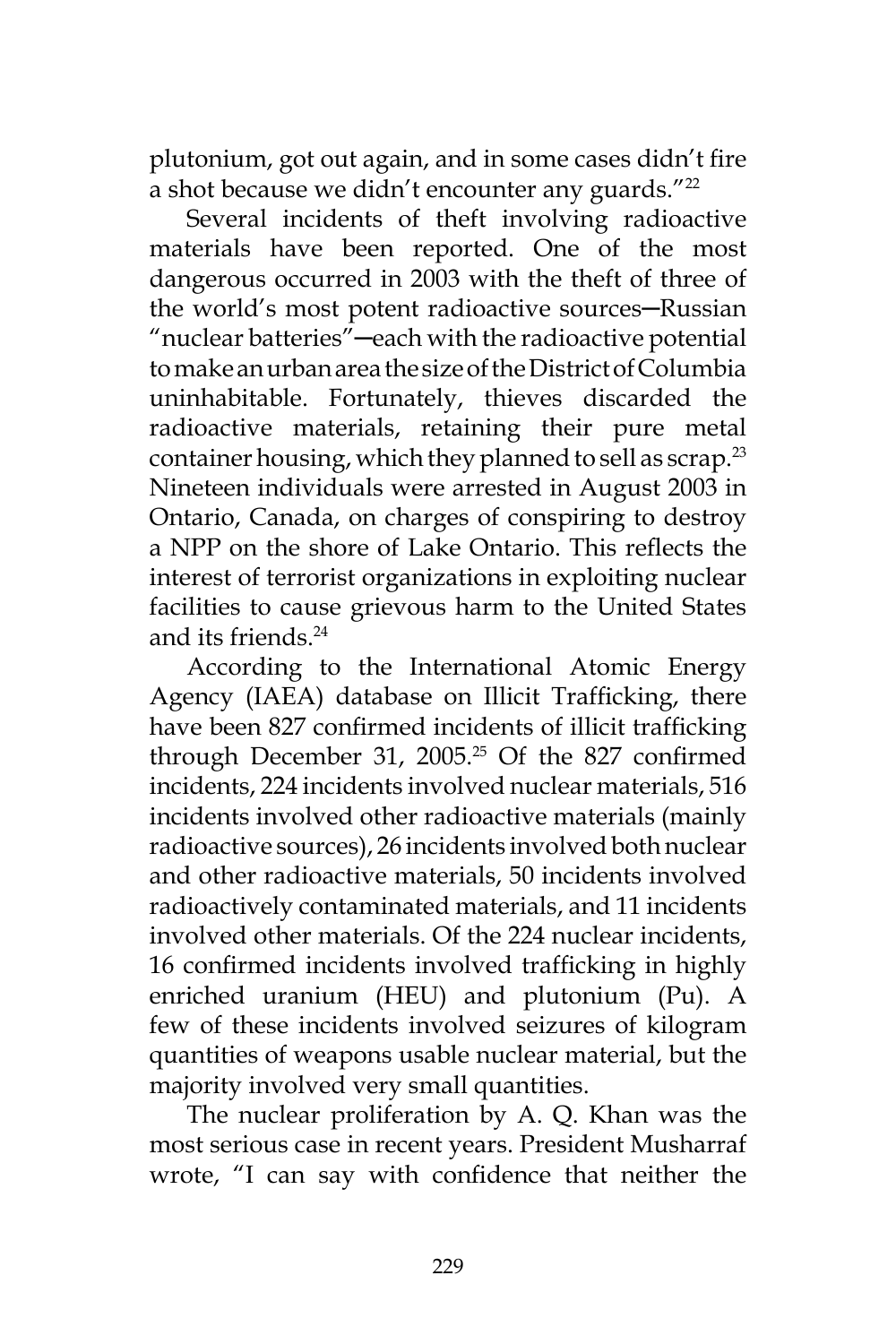Pakistan Army nor any of the past governments of Pakistan was ever involved or had any knowledge of A. Q.'s proliferation activities." He further wrote, "There is little doubt that A. Q. was the central figure in the proliferation network, but he was assisted over the years by a number of money-seeking freelancers from other countries, mostly in Europe, in manufacturing, procuring and distributing, to countries like Iran and Libya materials and components related to centrifuge technology."26

Radioactive sources are widely used in almost every country in various applications (industrial, commercial, medical, research and development, etc.).<sup>27</sup> The facilities housing radioactive materials have lighter physical protection measures as compared to nuclear facilities, and therefore the probability of terrorist hauling away such sources cannot be ignored. Besides half-life, the activity content of a source and its relative dispersability determine its relative security risk. High activity sources which have been classified as high risks include radioisotope thermoelectric generators (RTGs), commercial irradiators, medical radiotherapy sources, and industrial radiography sources.<sup>28</sup>

# **SPENT NUCLEAR FUEL AND RADIOACTIVE SOURCES**

Among these various options and given the tight security around nuclear power plants, terrorists can target spent nuclear fuel and high activity radioactive sources in transit as they can be rich and easy radiological dispersion devices (RDD). Consequences of such an attack could be disastrous. The 400 power reactors located worldwide produced around 255,000 tons of spent nuclear fuel (SNF) by 2003, which will increase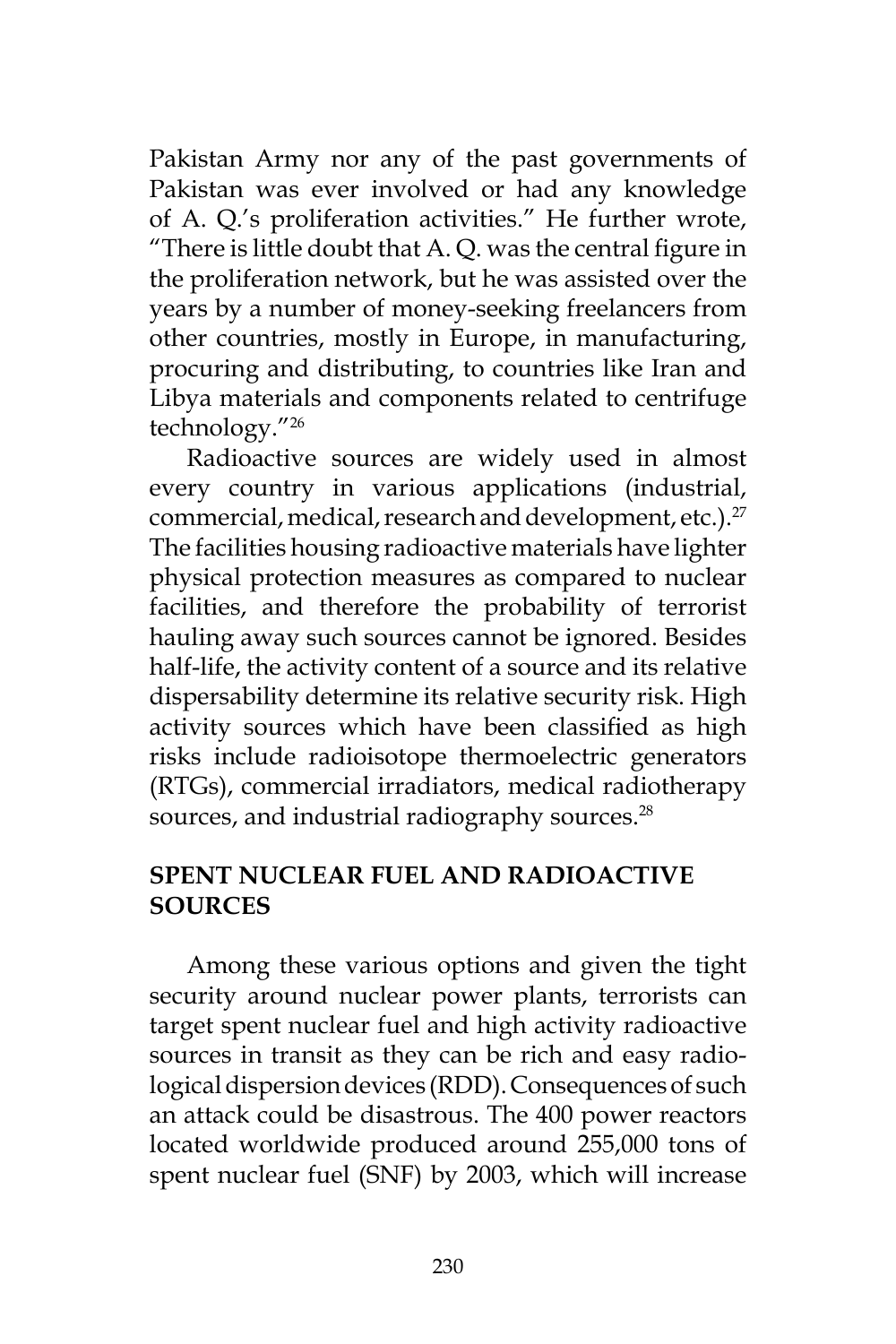to about 340,000 tons by 2010 and to about 457,000 by 2020. The bulk of SNF (in tons) has been generated by the United States (42,710), the United Kingdom (41,430), Canada (27,860), France (30,480), Russia (17,860), Japan (17,450), and Germany (9,660). Pakistan had generated around 240 tons through 2000. This figure will swell with the operation of two nuclear power plants to 1,180 tons by 2020.29 Spent fuel from a nuclear reactor is the most radioactive type of material and constitutes most of the high level waste produced by a reactor. It is very hazardous, highly radioactive, and hot from the energy released by radioactive decay.

Of the millions of radioactive sources used worldwide in various applications, perhaps only several tens of thousands of these sources are classified as high risk sources because of their high activity, portability, and dispersibility.<sup>30</sup> Among various radioisotopes, Co-60, Cs-137, Ir-192, Sr-90, Am-241, Cf-252, Pu-238, and Ra-226 are sources of greatest security concern.31 Besides NPPs and two research reactors, numerous high activity radioactive sources are being used for R&D, commercial, industrial, and medical purposes in Pakistan. Appropriate steps have been taken for the last 20 years to ensure proper tracking of all radioactive sources imported into Pakistan (see Figure  $4.1$ ).<sup>32</sup> Less than 6 percent of these sources fall within the radioactive sources classifications of IAEA categories 1 and 2 (see Figure 4.2). The sources imported into Pakistan have found applications in cancer treatments, R&D, industrial applications, etc. (see Figure 4.3). All the radioactive sources are under strict regulatory control right from import until their disposal.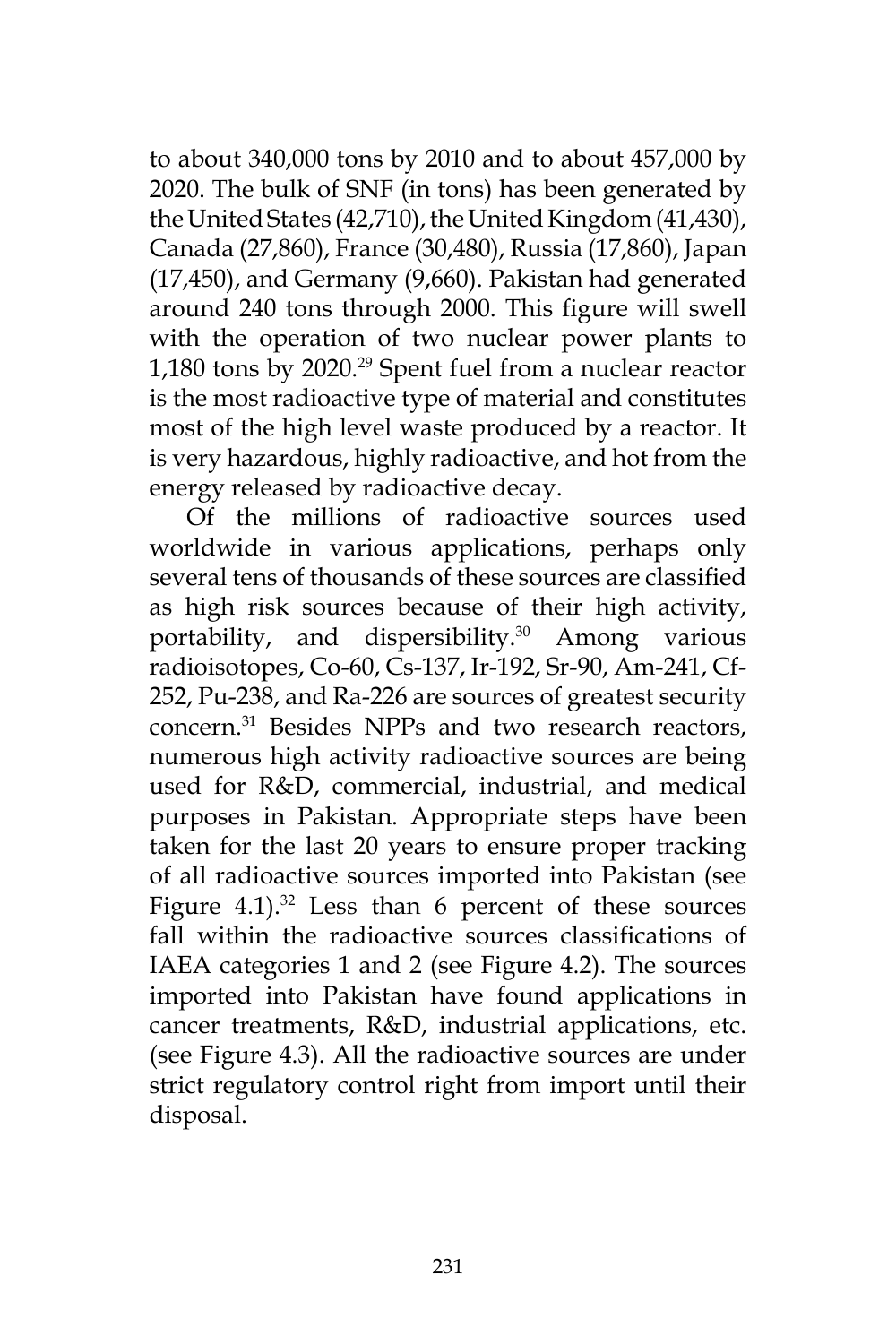

**Figure 4.1 Volume of Sources in Pakistan, (Up to 2005)**



Source: From author's training courses/seminars.

The Pakistan Nuclear Regulatory Authority (PNRA) has been applying stringent measures for administrative and engineering controls over such radioactive sources from cradle to grave by the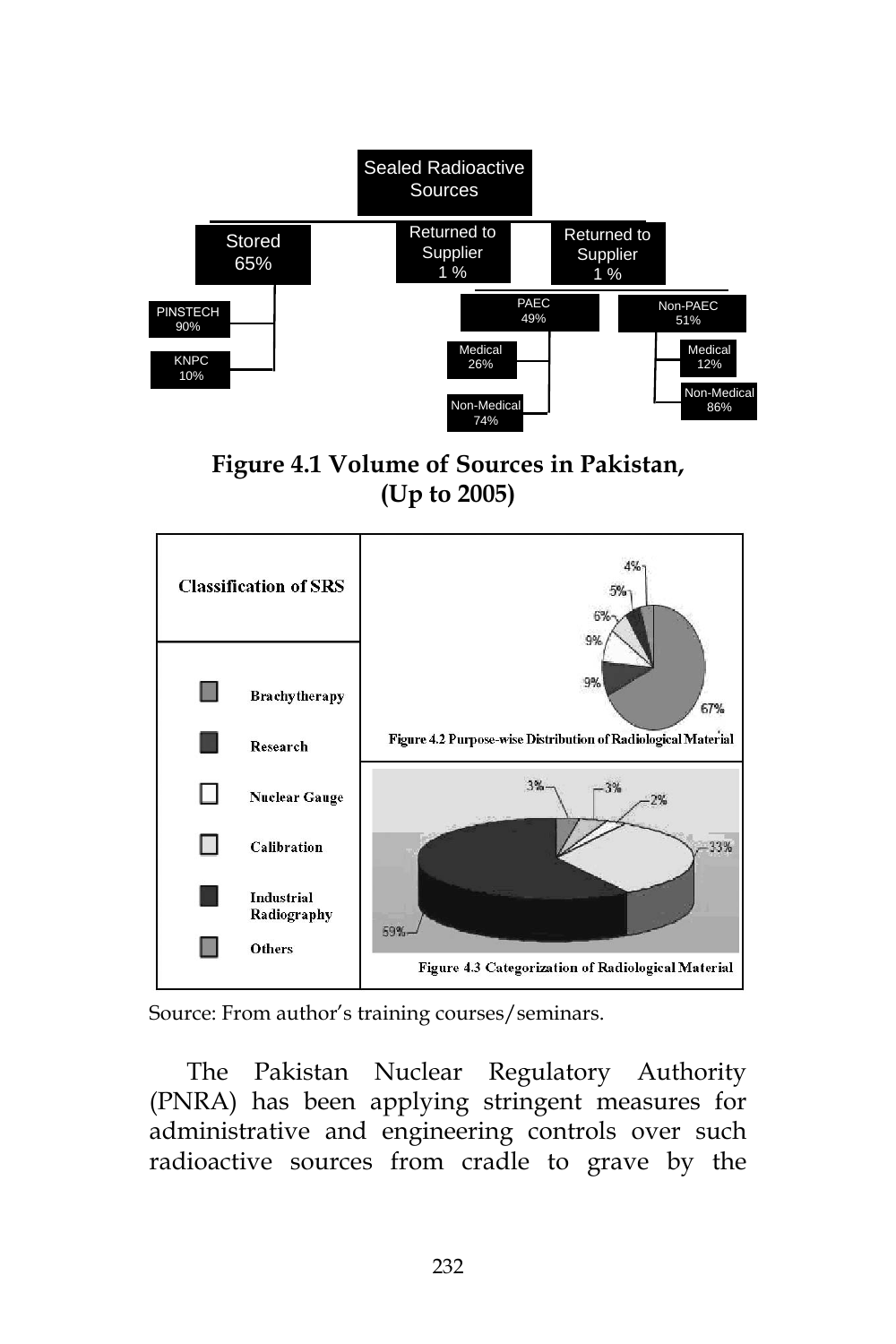licensees. The security of radioactive sources is ensured through periodic physical verifications and regulatory inspections.

### **SHIPPING CONTAINER DESIGN**

IAEA transport regulations require that spent fuel transportation casks be evaluated for a series of hypothetical accident conditions.<sup>33</sup> These include a 30 ft (9 m) drop test, a 40 in (1 m) pin puncture drop test, and a fully engulfing fire with an average flame temperature of 1475°F (800°C) for a period of 30 minutes. In addition, the undamaged containment system of a cask must be designed to withstand an external water pressure of 290 psi (2 MPa) for a period of no less than 1 hour without collapse. Casks must maintain shielding and criticality control functions throughout the sequence of hypothetical accident conditions.<sup>34</sup> In the United States, the NRC-approved spent fuel transportation cask includes the HOLTEC HI-STAR 100 and the TransNuclear TN-68 rail transportation cask.<sup>35</sup> In Canada, transportation casks have been designed for truck and rail transport. These include two designs for transporting Canadian used fuel, the DSC, and the Irradiated Fuel Transportation Container (IFTC) (see Figure 5.1). The IFTC is a rectangular cask made of stainless steel with dimensions of 1566 mm x 1881 mm x 1697 mm. The wall thickness is 267mm and can hold 2 modules (196 fuel bundles) for road transportation.<sup>36</sup> IFTC has been designed for transportation of 2 modules (192 fuel bundles) for road transportation and each bundle contains 19kg of U.37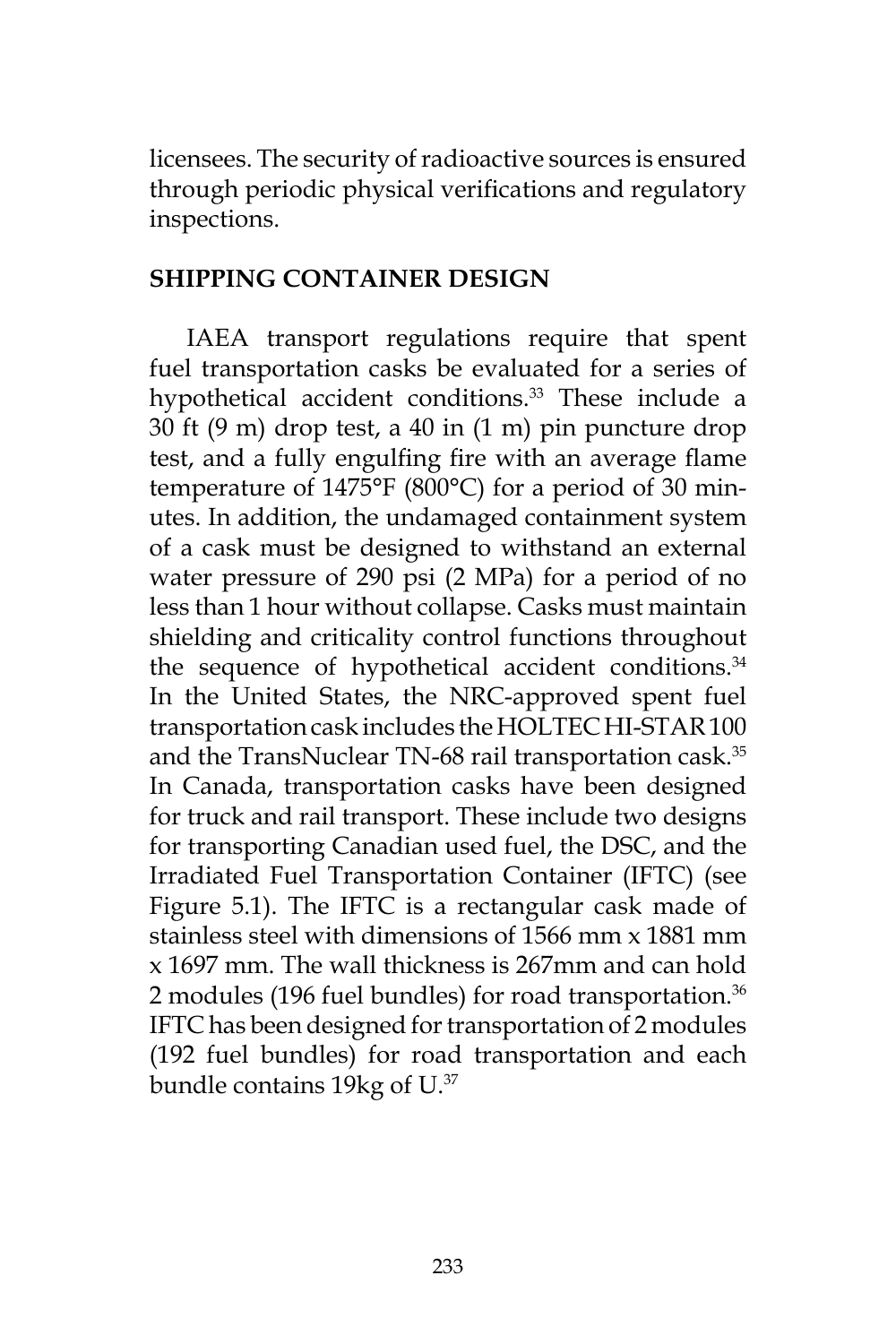

Courtesy NWMO August 2003 by Amair Hussain & Kwansik Choi.

## **Figure 5.1 Ontario Power Generation's Irradiated Fuel Transportation Container.**

British Nuclear Fuels (BNFL) designed, licensed, and currently owns and operates a fleet of Excellox casks. BNFL ships SNF for the United Kingdom, continental Europe, and Japan for reprocessing.<sup>38</sup>

Design features such as cask materials, its thickness, cavity, and overall diameter are especially important for assessing the vulnerability of SNF and high level waste (HLW) shipments to terrorist attacks. Different shipping container designs could perform very differently in response to an attack.<sup>39</sup> Russia is working to develop a next-generation SNF storage, transport, and disposal cask system that meets modern-day requirements. Their requirements for the casks are nearly identical. The leading candidate material is DUO2-steel cermets. Bench-scale laboratory studies of this new radiation shielding material are nearing completion, and the fabrication and testing of onequarter scale demonstration casks is planned. This new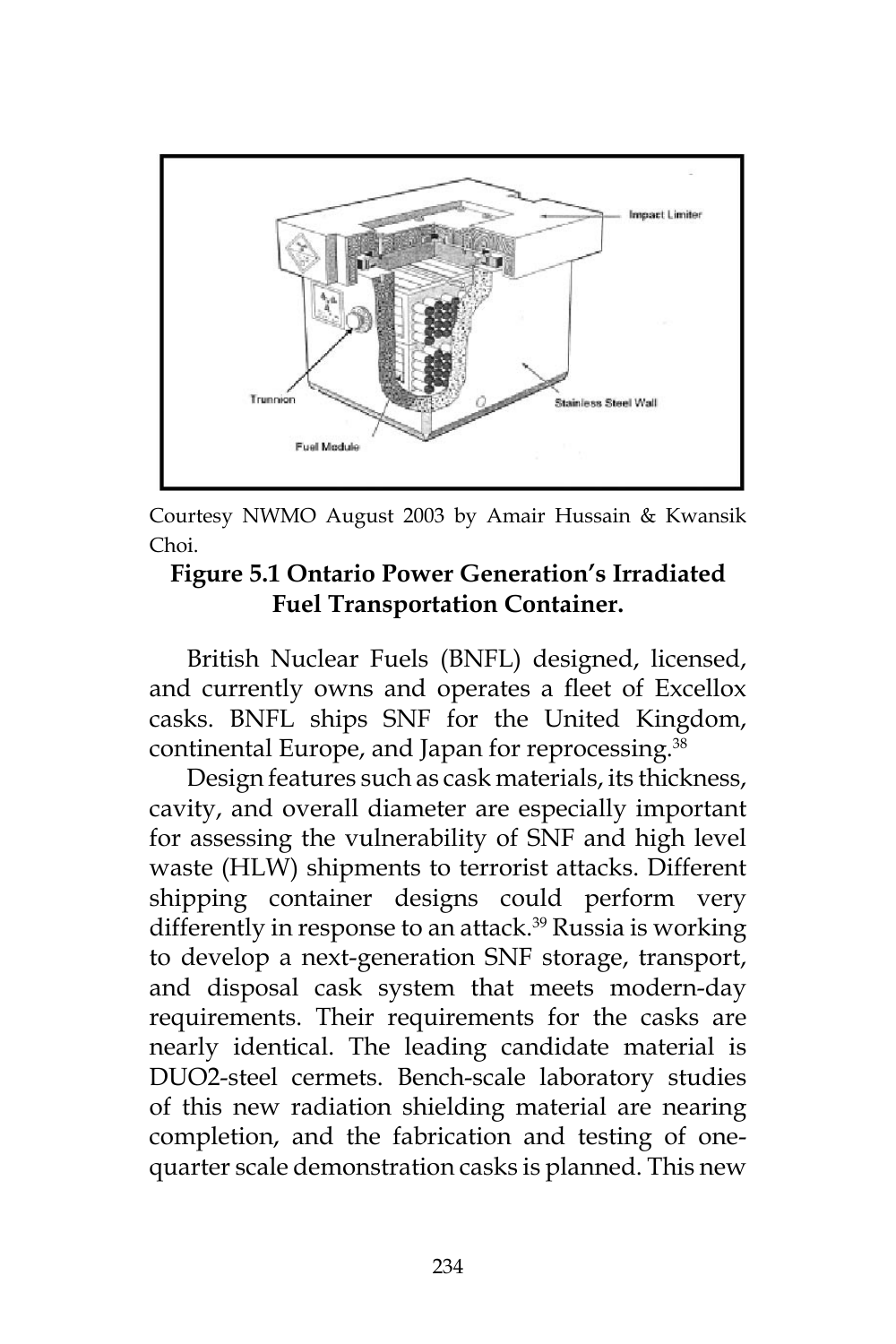material in the cask offers increased protection against rocket and missile attack. Thus, these new casks have the potential for superior resistance to terrorist assault compared with conventional SNF pool storage.<sup>40</sup>

### **CONCERN OVER SPENT FUEL TRANSPORTATION**

Materials like spent nuclear fuel and high activity sources under movement are much more difficult to defend from adversaries than materials in fixed locations. Terrorist attacks against the transportation of radioactive material can occur almost anywhere in any industrialized country. Transporting thousands of shipments of nuclear waste across a country would provide thousands of targets for terrorists, putting millions of people at risk along the transportation routes. Spent fuel is highly vulnerable, and there are several tactics terrorists can use with a higher-thananticipated probability of breaching a shipping cask.<sup>41</sup>

Many are confident that the casks offer sufficient protection. Gail Marcus, former president of the American Nuclear Society, testified that the same features that render casks highly resistant to highway and rail accidents tend to make them difficult targets for an attack.<sup>42</sup> The National Research Council also assessed the vulnerability of spent fuel in transit and concluded that "spent fuel transport containers are very robust and appear to offer similar protection against terrorist attack. Studies on the vulnerability of spent fuel transport containers to sabotage suggest that relatively little or no radioactivity would be released in the event of a terrorist attack."43 The United States General Accounting Office also made an assessment: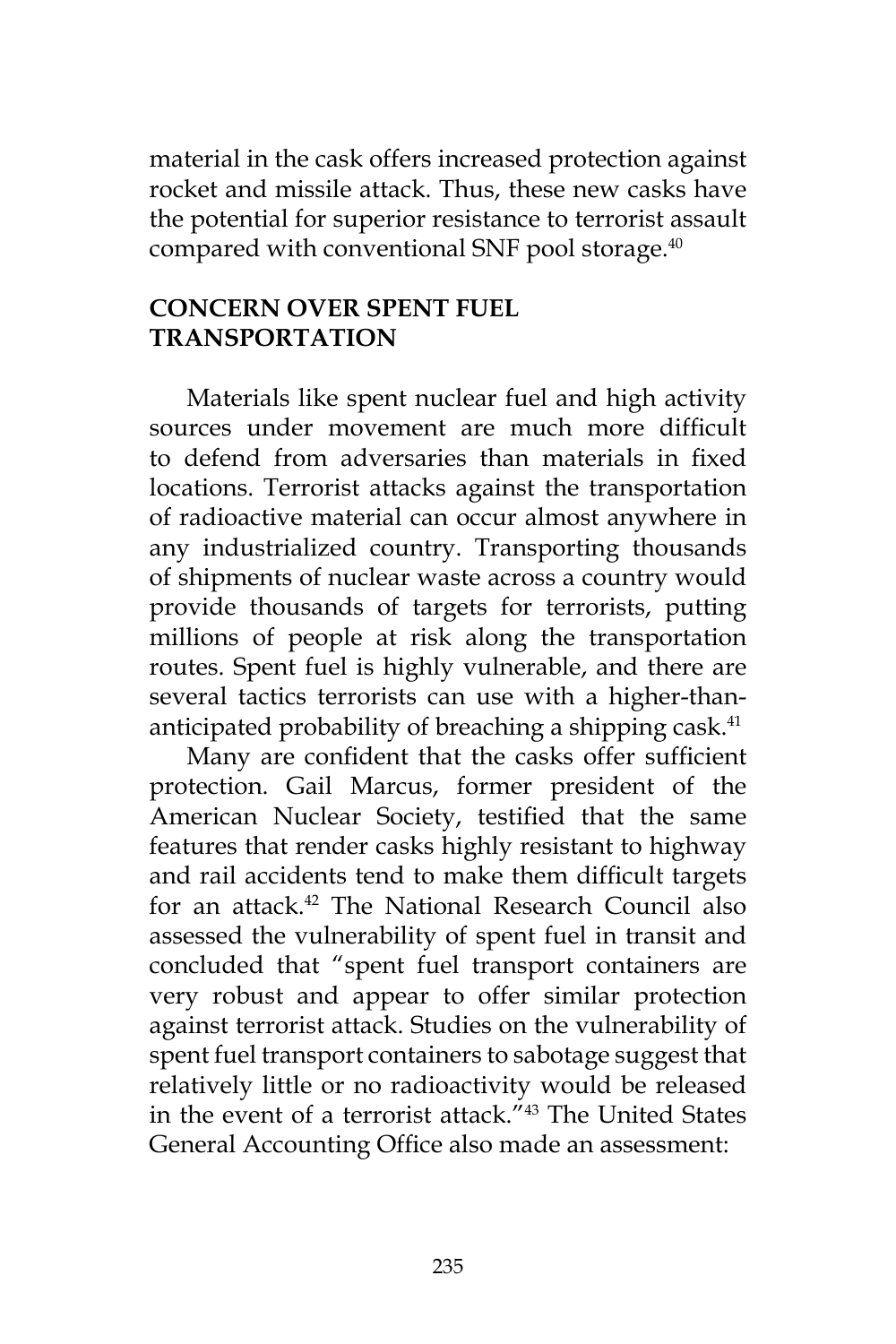The likelihood of widespread harm from a terrorist attack or a severe accident involving commercial spent nuclear fuel is low, according to studies conducted by DOE and NRC. Largely because spent fuel is hard to disperse and is stored in protective containers, these studies found that most terrorist or accident scenarios would cause little or no release of spent fuel, with little harm to human health. Some assessments found widespread harm is possible under certain severe but extremely unlikely conditions involving spent fuel stored in storage pools. As part of its ongoing research program and to respond to increased security concerns, NRC has ongoing and planned studies of the safety and security of spent fuel, including the potential effects of more extreme attack scenarios, including deliberate aircraft crashes.<sup>44</sup>

Such a scenario involving Castor V/19 (PWR) and V/52 (BWR) were theoretically studied, based on a scenario in which a large commercial airliner crashed into a storage facility housing 135 SNF casks containing 170 MCi of Cs-137. A fire ensued and burned for 3 to 5 hours at 1000°C. It was estimated that about 0.04 MCi of Cs-137 would be released.<sup>45</sup> A still larger release could occur if a cask were attacked in such a way as to initiate and sustain combustion of the zirconium cladding of the fuel.<sup>46</sup>

Since the 1970s, DOE and NRC have conducted several studies of the effect of an attack during the transportation of SNF. These studies found that a successful attack would have a limited effect on human health.<sup>47</sup> A study published by the Department of Energy's (DOE) Sandia National Laboratory in 1999 confirmed earlier studies that, under certain worst-case scenarios, NRC-certified transportation containers could be penetrated by armor-piercing weapons and release small quantities of radioactive materials.48 NRC and DOE sponsored studies of the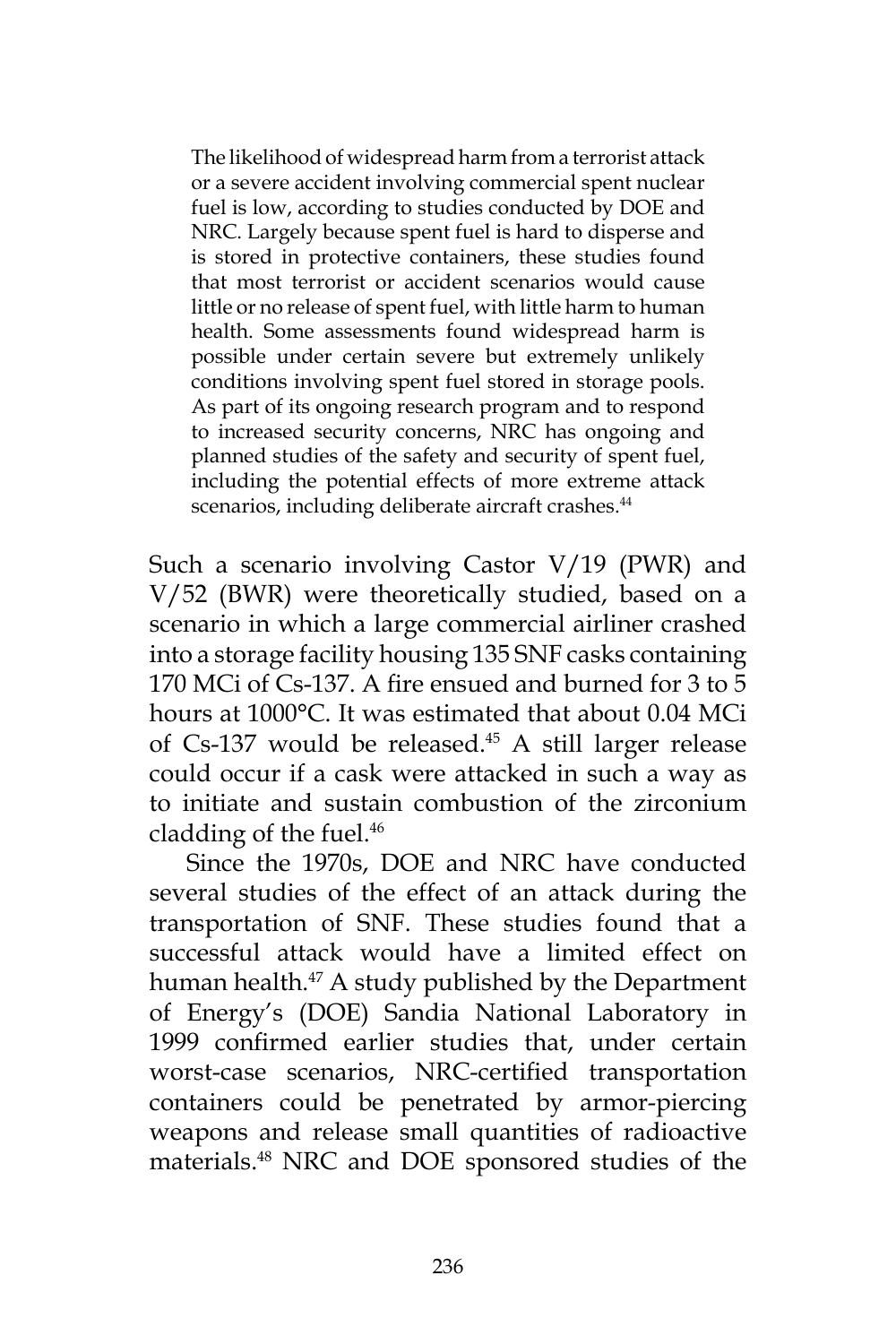1970s and 1980s were criticized by the Nevada State Nuclear Waste Project Office (NWPO). They observed that the previous analyses were inadequate as the fullscale test conducted by the DOE did not use weaponry equivalent to the currently best available armorpiercing weapons and that the NRC underestimated the health and economic impact resulting from a terrorist attack.49 Guerilla armies around the world are known to be equipped with older anti-armor missiles such as the Soviet RPG-7 and American M72. Such weapons have the ability to penetrate up to 10-14 inches of armor plate and pose a considerable threat to a nuclear waste shipping cask. $50$ 

Terrorists could conceivably obtain one of the 12 or more anti-tank weapons currently capable of penetrating 12 to 30 inches of tank armor. More advanced missiles like the *MILAN* (see Figure 6.1) and *Javelin* could be effective weapons to penetrate or even perforate a large transport cask containing SNF. Conceivably, the Ontario Power Generation shipping container (ITFC) with wall thickness of 26.7 cm or the HOLTEC HI-STAR 100 and the TransNuclear TN-68 rail transportation cask cannot provide any extraordinary defense against these anti-tank missiles with armor penetration capabilities exceeding 100 cm. It therefore determines the type of weapon that needs to be evaluated in a terrorism risk assessment for spent nuclear fuel and high-level radioactive waste transportation. See Table 6.1 for current portable antitank weapons.

Testifying for NWPO, Robert J. Halstead stated:

An attack on the GA-4/9 truck cask would likely cause complete perforation and release more than one percent of cask contents, resulting in a release of about 8,000 curies, with fission products such as Sr-90, Cs-134, and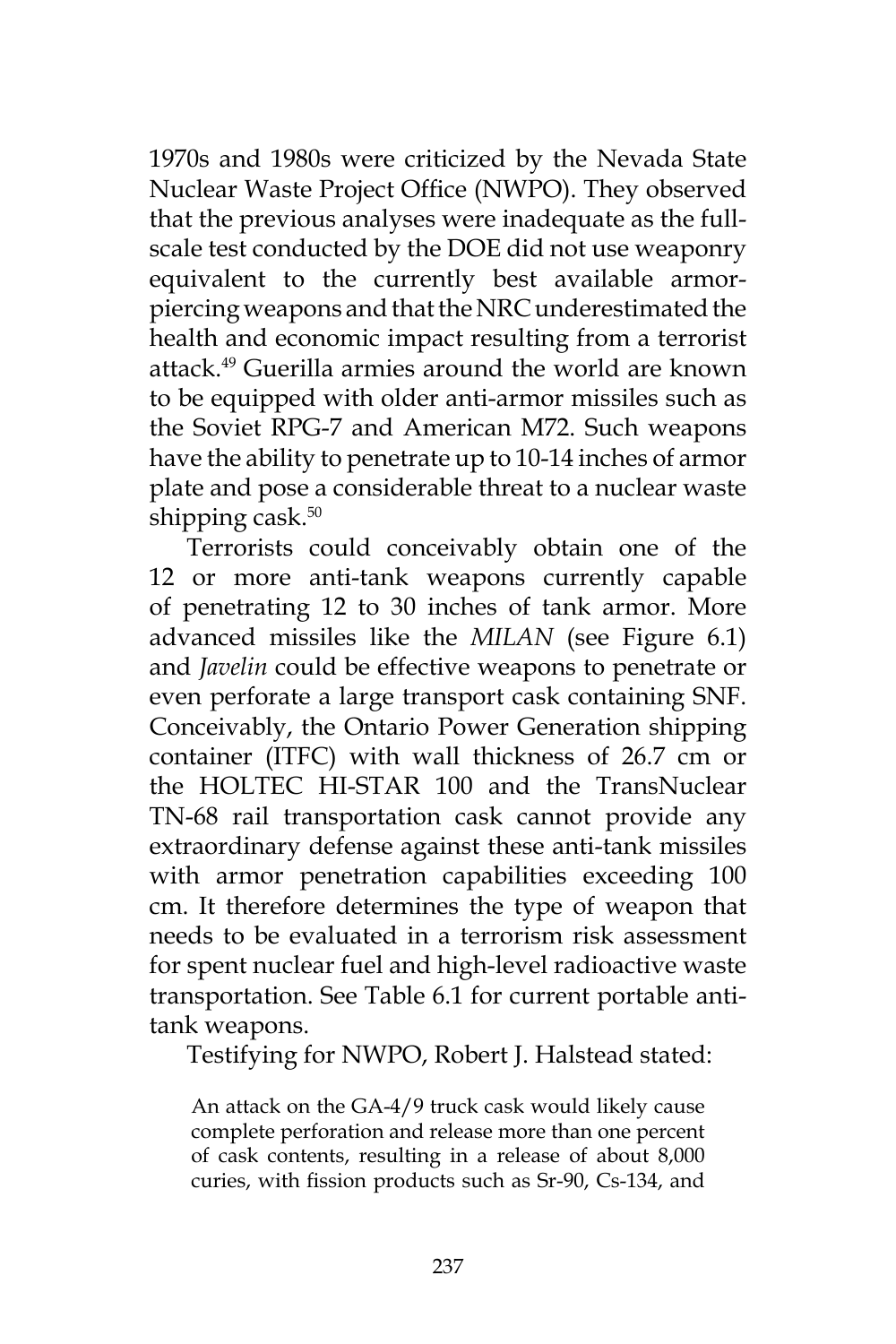#### **Milan Missile**

- Armor penetration capability:>1000 mm;
- Man-portability: total system weight is about 33 kg; Long range capability: maximum effective range of 2,000 meters (travel time 12.5 seconds);



- Relative case of use: sight-on-target, semi-automatic, wire guidance;
- Relative availability: several tens of thousands have been produced and are used by a number of European, Middle Eastern, and Asian armies

Source: *www.militaryfactory.com/smallarms/detail.asp?smallarms\_id=44*.

| Weapon                           | Country      | Weight | Range            | Warhead Ø/Kg   | Arm or Penetration |
|----------------------------------|--------------|--------|------------------|----------------|--------------------|
| Milan Anti-Tank Missile          | France       | 32 kg  | 2000m            | 133 mm/3.12 kg | $>1000$ mm         |
| Eryx Anti-Tank Missile           | France       | 21 kg  | 600m             | 160 mm/3.8 kg  | 900 mm             |
| Panzerfaust 3 Anti-Tank Launcher | Germany      | 13 kg  | 300m             | 110 mm/NA      | $>700$ mm          |
| Folgore Anti-Tank System         | Italy        | 21 kg  | 4500m            | 80 mm/3 kg     | $>450$ mm          |
| Apilas                           | South Africa | 9 kg   | 330m             | 112 mm/NA      | $>720$ mm          |
| RPG-7 Anti-Tank Launcher         | Soviet Union | 11 kg  | 300m             | 85 mm/NA       | 330 mm             |
| C-90-C Weapon System             | Spain        | 5 kg   | 200 <sub>m</sub> | 90 mm/NA       | 500 mm             |
| AT-4 Anti-Tank Launcher          | Sweden       | 7 kg   | 300m             | 84 mm/NA       | $>400$ mm          |
| Carl Gustav M2 Recoilless Gun    | Sweden       | 15 kg  | 700m             | 84mm/NA        | $>400$ mm          |
| LAW 80 Anti-tank Launcher        | U.K.         | 9 kg   | 500m             | 94 mm/NA       | 700mm              |
| M72 66mm Anti-tank Launcher      | <b>USA</b>   | 4 kg   | 220m             | 66mm/NA        | 350mm              |
| <b>SMAW</b>                      | <b>USA</b>   | 14 kg  | 500m             | 83mm/NA        | $>600$ mm          |
| AT-8 Bunker Buster               | <b>USA</b>   | 8 kg   | 250m             | 84mm/NA        | <b>NA</b>          |
| Superdragon Anti-tank Missile    | <b>USA</b>   | 17 kg  | 1500m            | 140mm/10.07kg  | $>500$ mm          |
| <b>TOW 2 Anti-tank Missile</b>   | <b>USA</b>   | 116 kg | 3750m            | 127mm/28kg     | $>700$ mm          |
| Javelin AAWS/M                   | <b>USA</b>   | 16 kg  | 2000m            | 127mm/NA       | $>400$ mm          |

### **Figure 6.1.**

Source: Large and Associates

### **Table 6.1. Current Portable Anti-tank Weapons.**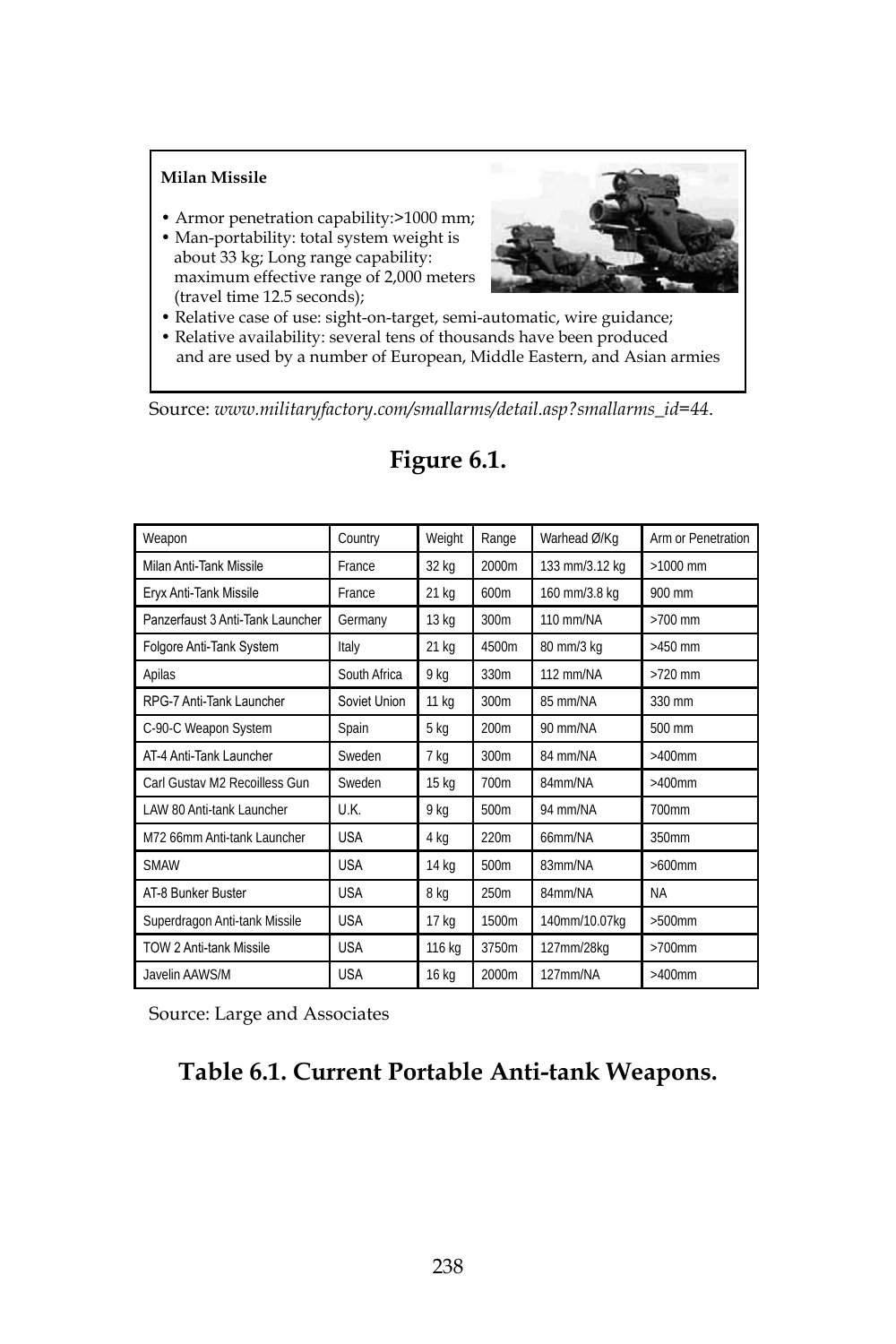Cs-137 constituting over one-third of the total curies, and Pu-241 20 percent or more. The consequences could be much greater if the attack involved more than one missile or explosive device, or if the attack included use of an incendiary device, or if the attack were accompanied by a fire from combustion of the vehicle fuel supply or another fuel source. Such exacerbating factors could result in(1) a potentially larger percentage release of cask contents, possibly as great as 10 percent; (2) a potentially higher percentage of respirable particulates and/or vaporized radionuclides; and (3) potentially more widespread dispersal and deposition.<sup>51</sup>

In another testimony on April 25, 2002, Dr. James D. Ballard stated that the transportation effort, as it was proposed, would ensure a target rich environment wherein a terrorist could plan, pick, and chose the time and place for an attack. He argued that:

If the transportation vehicle were to be captured, placed in an immobile state by any number of means, or once acquired it was able to be moved at will by the terrorists, it would be susceptible to the application of explosives and/or a human engineered breach. Thus, the cargo could become a radiological dispersion device if the attackers where to breach the cargo shielding and release the radioactive contents into the environment.<sup>52</sup>

In the aftermath of a July 2001 incident in the Howard Street Tunnel in Baltimore, Radioactive Waste Management Associates prepared a study that concluded that, had SNF casks been part of the train involved in that accident, the fire in the tunnel would have resulted in a release of contaminating radiation throughout a section of the city. $53$  In March 2003, the NRC released a similar report on the Baltimore tunnel incident and the hypothetical consequences if a SNF cask had been involved.54 It concluded that an SNF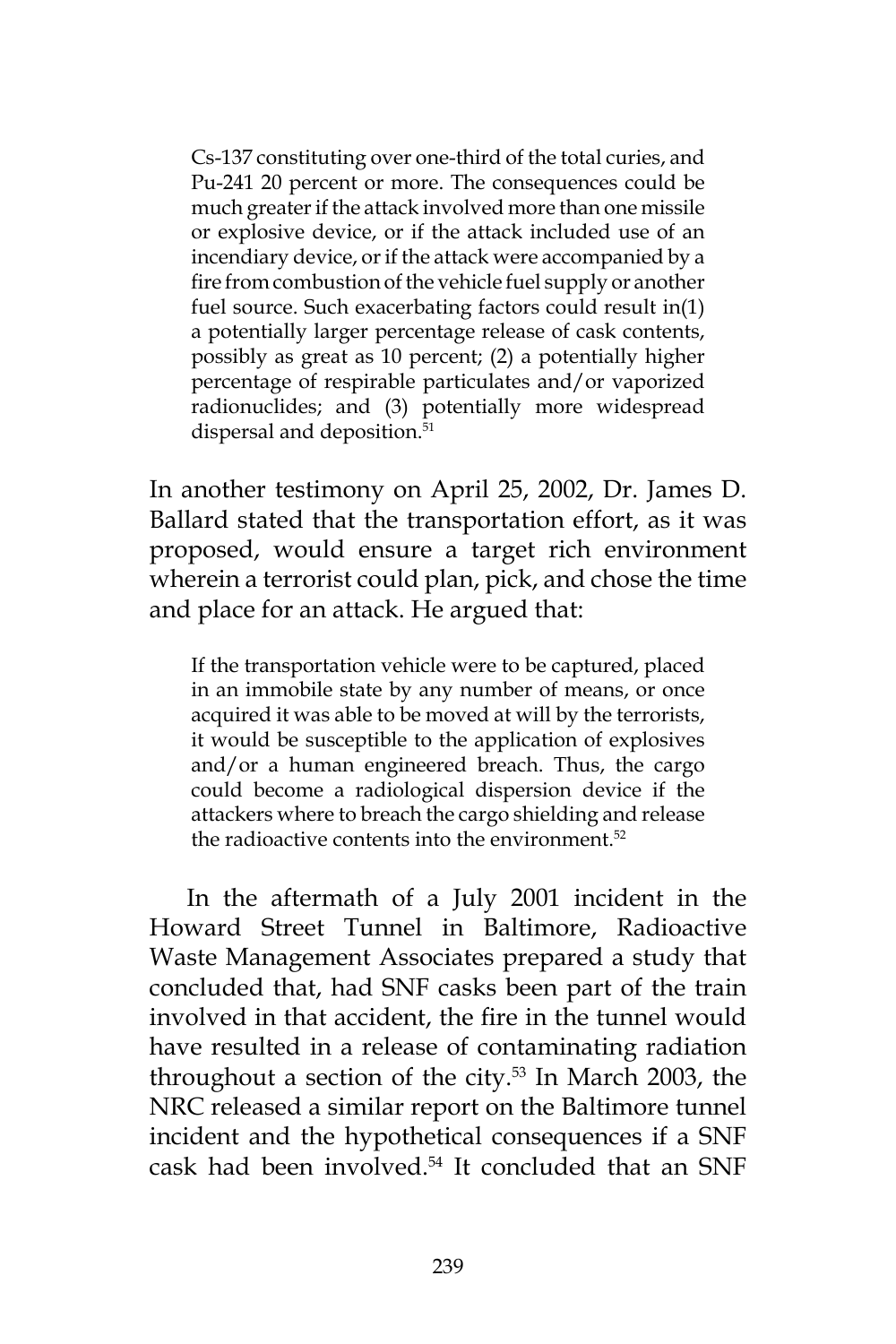transportation cask, approved under NRC rules for packaging and transportation of radioactive materials (10 CFR 71), subjected to the conditions encountered in the Howard Street tunnel fire would not release radioactive materials. In addition, the health and safety of the public would have been maintained.<sup>55</sup>

### **INVENTORY OF RADIONUCLIDES IN SPENT-FUEL**

Although a number of isotopes are of concern, we focus here on the fission products namely Kr-85, Sr-90, Pu-241, Cs-134, and Cs-137, which constitute around 90 percent of activity in 10-year-old SNF. Of these, Cs-137 has a 30-year half-life, is relatively volatile, and along with its short-lived decay product, Ba-37 (2.55 minute half-life), accounts for about half of the fission-product activity in 10-year-old spent fuel.<sup>56</sup> The activities of Kr-85, Sr-90, Pu-241, Cs-134, and Cs-137 contained per cask of PWR spent fuel after 10 years from the discharge from the core with average burnup have been estimated from the reported values of activities per ton of spent fuel (Table 6.2).<sup>57</sup> Similarly, the activities of the above radionuclides contained in PHWR Cask have been estimated and presented in Table 6.3. Cs-137 content has been estimated per ITFC Cask as 7.09E+4 Ci which is lower by a factor of more than 2.5 as compared to PWR Truck Cask activity of 1.89E+5 Ci, owing to lower burnup and enrichment factors.<sup>58</sup>

### **DISPERSION MODEL**

Several computer codes have been used to model the dispersion of radionuclides into the atmosphere. For the simple scenarios as modeled in this chapter, the most commonly used is the HOTSPOT computer code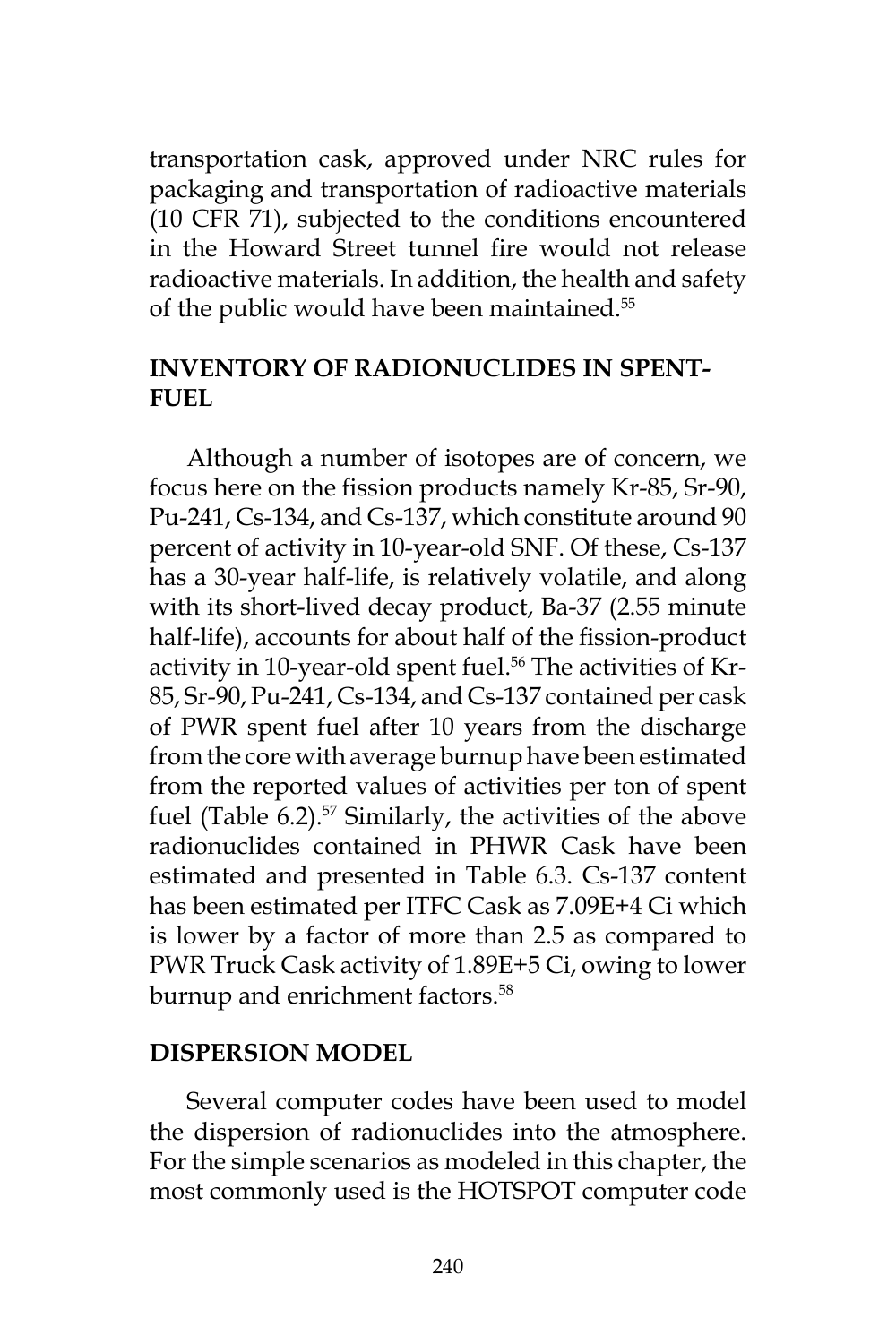| Radionuclides | Activity after 10 Years |                                    |  |  |
|---------------|-------------------------|------------------------------------|--|--|
|               | Ci/tU                   | Per Truck Cask (Ci) (1.604tU/cask) |  |  |
| $Kr-85$       | $6.76E + 03$            | $1.08E + 4$                        |  |  |
| $Sr-90$       | $8.11E + 04$            | $1.30E + 5$                        |  |  |
| $Cs - 134$    | $8.11E + 04$            | $1.62E + 4$                        |  |  |
| $Cs-137$      | $1.18E + 05$            | $1.89E + 5$                        |  |  |
| Pu-241        | $9.89E + 04$            | $1.60E + 5$                        |  |  |
| Total         | $3.51E + 05$            | $5.62E + 5$                        |  |  |

**Table 6.2. Estimated Inventory, by major radionuclide, of reference PWR Spent Fuel Medium Burnup, 10 years cooling period.**

| Radionuclides | Activity after 10 Years |                                    |  |  |
|---------------|-------------------------|------------------------------------|--|--|
|               | Ci/tU                   | Per Truck Cask (Ci) (3.648tU/cask) |  |  |
| Kr-85         | $1.15E + 03$            | $4.20E + 0.3$                      |  |  |
| $Sr-90$       | $1.30E + 04$            | $4.73E + 04$                       |  |  |
| $Cs-134$      | $6.95E + 02$            | $2.53E + 03$                       |  |  |
| $Cs-137$      | $1.94E + 04$            | $7.09E + 04$                       |  |  |
| Pu-241        | $1.35E + 04$            | $4.92E + 04$                       |  |  |
| Total         | $5.46E + 04$            | 1.99E+05                           |  |  |

Source: Electrowatt-Ekono (UK) Ltd.

### **Table 6.3. Estimated Inventory, by major radionuclide, of reference PHWR Spent Fuel Medium Burnup, 10 years cooling period.**

developed by U.S. Lawrence Livermore Laboratory and first released in 1985. It provides emergency response personnel and emergency planners with an instantaneous set of results for evaluating incidents involving radioactive material. The HOTSPOT user documentation suggests that if D is the calculated radiation, then 50 percent of the time, the true dose should lie between  $D/3$  and  $3D$ .<sup>59</sup> Later on (Mid 1990s), the HPAC was employed to predict the effects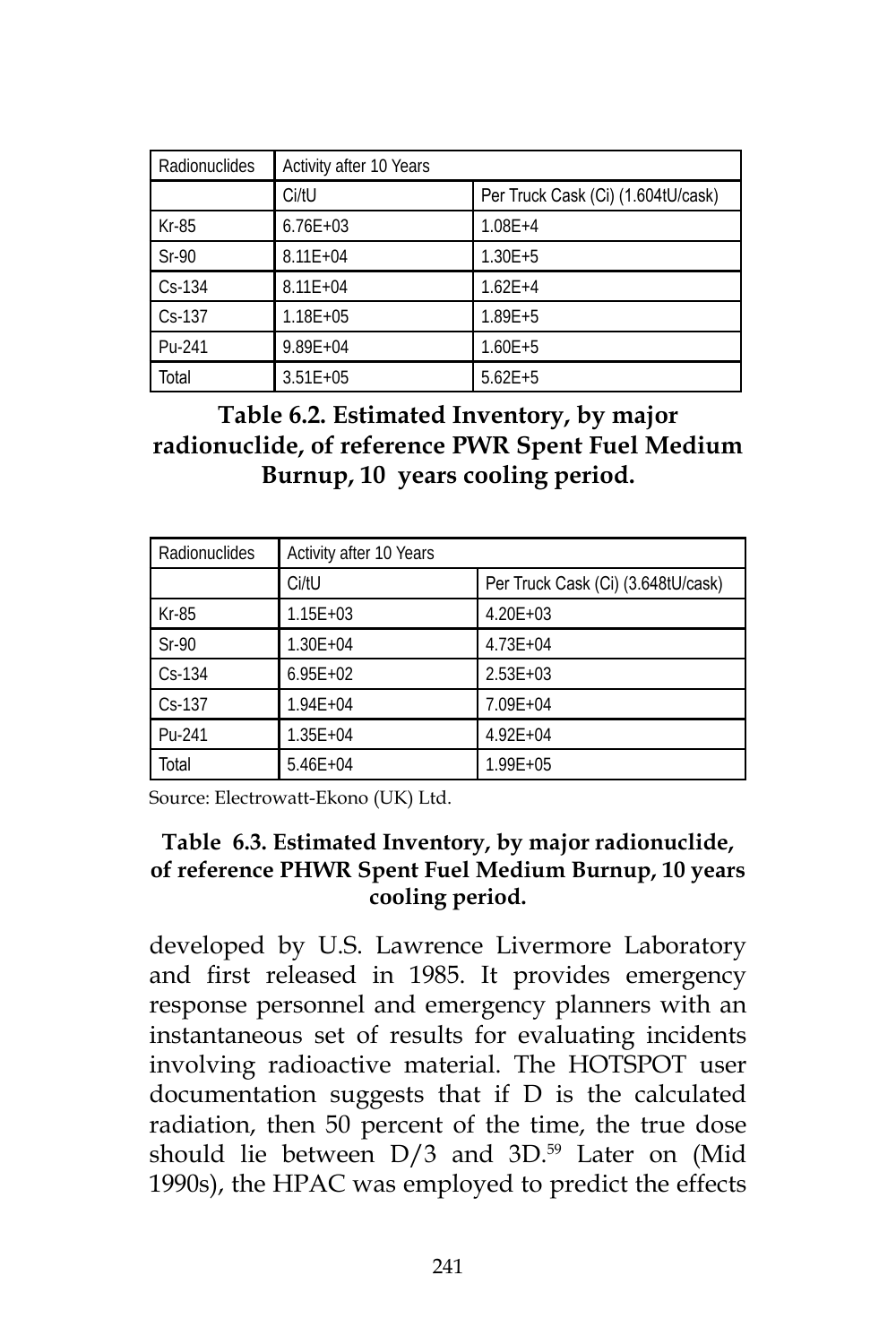of hazardous material released into the atmosphere and its impact on civilian and military targets.<sup>60</sup> HPAC has the capability to include terrain, land-cover, and detailed meteorological data for increased accuracy, but can also be used without any of the above, making it quite flexible in operational use. Despite the major differences in the transport and diffusion models used in HPAC and HOTSPOT, the results of very simple scenarios are similar.<sup>61</sup> A reasonable agreement between the two models was also observed in our studies using the source terms of SNF. The two dose curves are quite close together at the site of the incident; however, large differences of an order of magnitude between the two were observed up to 10 kilometers downwind (as much as a factor of D/3 and 3D). Given the greatest relative variability in the Gaussian plume model with increasing distance, further disagreement in the results beyond 10 kilometers distance were observed (see Figure 6.2).

Given the ability to interface with online information on geographical locations of the incident, meteorological conditions, and population data, and applying these to reliably predict the deposition of radioactive material to the surface and estimate any residual hazard, HPAC was used to analyze radiological scenarios involving both the scenarios of RDDs. Since the HPAC built-in option is restricted to predict dispersion of PWR spent fuel, the necessary correction factor was applied to the PWR SNF source terms to model dispersion of PHWR SNF as discussed previously (Tables 6.2 and 6.3). The population dose was calculated by superimposing acute-dose isopleths onto a map of Karachi and Lahore.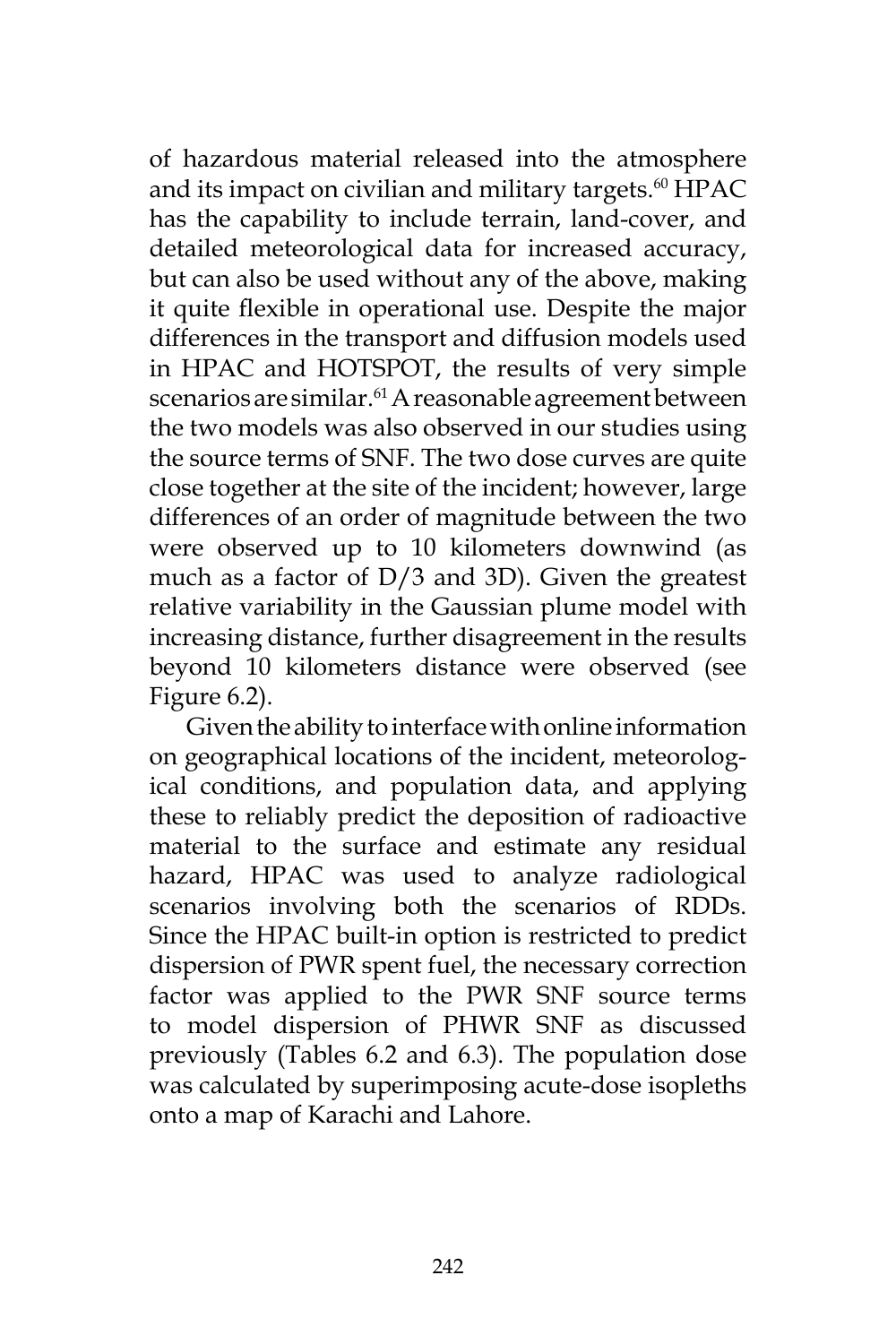

### **Figure 6.2. Release Fractions for Radionuclides in the Spent Fuel Calculations.**

### **HYPOTHETICAL CASE STUDIES**

In order to illustrate trends of how radioactivity could be released from a damaged flask and possible consequences during transportation within Pakistan, we consider two hypothetical scenarios. The first scenario is the sabotage of a truck containing a cask of SNF within a populous city like Karachi. The second is the sabotage of a truck containing 200,000 Ci Co-60 source near Lahore.

### **SCENARIO AND SOURCE TERM**

### **Scenario I (SNF at Karachi).**

While RDD attacks can be carried out with any source of radioactivity, SNF constitutes a potential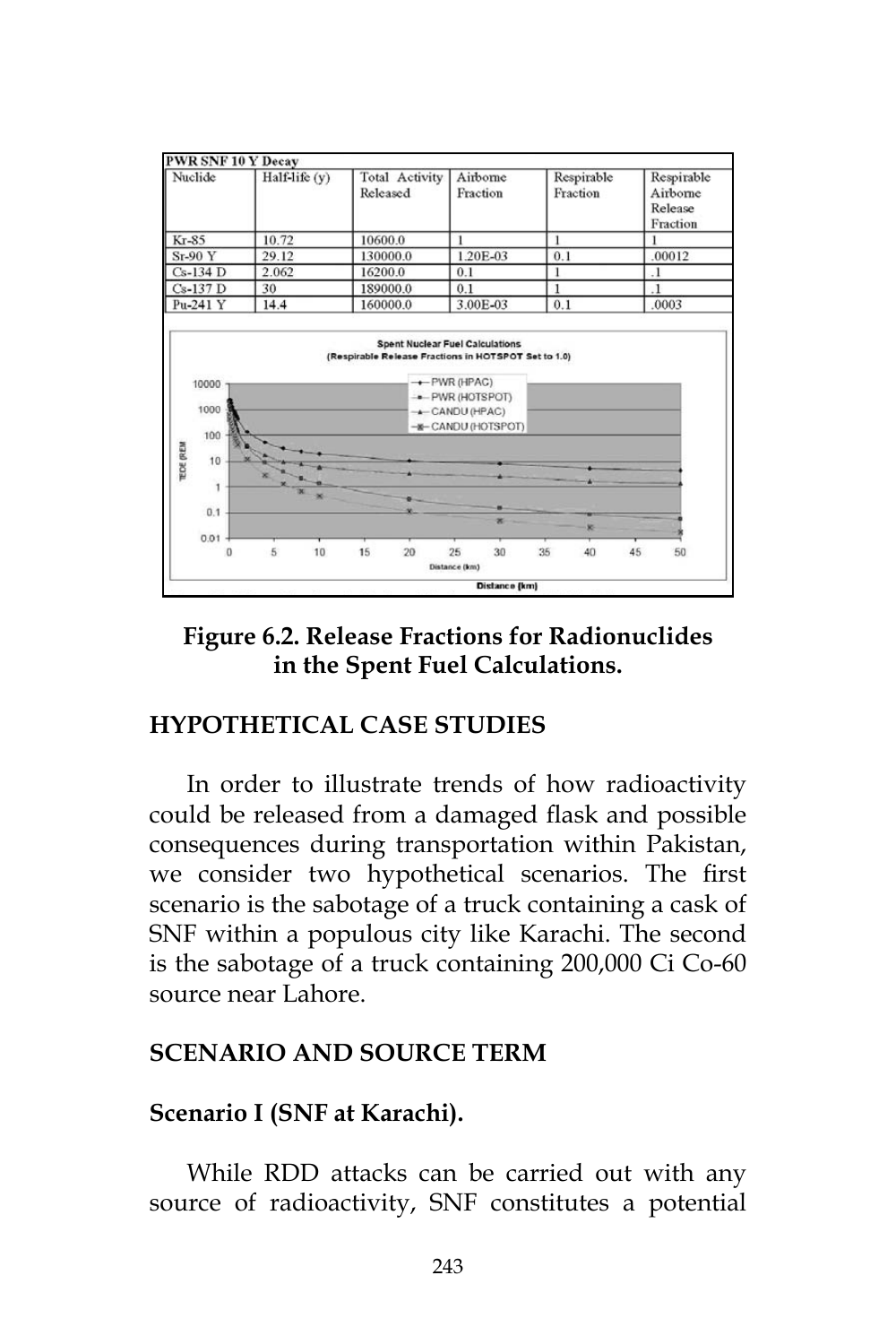source of concern all over the world including in Pakistan. Transporting SNF to a central storage or repository must have serious security considerations from a sabotage point of view.

As described earlier, while a Type B SNF Flask is designed to keep its integrity under fire at 800°C for 30 minutes, it may eventually fail in a fire involving higher temperatures and a longer duration.<sup>62</sup> I assume that a terrorist carries out "hybrid sabotage" on the radioactive consignment transported in a truck as compared to the study by Luna, *et al*. 63

The study estimated a maximum of 0.01 percent release by taking into consideration the blowing down effects in damaged fuel resulting from the attack. Furthermore, the release levels have been criticized by several independent experts as the study was too narrow in the sense that only a single limited attack is considered using a single High Energy Density Device (HEDD) missile (see Figure 7.1). A case of multiple missile firings involving weapons with much higher penetration power coupled with an additional truck bomb collision may have catastrophic effects. Similarly, the consequences would be greater if the attack included an incendiary device or was accompanied by a fire from igniting the vehicle's fuel supply or another nearby fuel source.<sup>64</sup>



Source: *en.wikipedia.org/wiki/Shaped\_charge*.

# **Figure 7.1. Shape Charge, Courtesy of Journal of National Defense.**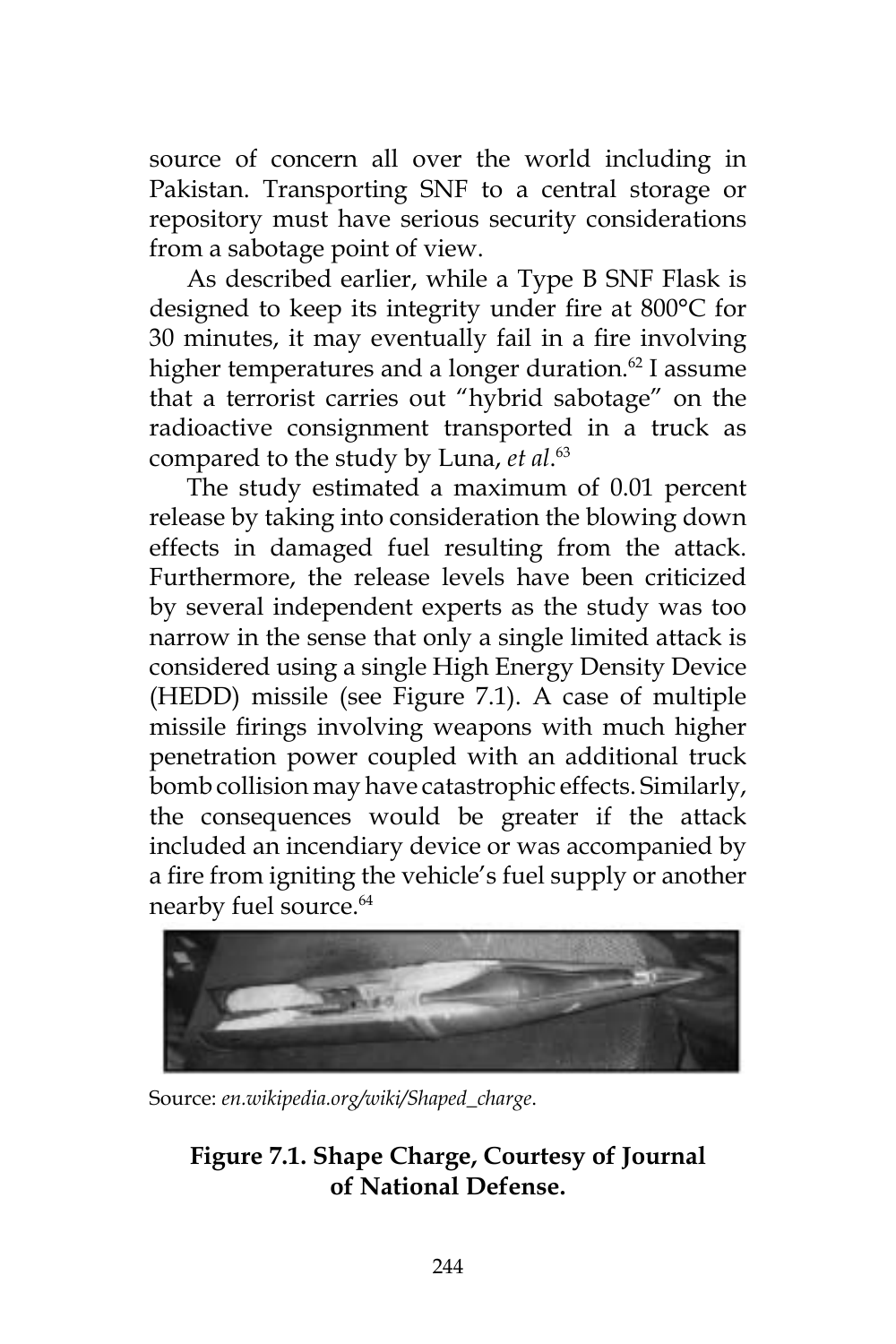These additional factors could result in:

1. A potentially larger percentage release of cask contents, possibly as great as 10 percent.

2. A potentially higher percentage of respirable particulates and/or vaporized radionuclides.

3. A potentially more widespread dispersal and deposition.

A less sophisticated but effective approach to increasing radionuclide release from a breached SNF cask would be to inject fuel into the cavity and ignite it. This would cause ignition of the zircaloy cladding, and at a minimum would greatly enhance the release of cesium and other semi-volatile elements that remain in the fuel pellets. The BNL spent fuel pool study assumed that 100 percent of the fuel Cs inventory would be released. Recent results from France indicate that heating at 1500ºC of high-burnup spent fuel for one hour caused the release of 26 percent of the Cs inventory.<sup>65</sup>

Based on the above hypothesis, a scenario is set where terrorists with the convenience of an insider are able to get information on an SNF movement. The terrorists carry out multiple missile firings on the truck cask (see Figure 7.2) while the truck is stationed for the repair of one of its tires at a petrol pump (see Figure 7.3) located in a congested location in Karachi (see Figure 7.4). The cask has a breach of containment followed by an engulfing fire for several hours. The explosive attack followed by a fire leads to increased radioactive release.<sup>66</sup>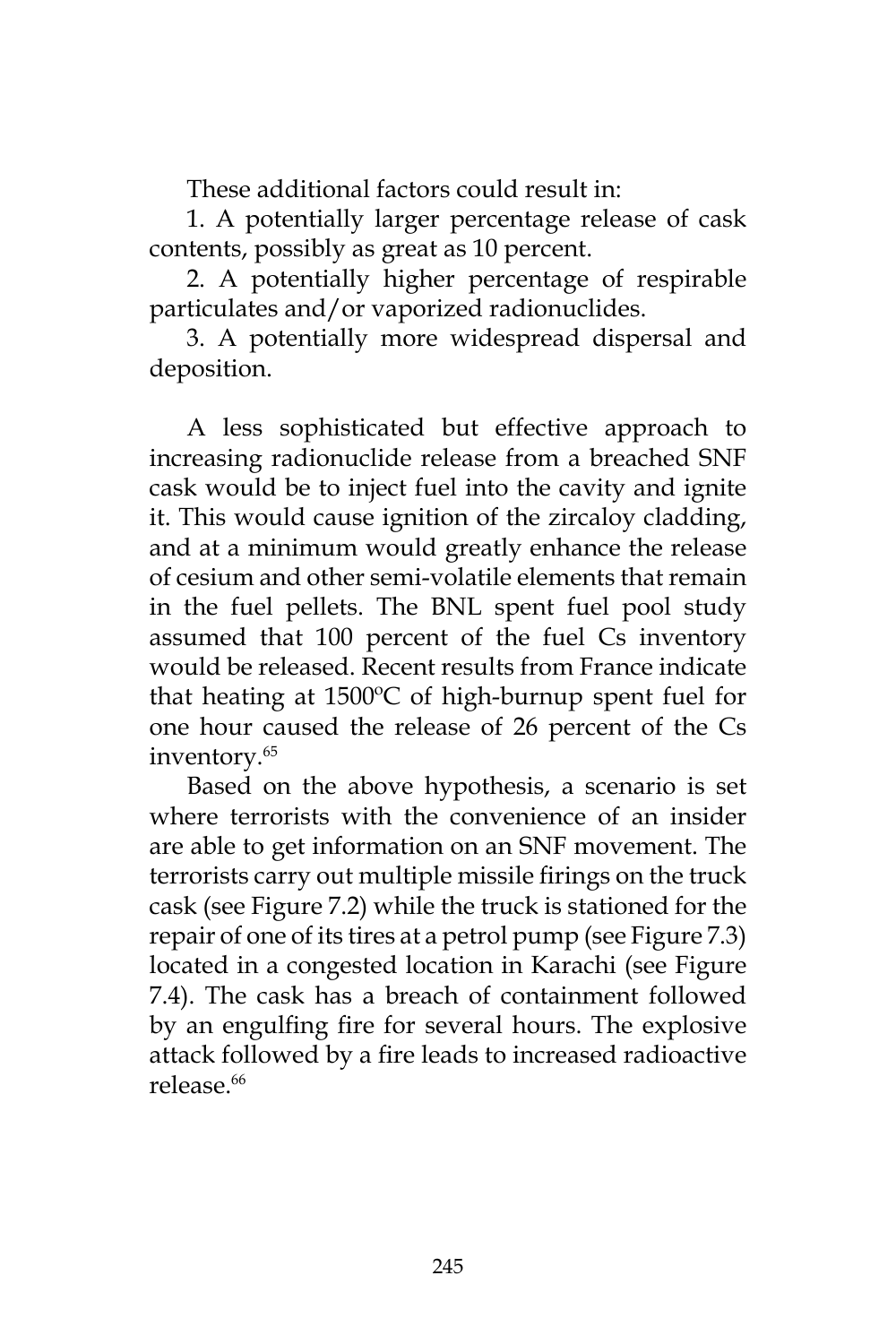

Source: *en.wikipedia.org/wiki/Spent\_nuclear\_fuel\_shipping\_cask*.

# **Figure 7.2. A Typical Small SNF Shipping Cask Being Mounted on a Truck. (Courtesy of Nuclear Energy Institute.)**

#### **Scenario I: Spent Nuclear Fuel (SNF)**

- Terrorist get information on the movement of SNF from an insider
- Terrorists carry out a "hybrid attack" on the transport truck while is was stationed for the repair of one of the tires of the



- vehicle at a petrol pump in a congested location in Karachi
- Multiple missiles are fired on the truck cask which results in a breach in containment
- This is followed by a fire that engulfs the cask for several hours

Source: *en.wikipedia.org/wiki/Pakistan\_state\_oil*.

# **Figure 7.3.**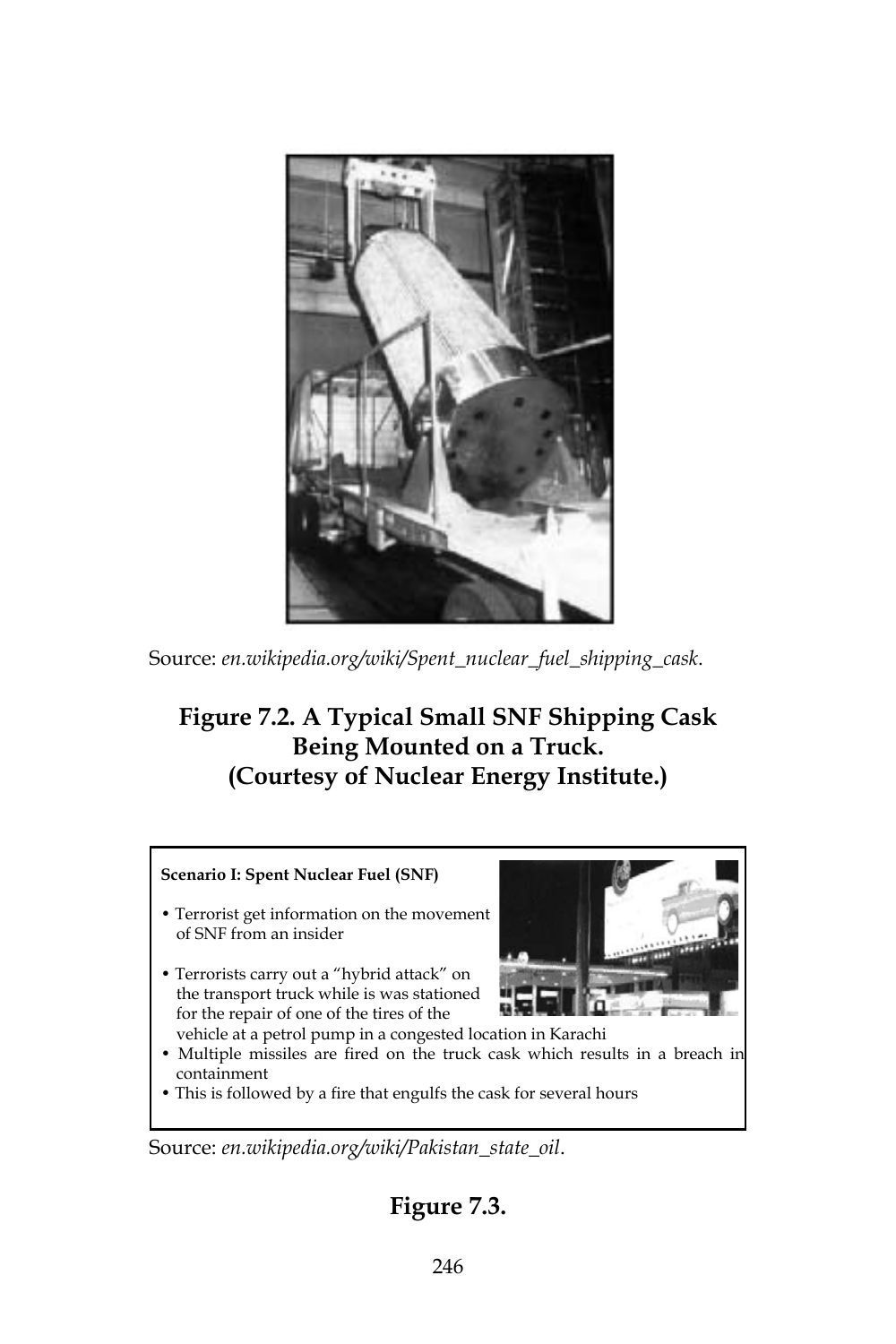

**Figure 7.4. Karachi, Coutesy of Google Earth.**

Firing missiles at the consignment will trigger explosions and fires at the station. A country like Pakistan is not well equipped to deal with fire involving a consignment containing mega curries of radioactive source. On November 7, 2005, in Karachi, cotton bales, toys, and tires worth thousands of rupees were gutted when fires broke out separately in three warehouses in SITE, Lee Market, and New Chali. Meanwhile, another office burned in a separate fire incident. Seven to ten firefighters were rushed to the sites and controlled the fires in 5 to 10 hours or longer.<sup>67</sup>

In this case, it could pose serious difficulties due to the radioactive nature of the hazards encountered. It is therefore assumed control of the blaze would take 6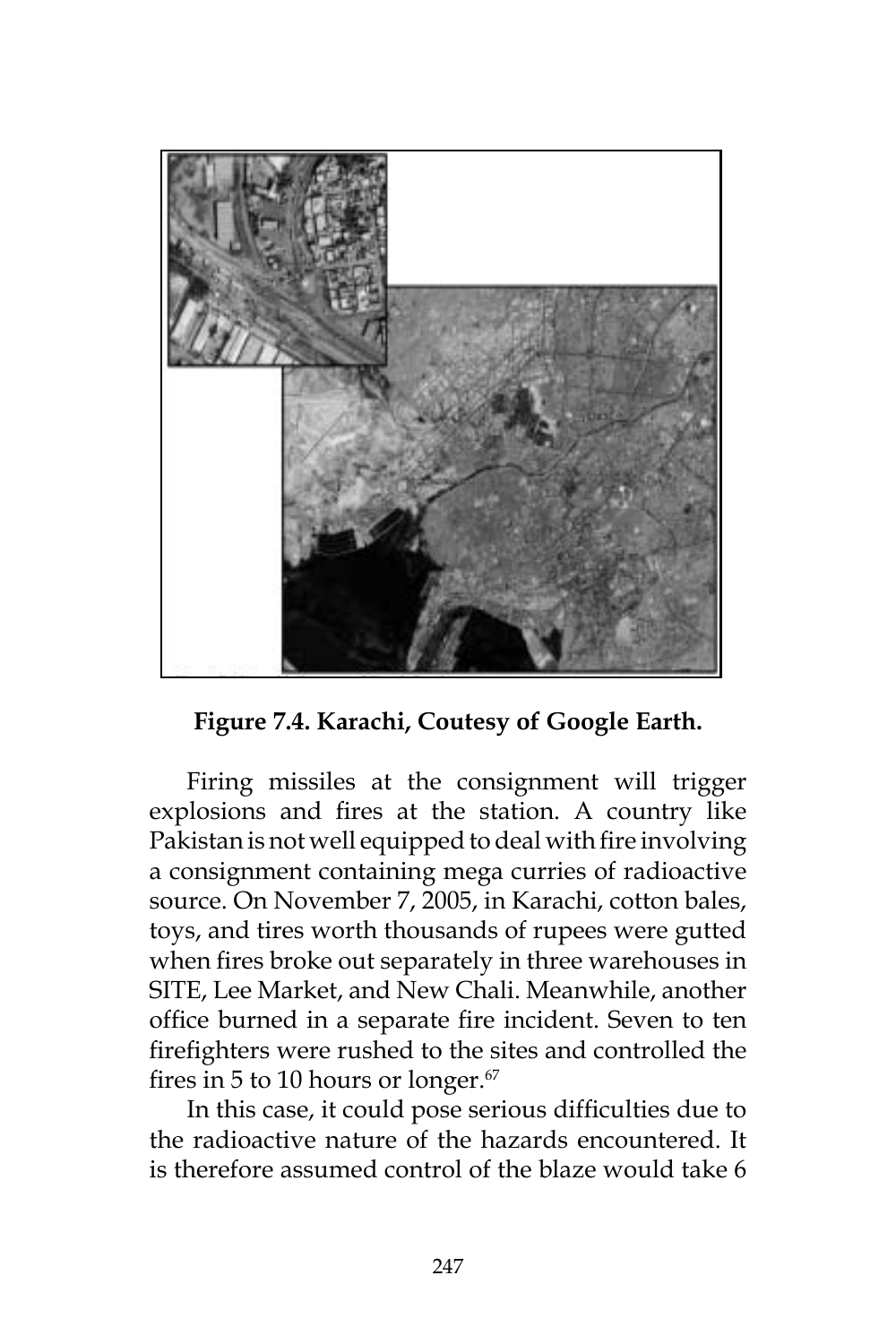hours. Based on the foregoing discussions, this would lead to a release of 10 percent of Cs inventory as a conservative estimate. A respirable release fraction of 3 E-4 for Pu-241 and 1 E-4 for Sr-90 is used, recommended as an upper limit for use in safety assessment studies involving chunks of plutonium exposed to hydrocarbon fuel fires.<sup>68</sup>

### **Dispersion And Consequences.**

In the first scenario, we consider the sabotage involving a truck cask containing PHWR fuel assemblies leading to release of radionuclides in the heart of the city of Karachi at daytime at 12:00 hr on June 15 (see Figure 7.5a). The debris cloud is lifted 562 m high (using HOTSPOT Code) which is expected to be further elevated by fire. The contaminated region includes hundreds of industries, residential row houses, crowded shopping areas, school, colleges, and several mosques. Within an area of  $0.304 \, \text{km}^2$ , maximum total effective dose equivalent TEDE  $(100 \text{ Rem})^{69}$  is predicted by the model due to release of radionuclides from the breached flask containment only, which is far below the level to cause acute radiation syndrome. However, exposure in the immediate vicinity of the blast to a high radiation field of around 250 Gy/h at one meter distance due to the remaining 90 percent Cs-137 still contained in the breached SNF Flask, cannot be ignored, thereby creating a difficult situation for the first responders.70 Whole body exposure to 2000 rem without any post exposure treatment may damage the central nervous system within minutes and cause death in hours to days.<sup>71</sup>

Any attempt to approach the damaged flask without any protective measures would result in acute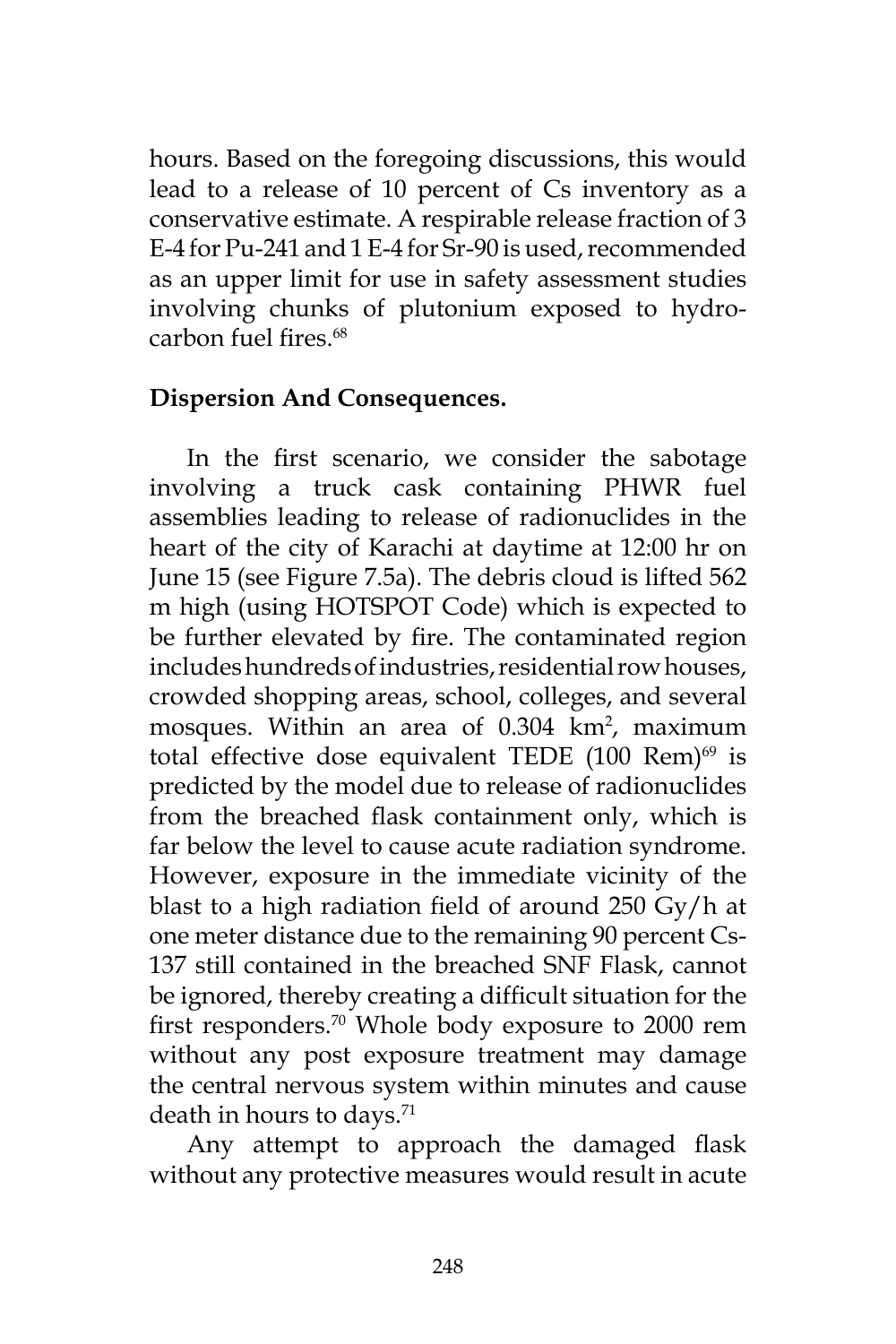exposure within a few minutes. The wind blowing (WSW) at an average speed of 6.7 m/s disperses the radioactive aerosols to 36 kilometers from the blast location contaminating the population externally as well as internally to a dose contour down to 1 Rem in approximately 167 km2 area in around 4 1/2 hours time (see Figure 7.5b). Consequences of radiation effects due to a single exposure to population groups has been estimated on the basis of the BIER VII lifetime risk model which predicts that approximately one individual in 100 persons would be expected to develop cancer from a dose of 10 rem [0.1 Sv] while approximately 41 individuals would be expected to develop solid cancer or leukemia from other causes.<sup>72</sup> In general, the magnitude of estimated risks for cancer fatalities is not different from the International Commission on Radiological Protection (ICRP) estimates of 5 percent probability of occurrence of cancer per sievert for whole-body irradiation.<sup>73</sup> Based on single exposure, cancer morbidity and fatality were estimated for various population groups exposed to radiation levels of 100 Rem down to 1 Rem using the BIER VII lifetime risk model, as presented in Table 7.1. The HPAC Model predicts about 41 persons receive high exposure of 100 Rem within a dose contour area of 0.4 km<sup>2</sup>. The number of exposed persons increases to 56,134; 505,436; 643,356; 657,665, and 659,100 to radiation levels of 10, 1, 0.1, 0.01 and 0.001 Rem respectively, living in dose contour areas of 4.6, 167, >800, >900 and >900 km<sup>2</sup> areas. Cumulative excess cancer fatality has been estimated to be 649 out of 2,521,732 exposed population. In other words, there would be an increase of 0.13 percent in cancer fatalities due to the incident as compared to deaths due to other circumstances.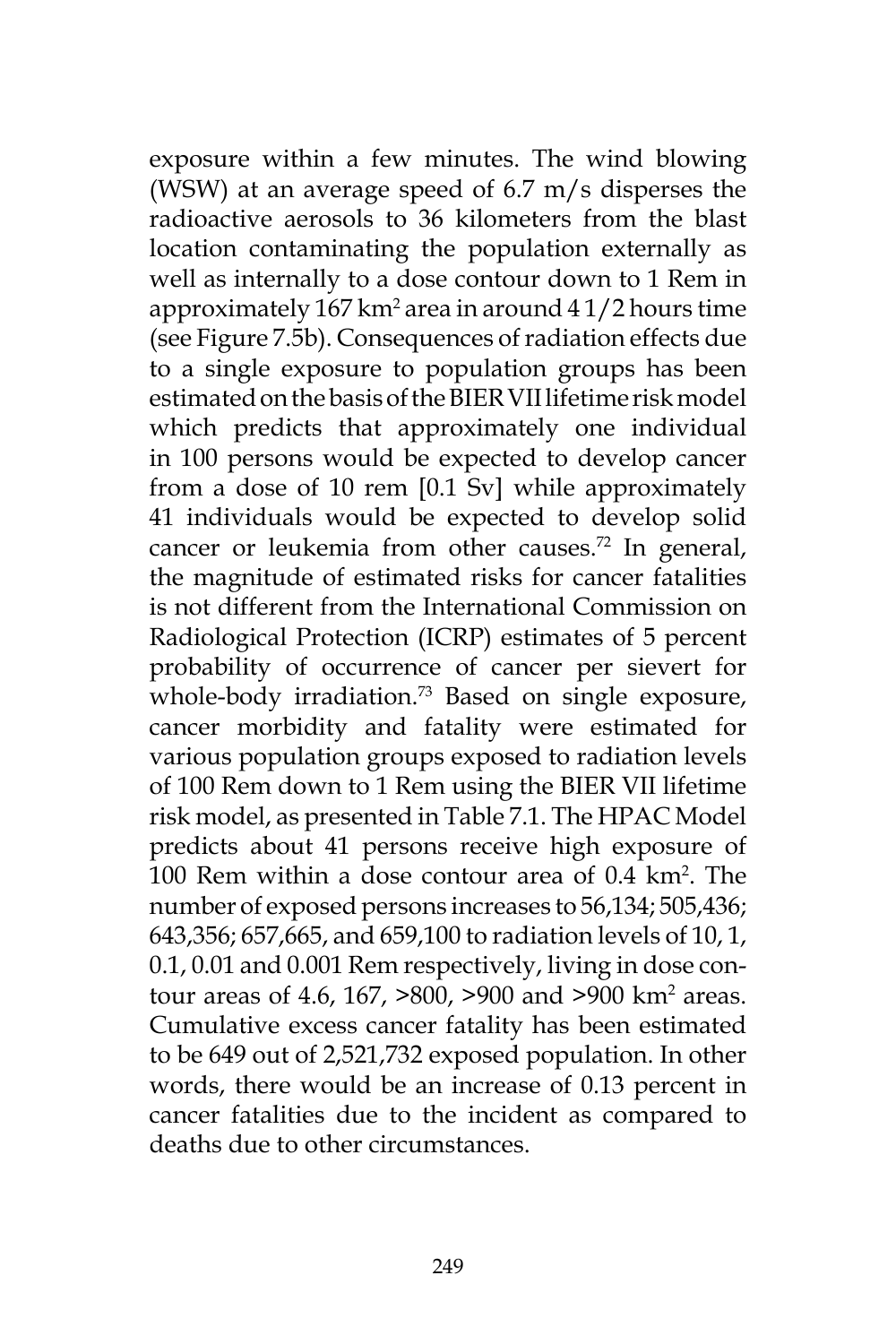

**Figure 7.5a. Karachi Spent Nuclear Fuel Scenario: 10% of Truck Cask of CANDU-SNF; Historical Weather Data; Actual Population.**



**Figure 7.5b. Karachi Spent Nuclear Fuel Scenario: 10% of Truck Cask of CANDU SNF; Historical Weather Data; Actual Population.**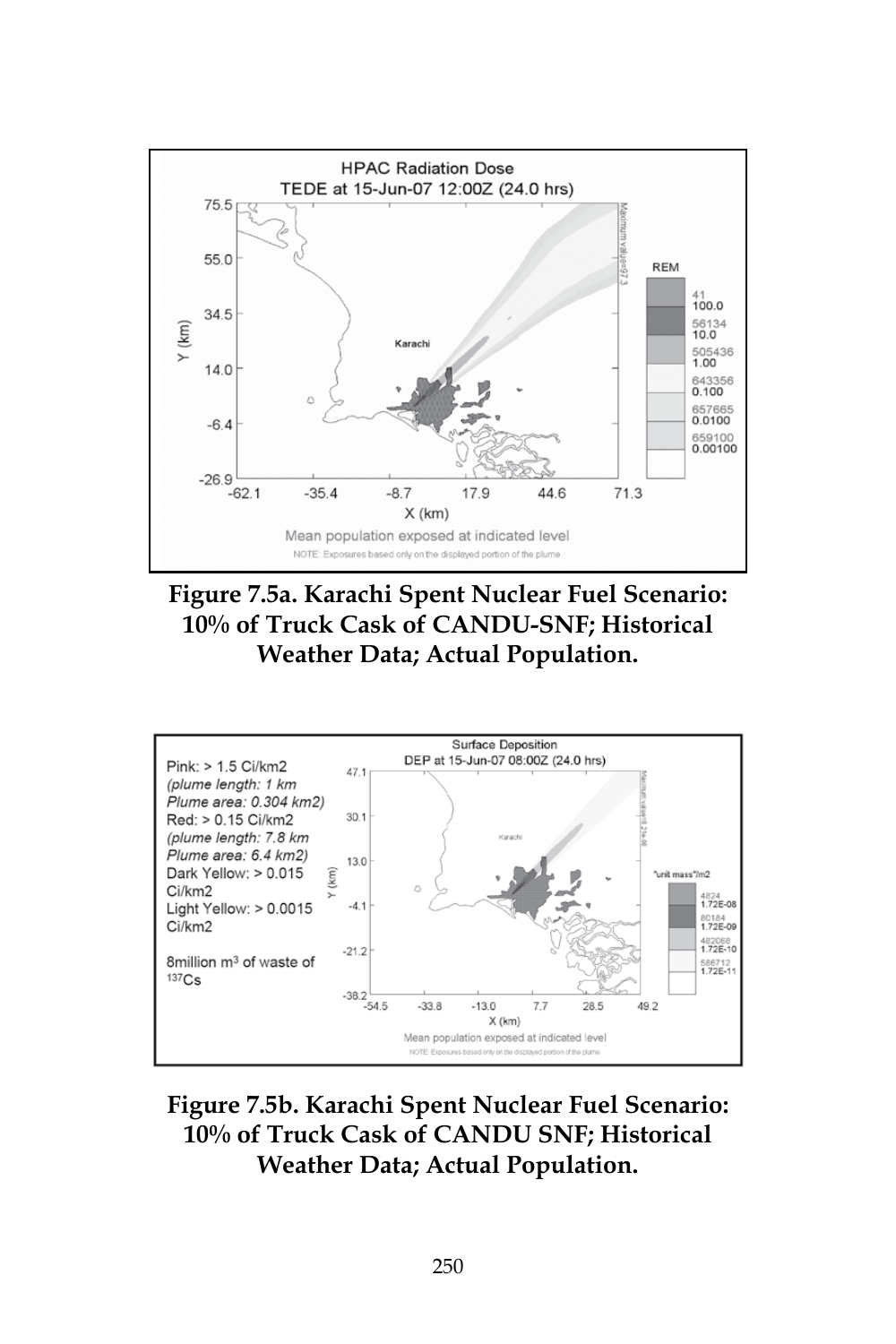| l Facts<br>Karachi, Pakistan<br>1,000 lbs. TNT<br>160kg PWR SNF (64 kg CANDU SNF)<br>June Historical Weather Data<br><b>Actual Population Figures</b> |         |                          |                                 |                        |                               |
|-------------------------------------------------------------------------------------------------------------------------------------------------------|---------|--------------------------|---------------------------------|------------------------|-------------------------------|
| <b>REM</b>                                                                                                                                            | Persons | <b>Excess</b><br>Cancers | Excess<br>Cancers<br>Fatalities | Dose<br>Length<br>(km) | Dose<br>Contour<br>Area (km2) |
| 100                                                                                                                                                   | 41      | 17                       | 8                               | < 0.1                  | 0.4                           |
| 10                                                                                                                                                    | 56,134  | 637                      | 320                             | 5.7                    | 4.6                           |
| 1                                                                                                                                                     | 505,436 | 574                      | 288                             | 36                     | 167                           |
| $\cdot$ 1                                                                                                                                             | 643,356 | 73                       | 37                              | >50                    | >800                          |
| .01                                                                                                                                                   | 657,665 |                          | 4                               | >50                    | >900                          |
| .001                                                                                                                                                  | 659,100 |                          | 0                               | >50                    | >900                          |
| Totals                                                                                                                                                |         | 1,292                    | 649                             |                        |                               |

### **Table 7.1. Radiation Effects.**

The extent of contamination will be a major challenge because Cs-137 is highly water-soluble and chemically reactive with a wide range of materials, including common building materials such as concrete and stone. The contamination will settle on streets, sidewalks, building surfaces, and personal property-including vehicles and items inside buildings. In such a situation, the recovery/ remediation/restoration measures have been documented in a Homeland Security draft document.<sup>74</sup> The document suggests measures for surface, interior, and roof decontamination of most buildings, major thoroughfares, sidewalks, and the water treatment plants as quickly as possible, repavement of streets, removal of surface soil and vegetation for disposal, and replacement with fresh material. Moreover, secondary events may lead to a release of hazardous chemicals, and fires on ruptured gas lines may complicate the situation requiring immediate remedial actions. In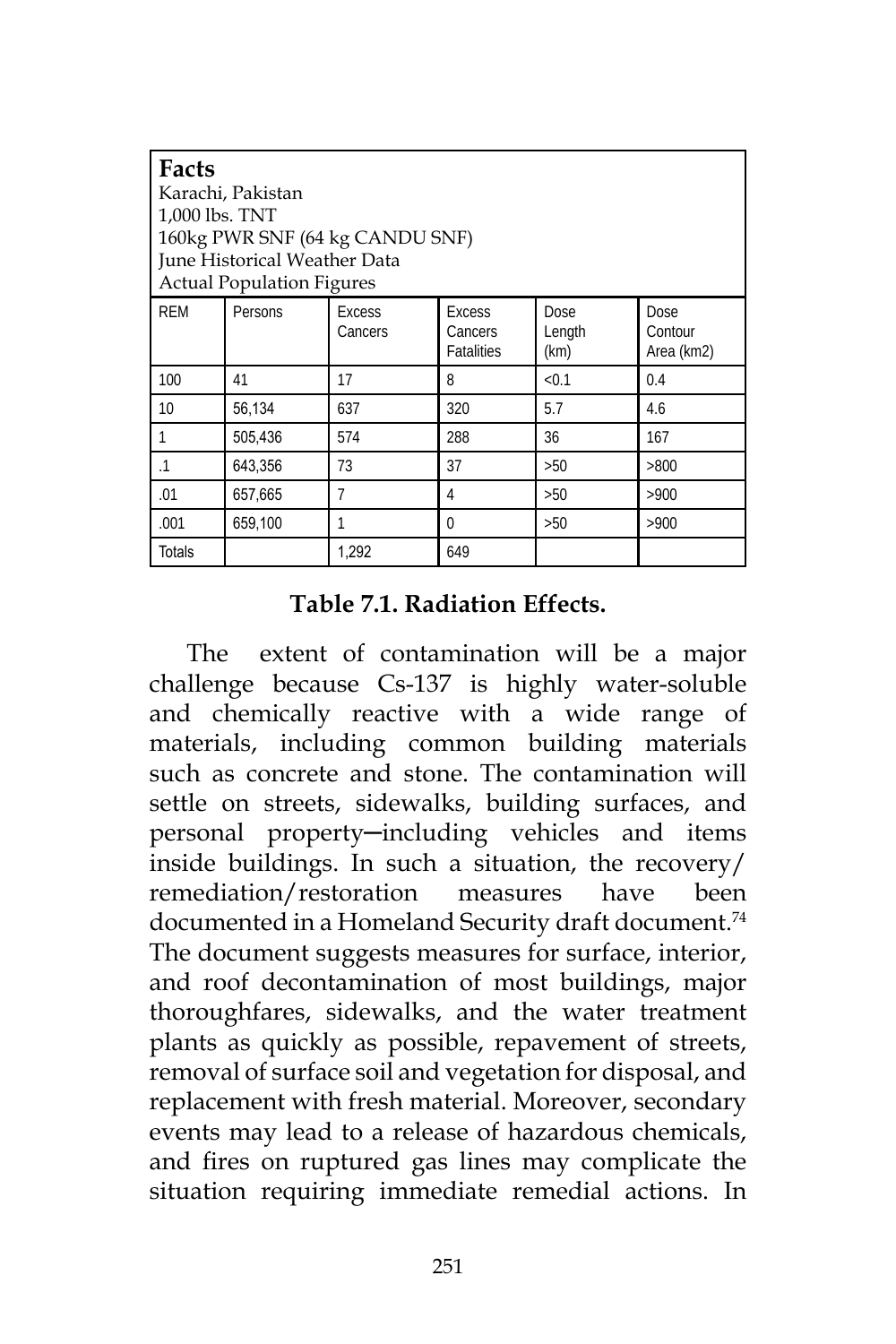such an event, the city transportation system is severely affected and would require continuous monitoring to restrict further spread of the contamination. Hospitals, already at maximum capacity with injuries from the blasts, are inundated with "worried well," most of whom were not in the blast or plume zone but are concerned about health issues. The sewage treatment plant is quickly contaminated as a result of people showering and decontaminating personal effects.

Currently, the Cs-137 level in most parts of Pakistan including Karachi is not well-defined. However, areas in the former Soviet Union contaminated by the Chernobyl accident have been defined with reference to the background level of Cs-137 deposition caused by atmospheric weapons tests which, when corrected for radioactive decay to 1986, is about 2 to 4 kBq  $m<sup>2</sup>$  $(0.05 \text{ to } 0.1 \text{ Ci km}^2)$ . Considering variations about this level, it is usual to specify the level of  $37 \text{ kBq m}^2$  (1 Ci km<sup>2</sup>) as the area affected by the Chernobyl accident. Approximately 3 percent of the European part of the former USSR was contaminated with Cs-137 deposition densities greater than  $37 \text{ kBq/m}^2$ .<sup>75</sup>

In terms of deposited contamination (see Figure 7.5b) the contamination level above  $1\text{Ci}/\text{km}^2$  would require decontamination action out to 1 km and further as foot and vehicular traffic transfer contamination for hours afterward until the entire scene has been effectively controlled and cordoned, contributing to contamination spread beyond the deposition zone. Waste produced as result of decontamination following a hypothetical spent fuel accident is likely to fall into the lowest of the U.S. NRC's categories of low level radioactive waste, Class A, in which Cs-137 has a concentration less than one Ci/m3 . 76 Based on the estimation of 90  $m^3$  per person, a population of 4,824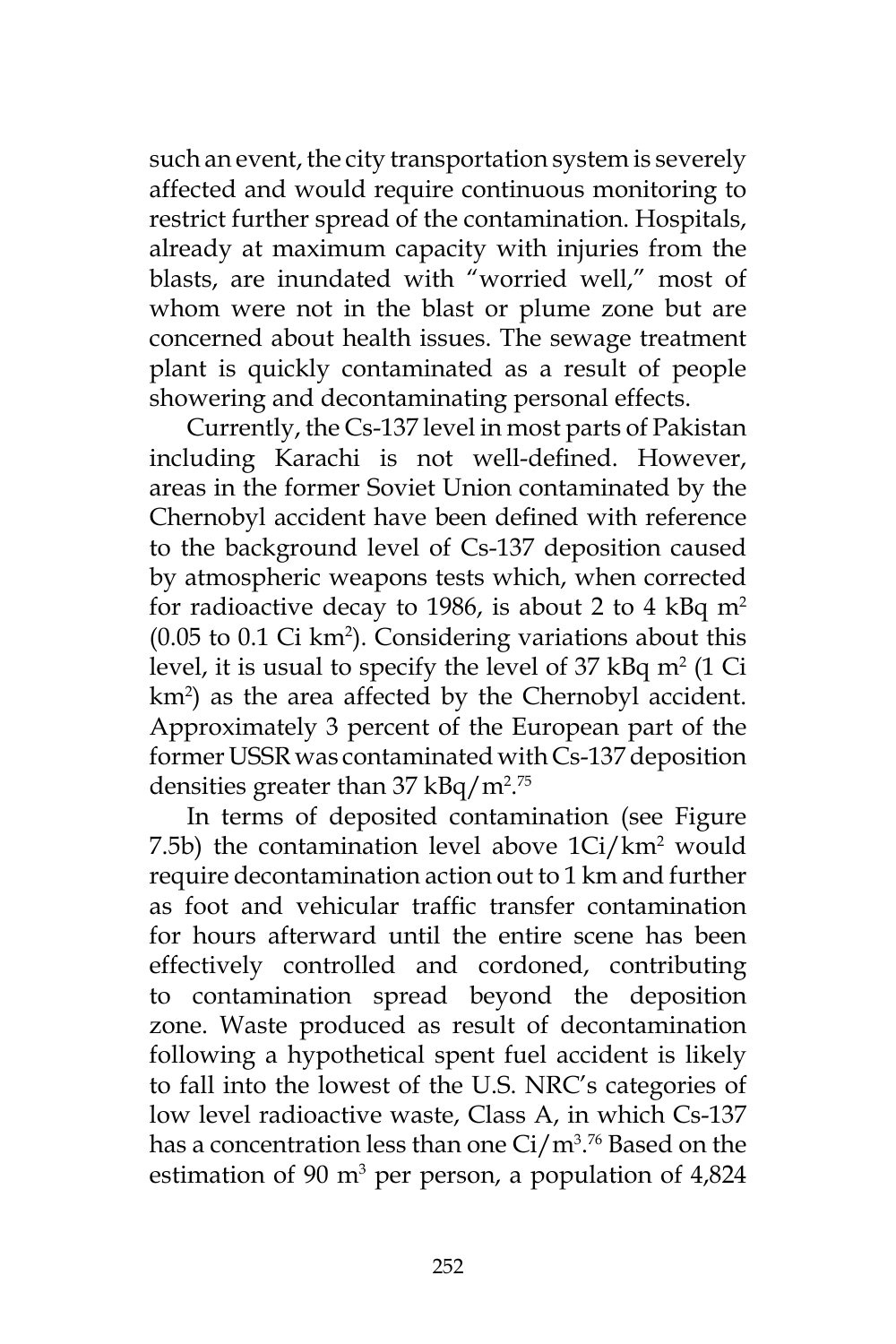living in an area of around 0.304 km2 (see Figure 7.5b) are likely to generate waste around  $0.4$  million  $m<sup>3</sup>$  of Cs-137.

# **Scenario-2 (High Activity Radioactive Source at Lahore).**

Terrorists carry out multiple missile firings on a truck cask carrying 200,000 Ci of Co-60 near Lahore (see Figure 7.7), followed by further immediate attack with a fully laden road petroleum tanker hijacked and brought to the incident site to fuel a fire (see Figure 7.6). This could lead into a situation even worse than the December 12, 2006, incident when terrorist detonated a truck loaded with 440 pounds of explosive in Baghdad, killing 71 laborers and wounding 220 others.<sup>77</sup>



# **Figure 7.6. Picture Courtesy of MDS Nordion.**

Consequences of dispersion of 200,000 Ci of Co-60 with an explosive power equivalent to that of 440 pounds of TNT were analyzed by HOTSPOT and HPAC. HOTSPOT code using Sandia National Laboratories Blast Model reveals a safe distance of 678 meters for unmitigated blast damage. Although, a 200,000 Ci Co-60 source without a shielding would give rise to a dose of around 1.3E+3 Gy/h at a distance of one meter,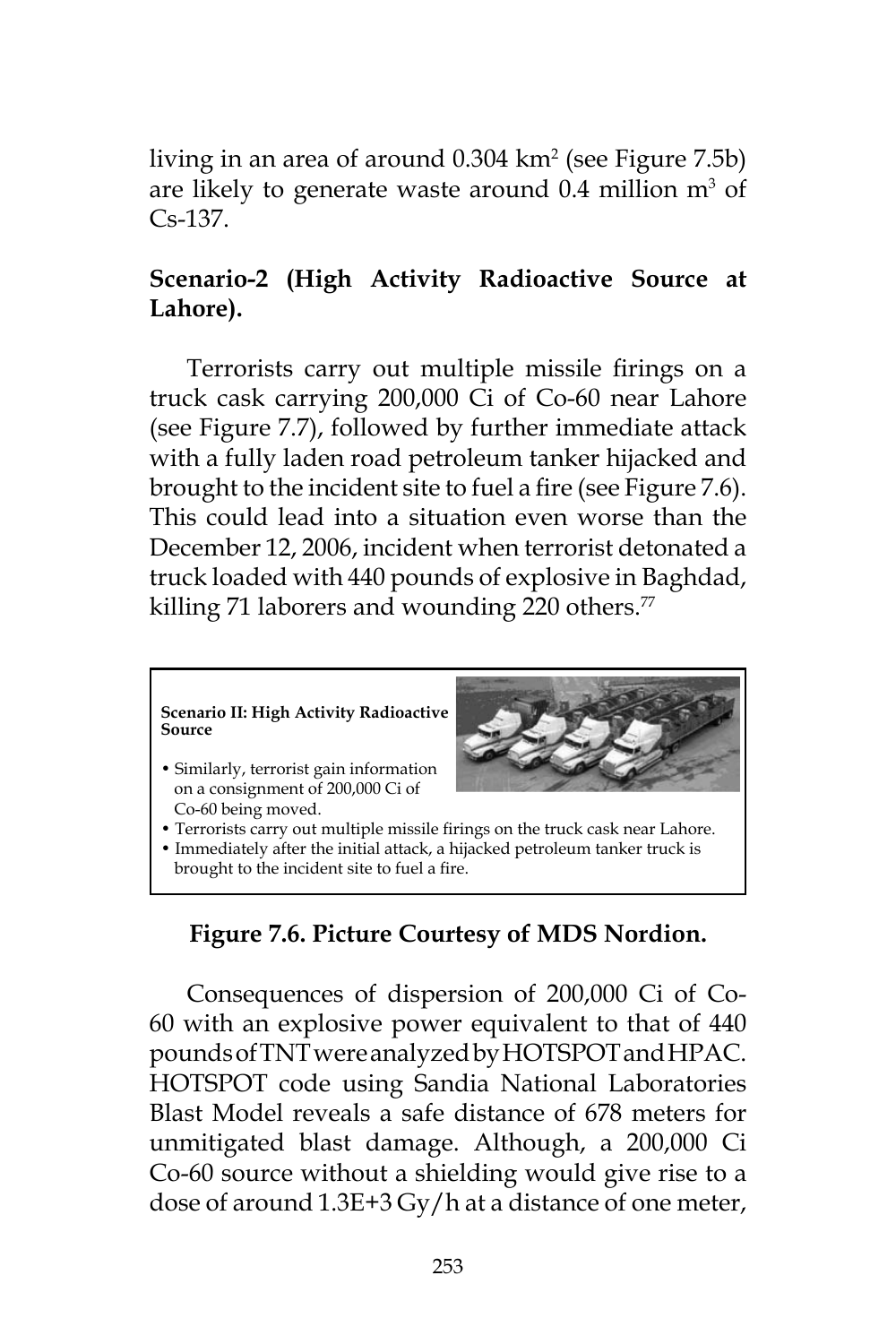due to dispersion effect maximum dose contour of 10 Rem was estimated by HPAC encompassing an area of  $0.087$  km<sup>2</sup> up to a distance of  $0.5$  km from the blast site (see Figure 7.8a).78 Within this dose contour of 10 Rem, a person is neither expected to die nor to suffer from acute health effects; however, causalities comparable to that of Baghdad incident could be expected due to the blast effect.79 Survivors from within the highest dose area could carry radioactive contamination back to their homes and contaminate their neighbors and families (see Figure 7.8b). Panic and disinformation may lead to a massive exodus of people from Lahore city into neighboring towns and cities. Additionally, the cobalt plume would contaminate a vast area to levels requiring cleanup and destruction of residential, commercial, as well as agricultural lands. Cleanup efforts and destruction of property and land would generate huge amounts of waste. Assuming  $90 \text{ m}^3$ / person of waste generation for Co-60 as well, the total waste is expected to be around 12.6 million metric tons.80 Application of BEIR VII cancer risk estimates for single exposure reveals excess cancers of 17 out of 1,498 exposed population, 202 out of 17,792 exposed population, 86 out of 75,930 exposed population, 11 out of 10,081 exposed population due to dose contours of 10 rem, 1 rem, 0.1 rem, and 0.01 rem out to distances of 0.5 km, 5.3 km, 24.9 km, and 155 km respectively. Of these, cancer fatalities of around 160 (almost 50 percent suffering from excess cancer) are expected (see Table  $7.2$ ). $^{81}$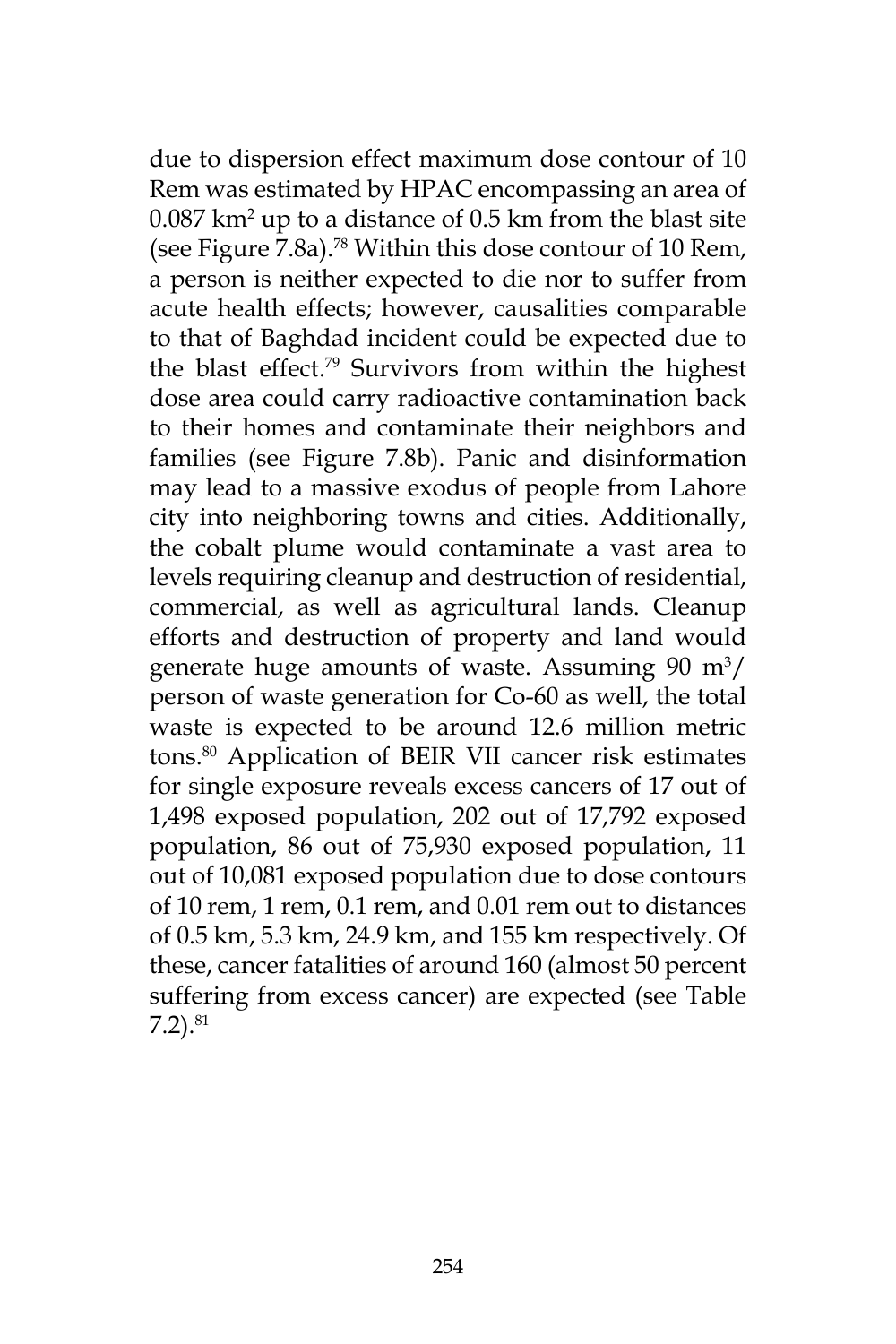

**Figure 7.7. Lahore High Activity Radioactive Source Scenario, Coutesy of Google Earth.**



# **Figure 7.8a. Lahore High Activity Radioactive Source Scenario; Historical Weather Data; Actual Population.**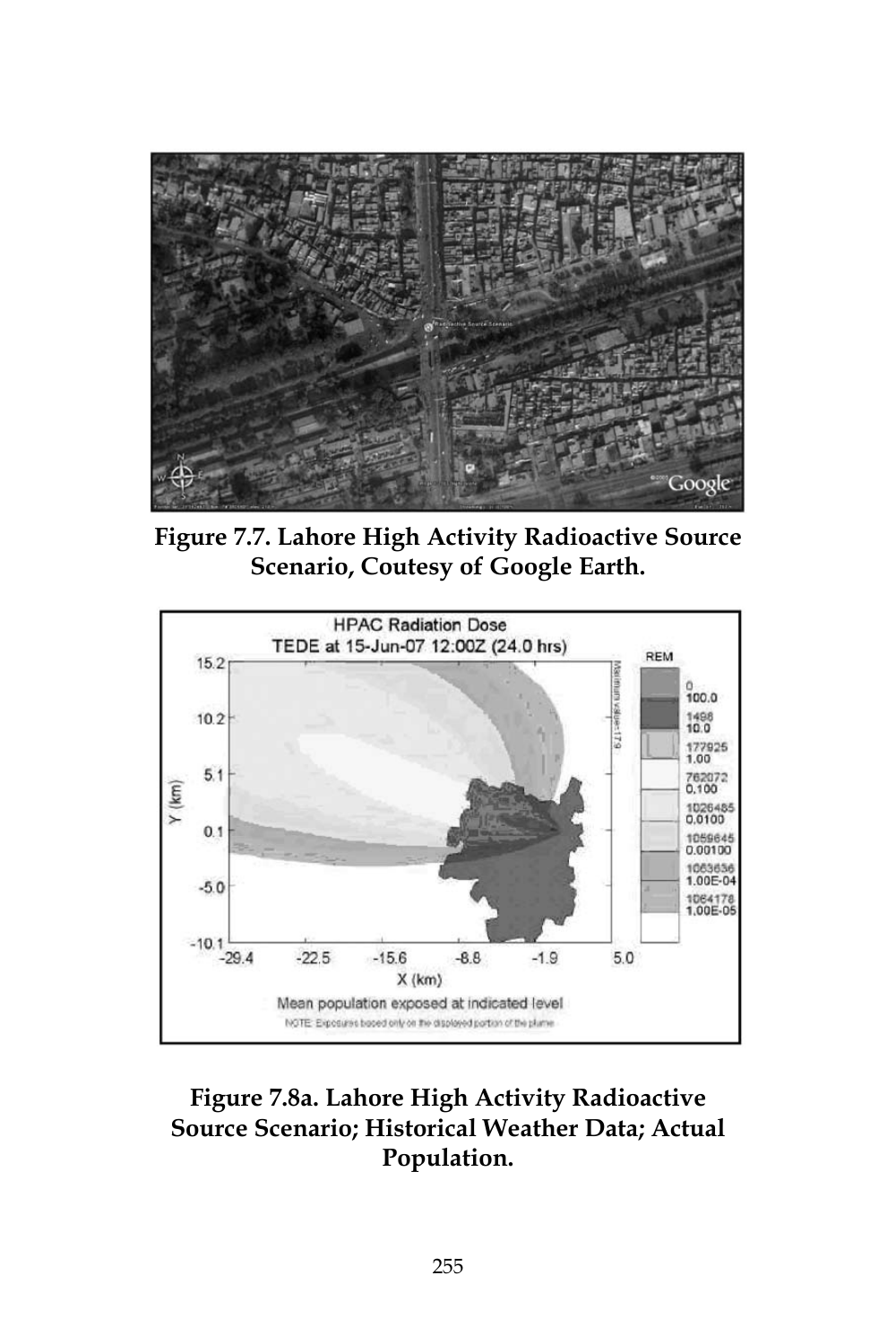

**Figure 7.8b. Lahore High Activity Radioactive Source Scenario; Historical Weather Data; Actual Population.**

| Facts<br>Lahore, Pakistan<br>440 lbs. TNT<br>200,000 Ci Co-60<br>June Historical Weather Data<br><b>Actual Population Figures</b> |         |                          |                                               |                        |                               |
|-----------------------------------------------------------------------------------------------------------------------------------|---------|--------------------------|-----------------------------------------------|------------------------|-------------------------------|
| <b>REM</b>                                                                                                                        | Persons | <b>Excess</b><br>Cancers | <b>Excess</b><br>Cancers<br><b>Fatalities</b> | Dose<br>Length<br>(km) | Dose<br>Contour<br>Area (km2) |
| 10                                                                                                                                | 1498    | 17                       | 9                                             | .5                     | .087                          |
|                                                                                                                                   | 17792   | 202                      | 101                                           | 5.3                    | 3.9                           |
| $\cdot$ 1                                                                                                                         | 75930   | 86                       | 43                                            | 24.9                   | 77.17                         |
| .01                                                                                                                               | 10081   | 11                       | 6                                             | 155                    | 3028.43                       |
| .0001                                                                                                                             | 10395   |                          |                                               | 300                    | 33026.2                       |
| <b>Totals</b>                                                                                                                     |         | 317                      | 160                                           |                        |                               |

**Table 7.2. Radiation Effects.**

### **ADDRESSING PAKISTAN'S VULNERABILITY**

The Federal Government has tasked the Pakistan Nuclear Regulatory Authority (PNRA) with the physical protection of nuclear and other radioactive material. The PNRA has initiated towards the last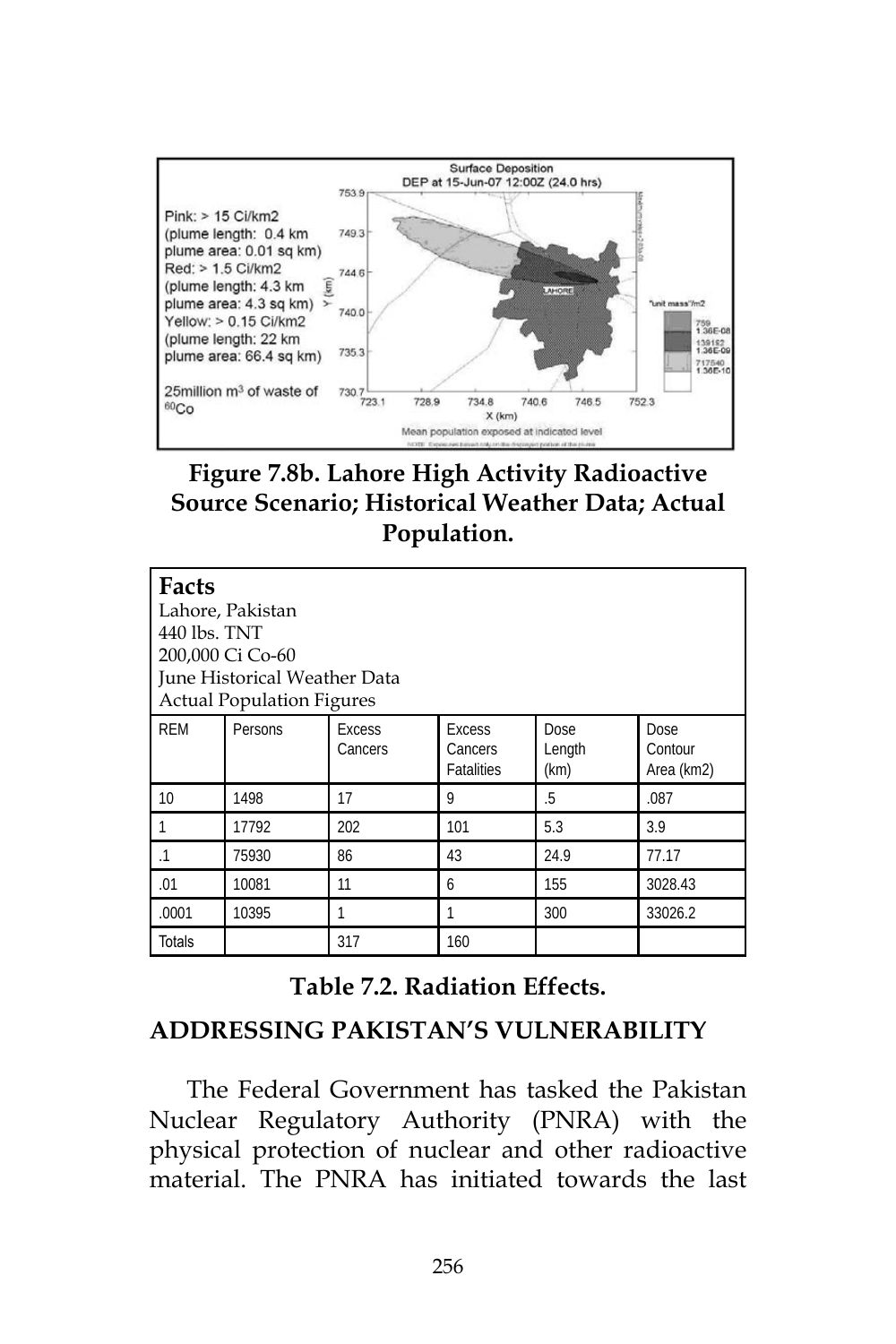quarter of 2006, a 5-year National Nuclear Safety and Security Action Plan (NSAP) to establish a more robust nuclear security regime. It seeks capacity growth in Pakistan's ability to plan for, respond to, and recover from terrorist incidents in collaboration with relevant governmental agencies.

The salient features of the plan cover five areas.

## **SECURE RADIOACTIVE SOURCES OF GREATEST CONCERN**

Of the approximately 140 firms that handle radioactive sources in government and private sectors, a third interact with "Greatest Concern Sources." Periodic inspections of these facilities revealed a need to upgrade security. Inspections must be more frequent, carried out at least quarterly to biannually depending on the category and vulnerability. A followup mechanism would ensure issues are addressed promptly.

It is necessary to add Inspectorates to the already existing PNRA Regional Directorates located at Islamabad, Chashma, and Karachi. Additional Inspectorates at Peshawar, Multan, and Quetta are proposed within the Regional Nuclear Safety Directorates I, II, and III. There will be an addition of 18 inspectors over the next 5 years, with increases to support staff.

Inspectors will require radiation survey, communication, and secretarial equipment in addition to suitable vehicles. Personnel would be trained to required competencies in radiation protection, use of radiation survey equipment, identification of sources, and regulatory requirements. Beyond inspectors, an education program for the licensees and their staff is needed to propagate a security culture.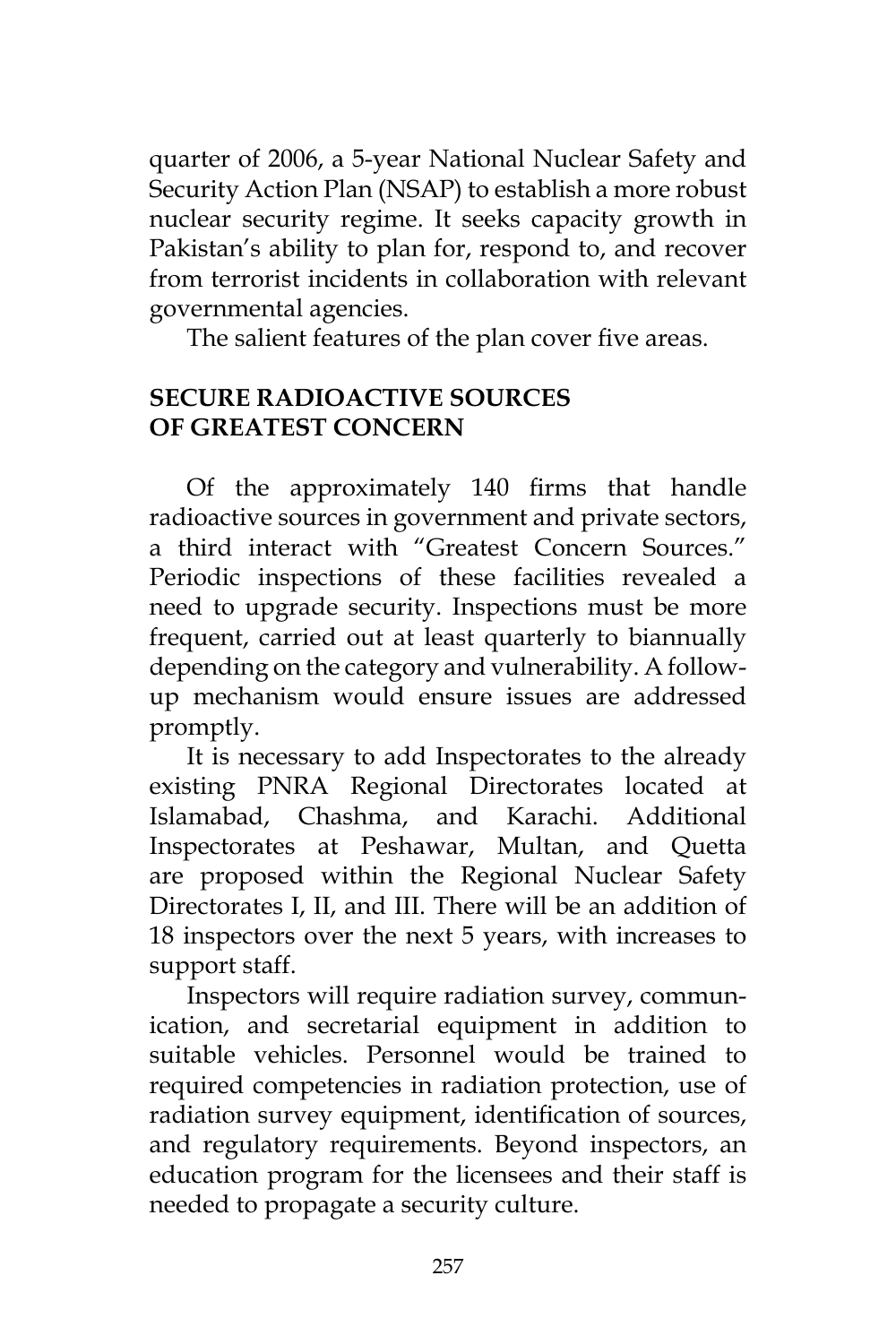## **ESTABLISH A PNRA NUCLEAR SAFETY AND SECURITY TRAINING CENTER**

The PNRA would be the focal point of training in nuclear safety and security. This Center would require laboratories with appropriate state-of-the-art equipment and at least six officers and supporting staff.

To start, a few select senior PNRA staff would be trained in appropriate institutions and centers in collaboration with the IAEA. They would then be responsible for developing the training modules for the Center and establishing its needed infrastructure. They would then educate trainers, having a "multiplier" effect.

New junior officers would be trained in review, assessment, and inspection techniques. Externally, first responders expected to deal with radiological emergencies would be trained in the identification and handling of radioactive sources as well as emergency management skills. The Center would continuously facilitate this training throughout Pakistan due to the significant rotation and redeployment of first responders. Additionally, the Center would provide consultation and evaluation to licensees. Further, the Center would have a research role in techniques and technologies in nuclear safety and security.

# **ESTABLISH NATIONAL NUCLEAR SECURITY EMERGENCY COORDINATION CENTER**

A National Nuclear Security Emergency Coordination Center (NuSECC) would assess, respond, and coordinate in case of a nuclear security emergency at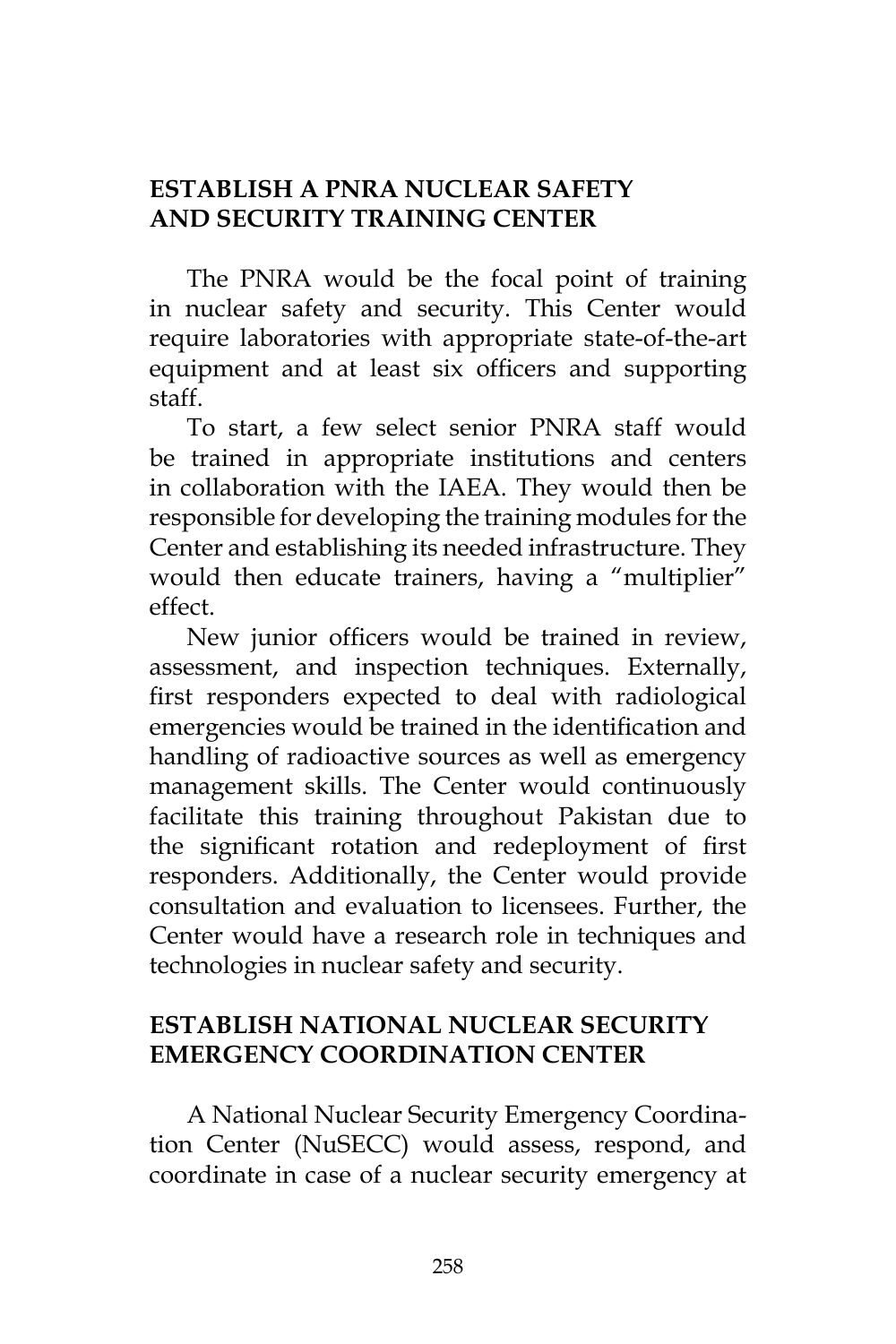the national level. It would track all movements of large radioactive sources in Pakistan. The center would be manned 24 hours a day with at least six officers and support staff. It would also establish six mobile monitoring laboratories, distributed and located at each of the regional Directorates and Inspectorates.

### **LOCATE AND SECURE ORPHAN RADIOACTIVE SOURCES**

An "orphaned source" is material that poses a sufficient radiological hazard to warrant regulatory control but never was controlled because it was abandoned, misplaced, stolen, or otherwise transferred without proper authorization. It is unknown how many orphaned sources there are in Pakistan. Sources and/or their containers can be attractive as valuable metals and may not display a radiation warning label. Unsuspecting victims might tamper with these sources causing injury or even death.

The risk to the public and the risk of their possible malicious use will be addressed. The strategy would involve launching a public campaign seeking information on orphan sources, nonphysical/physical searches, and finally, eventual recovery, secure storage, and disposal.

## **DEPLOY RADIATION DETECTION EQUIPMENT WIDELY**

None of the major points of entry in Pakistan have radiation detection devices. Thus, we remain unaware of any radioactive/nuclear material moving in or out. It is proposed to provide these systems, perhaps in a phased program. Initially one radiation monitoring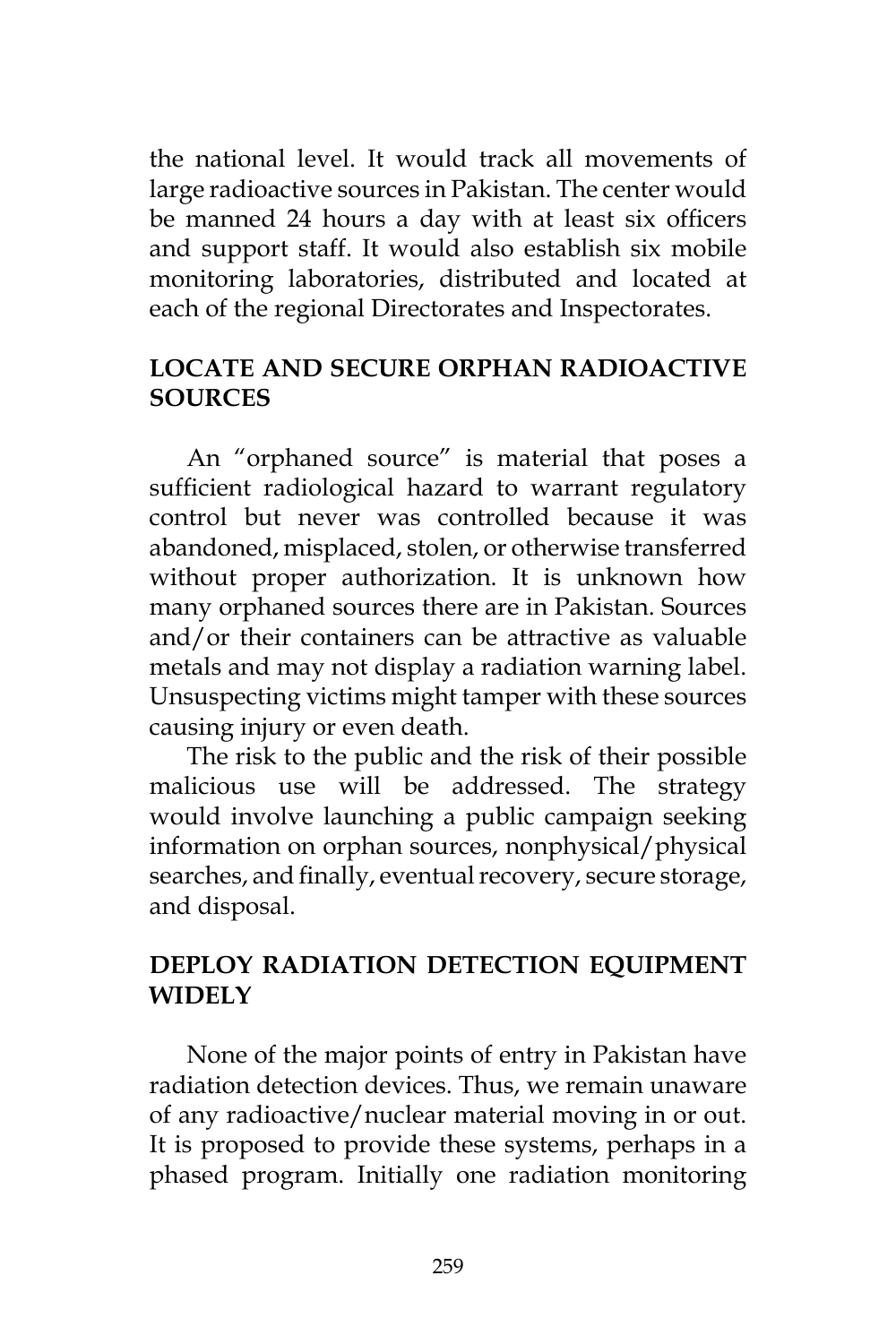instrument at each point of entry supplemented later by vehicle/pedestrian portal monitoring equipment where needed. Fixed detectors may be installed at airports. Random inspection of personnel luggage may also be carried out.

In addition, law enforcement and local governments need to have this equipment as well. They would be the first to survey incidents to determine if they were nuclear or radiological. Such equipment would be needed at the district level for a swift response. The PNRA would be responsible for preparing the equipment and training. The installation, operation, and maintenance would be the responsibility of other agencies.

# **RECOMMENDATIONS**

# **Population Protection.**

In the event of a successful RDD, the following measures may be taken to protect the population:<sup>82</sup>

- Recommend all persons who were outside during the attack to shower and change clothes.
- Temporarily limit time spent outside.
- Temporarily stay in a basement or shelter; staying inside a house offers a safety factor of approximately 10.
- Limit the consumption of certain agricultural products.
- Ban harvesting, putting livestock out to pasture, hunting, and fishing.
- Recommend temporary evacuation.
- Have a definitive relocation of the affected population.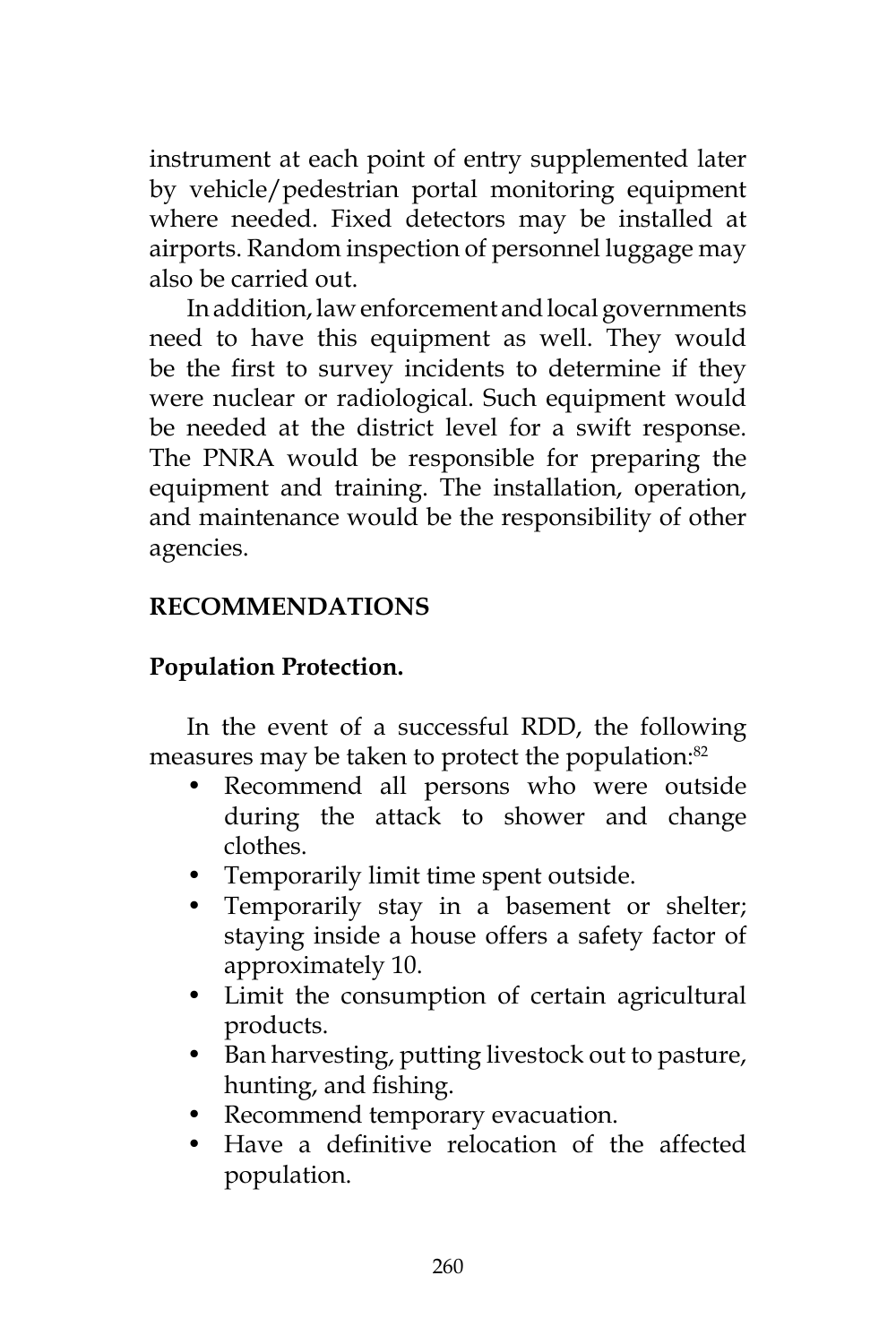# **Strengthening Transportation Security.**

Based on our current studies, the following recommendations are presented to improve security measures to cover a range of activities involving transportation of high risk sources.

*Prevention*. PNRA has taken stringent measures for the physical protection of nuclear facilities and radioactive sources. A cradle to grave concept is applied for preventing any radioactive source from getting out of regulatory control. Besides these considerations, preplanning and intelligence gathering are very important through well-developed and coordinated efforts of various agencies to deter, detect, and thwart a possible sabotage attempt.<sup>83</sup> The agencies should keep track of terrorist groups, their financial resources, and their linkages with the outside world; and assess their potential to engage in nuclear terrorism. Information sharing, especially with neighboring states, on activities of groups likely to engage in nuclear terrorism will be useful. Moreover, prevention efforts should also include measures to prevent illicit trafficking by monitoring at border cross points.

*Transportation*. Nuclear materials and high risk sources requiring shipment from one place to another should employ dedicated governmental vehicles driven by official drivers with proven trustworthiness. Authorization for simultaneous shipment of high risk sources within a city should be avoided to evade multiple sabotage events leading to dilution of an effective emergency response system. This measure would allow authorities to focus on only a single post radiological event and pool their resources to effectively implement and mitigate the consequences

*Control over Missiles*. Any successful sabotage event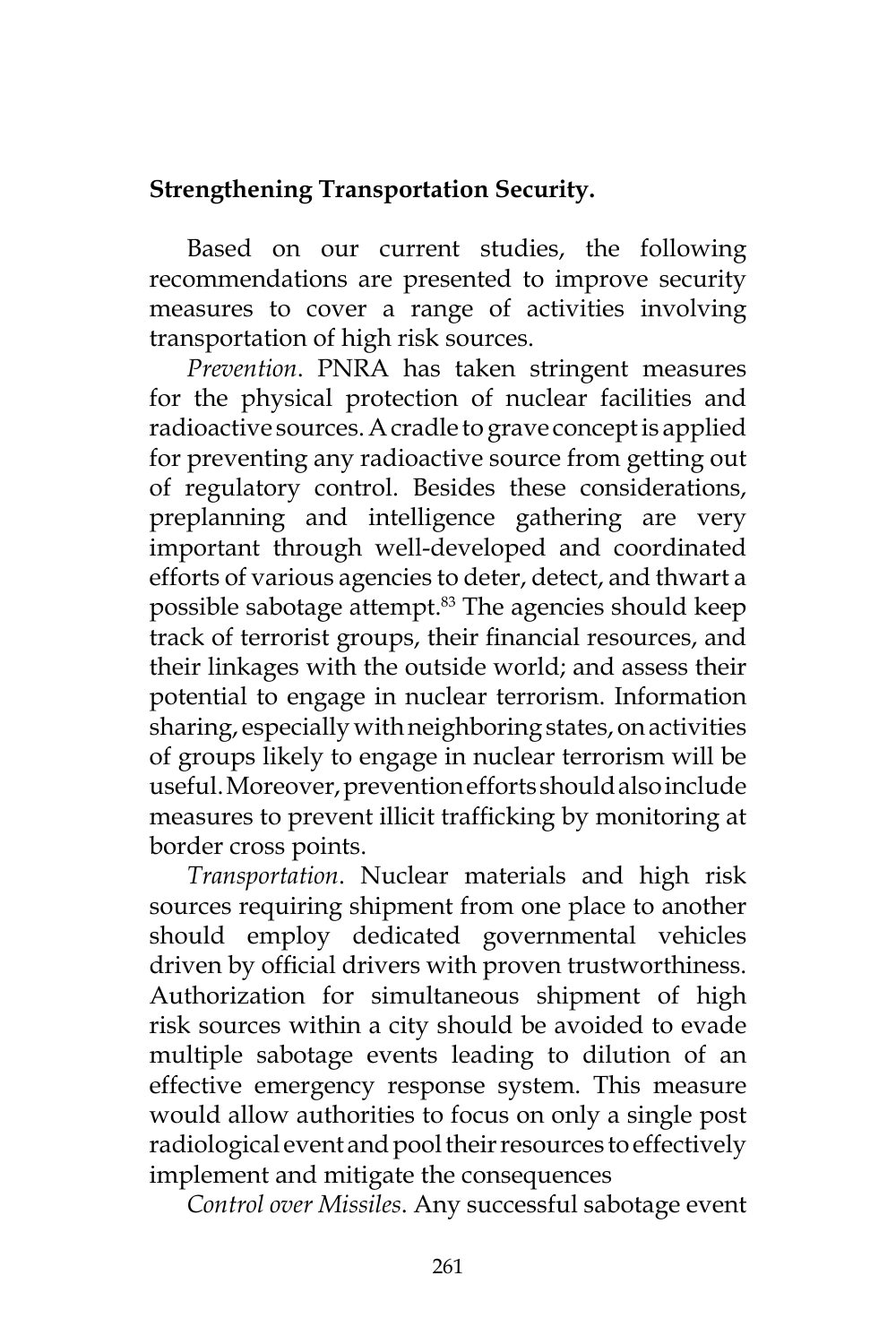and consequences would primarily depend on three factors, namely, RDD material, the missile, and fuel for fire. Therefore, effective control measures are needed against theft or illicit trafficking of portable anti-tank weapons.

*Emergency Operations Center and Emergency Plans.*  PNRA's NRECC─an emergency operations center─is manned around the clock to receive national as well as international information regarding events related to nuclear or radiological incidents and to assist in national emergency response activities. However, the center has to develop capabilities for evaluating potential consequences of various threats to radioactive consignment during movement as well as transit and subsequent radiological impact. Based on threat assessment, the center has to perform emergency exercises to counter terrorism. Such exercises may include scenarios like dirty bombs, stolen radioactive material, sabotage of nuclear and radiation facilities, and sabotage during movement and transit of nuclear and high risk radioactive materials. It should also learn from national (e.g., earthquake of October 8, 2005, in Azad Kashmir and North West Frontier of Pakistan) and international experiences (e.g., U.S. Katrina havoc of 2004) of handling natural disasters in order to enhance its response capabilities in coordination with relevant national agencies in case of nuclear terrorism. PNRA should continue to interact with appropriate stakeholders to continually improve emergency preparedness capabilities at all levels. The Center, in coordination with national agencies, should have capabilities for emergency assessment and diagnosis of the sabotage event, for management, response, hazard mitigation, victim care, and for guiding advice on evacuation or shelter options. Decisionmakers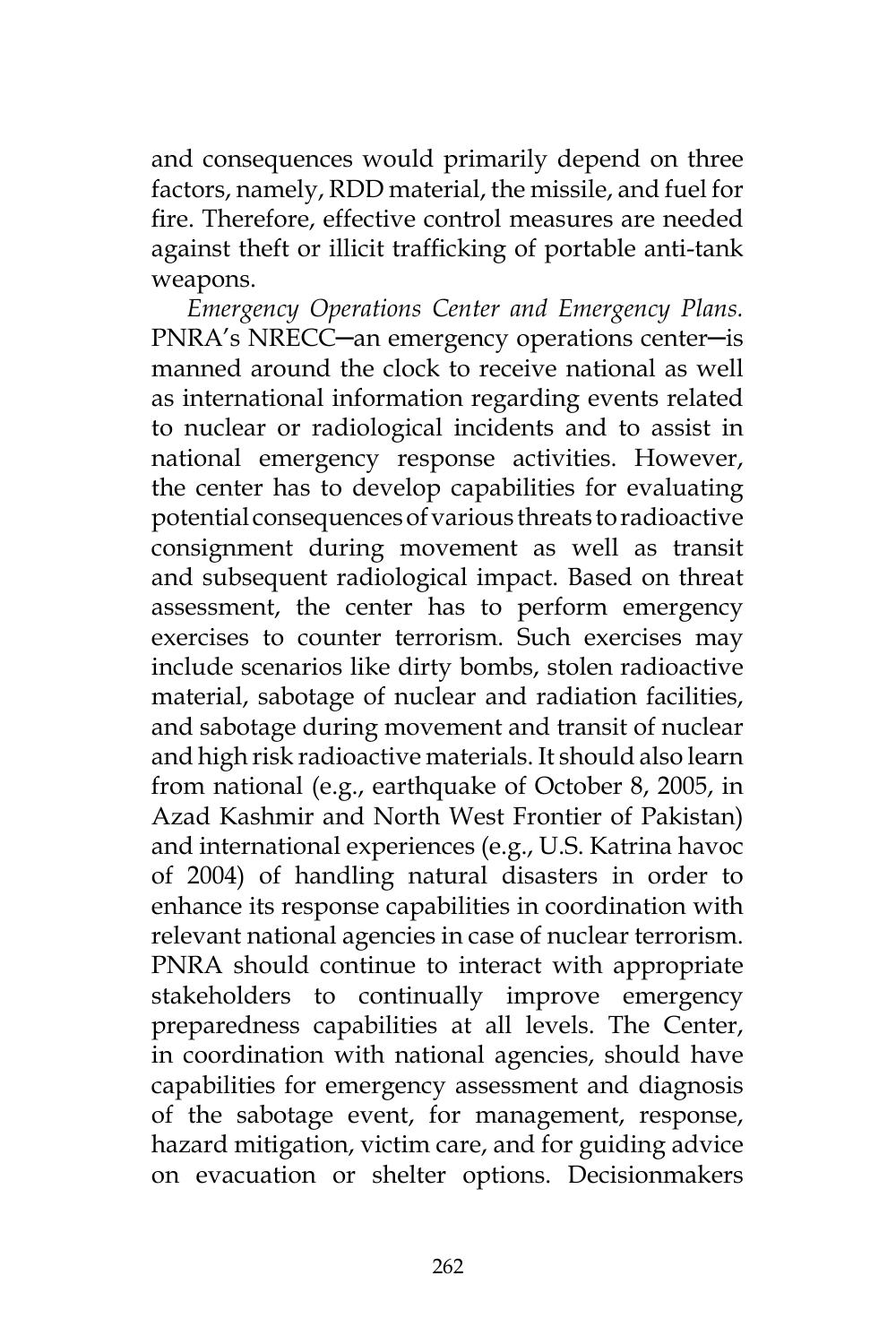need to know what steps are taken automatically, and the nuclear regulatory authority needs to be present at the table with the decisionmakers; local leaders need to be in direct contact with national leaders; and the most important lesson is that all the systems must be exercised regularly.

*Emergency Exercises at the Top Level***.** Top governmental level exercises of credible nuclear terrorism scenarios are often overlooked.

*Sheltering and Evacuation*. In an incident in an urban area like Karachi or Lahore, the estimated numbers of citizens affected by the release and dispersion of radioactivity and requiring shelter or even evacuation would depend on the prevailing weather conditions. Based on the assumption that during the event 90 percent of the public are indoors and thus are already sheltering at a 50 percent reduction in dose uptake, the additional benefit of implementing the organized sheltering countermeasure only applies to 10 percent of the potentially exposed population.<sup>84</sup> However, advice from the authorities regarding shelter and evacuation on the basis of national emergency reference levels might lead to a panic situation prompting a mass self-evacuation. If the public undertakes self-action, particularly self-evacuation, many more are likely to be on the streets without much protection and/or in poorly shielded vehicles and, indeed, some may unknowingly move into contaminated areas becoming trapped for hours in the jams and traffic chaos that are almost certain to arise. In such circumstances, the public may receive a greater radiation exposure than if, generally, they remained indoors. Therefore, unless adequate infrastructure is in place, a sheltering or evacuation directive may have counterproductive effects.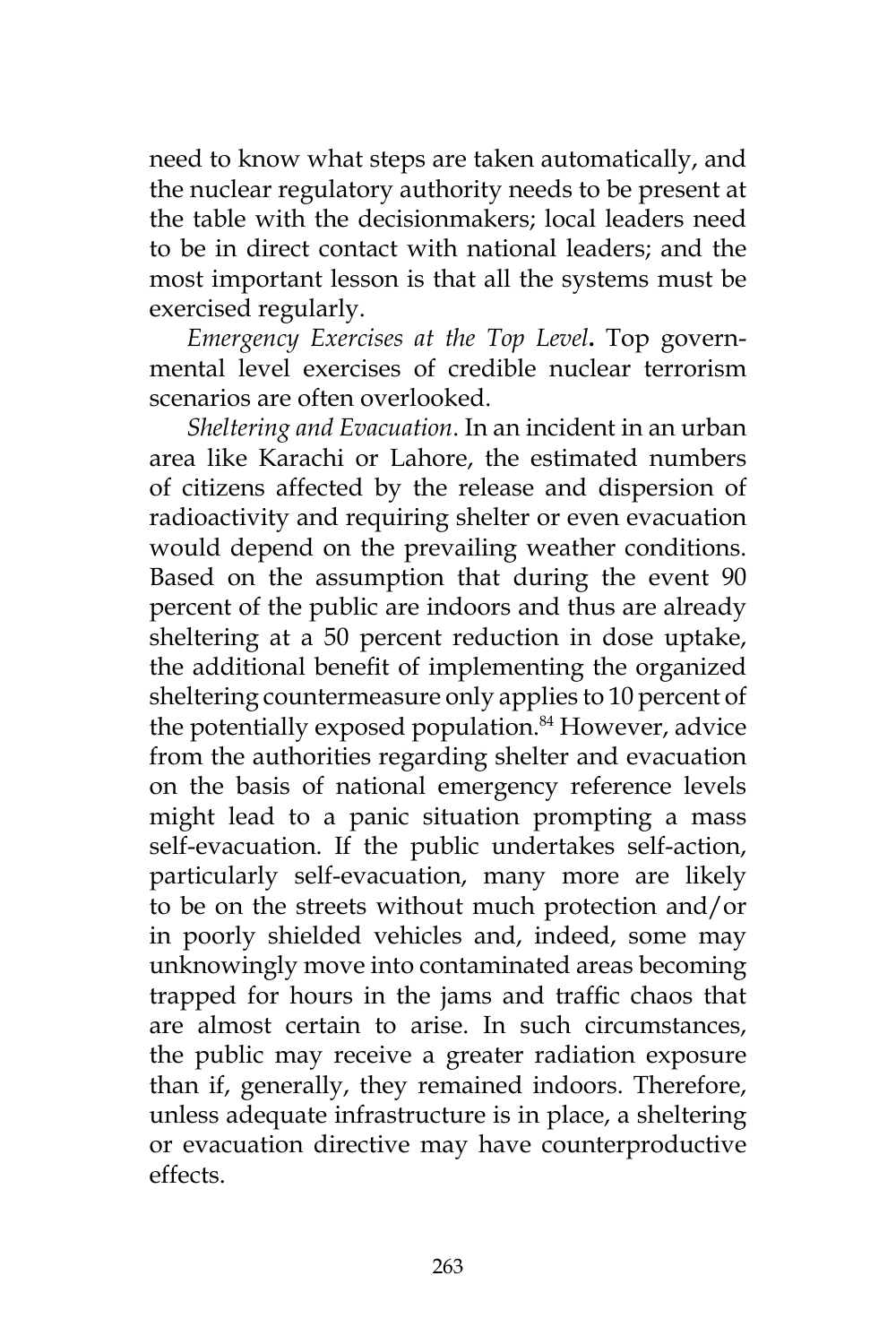*Robust e-Communication*. Robust and direct electronic communication is needed between PNRA to share information amongst federal/provincial/local officials.

*Credible Information*. A designated, credible spokesman is needed that can deliver a statement shortly after an incident and can exchange credible real time information with all concerned agencies.

*Crisis Management*. A crisis management team is needed to handle the current situation as well as to preplan and organize in order to possibly deter another event at an unknown location.

*Public Education*. In order to minimize confusion and chaos, it is necessary to create public awareness about the potential effects of nuclear terrorism. This involves integrating the official and unofficial media to disseminate information and encourage public confidence without causing unnecessary panic. The use of the civil defense warning sirens and loud speakers at mosques may be used to alert people and to advise them to check the radio or television for further information.

*Personnel Reliability Program.* A personnel reliability program has to be an integral part of any nuclear security infrastructure. The elements of PRP have been described as,

several lines of inquiry to develop a comprehensive picture of the individual in question. A background check is conducted to verify identity, credit history, criminal history, reputation, and character. Psychological and medical screening are used to evaluate the mental health and stability of the individual; depression, schizophrenia, epilepsy, high/low blood pressure, and other disorders are all taken into consideration. Additionally, a detailed interview to verify background information and elucidate other potential concerns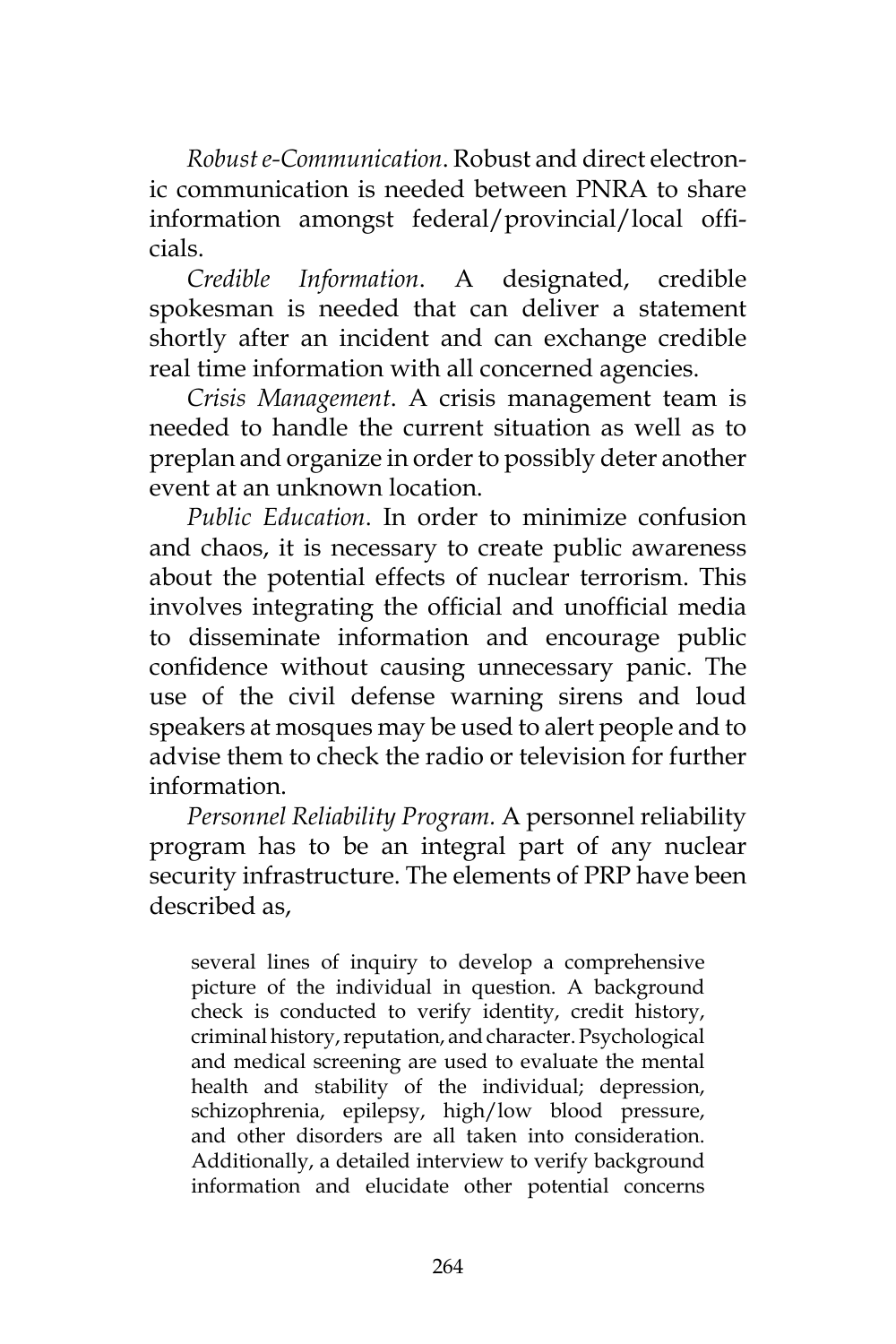is conducted at the time of employment or when a sensitive task is being assigned. Periodic reviews of job performance and coworker interaction are a standard means of ensuring that an employee's reliability remains high over time, and an individual's after work activities may also be monitored. The following occurrences may result in decertification for nuclear duty: alcohol abuse/ dependency, drug abuse, conviction of or involvement in a serious incident, an adverse medical─physical and mental─condition or serious progressive illness, lack of motivation, and suicide attempt or threat."85

The efficacy of any transport security system specially dealing with nuclear materials and high risk sources would depend on the training, reliability, and integrity of the individuals, without which the system would remain vulnerable.

*Non-nuclear Terrorism*. Even during a case of a catastrophic non-nuclear sabotage event, radioactive consignment under shipment should be reassessed and until such time, all movement should be halted and shipments secured in a safe place.

## **CONCLUSION**

The advancement in the knowledge of science and technology and their accessibility to terrorists has made the threat of nuclear terrorism no longer a fiction but real, especially considering terrorists' intention to inflict catastrophic damage to man, environment, and property. Pakistan is not considering reprocessing and therefore there may be no need for transportation; however, the case study, based on several low probabilities of sabotage events of spent fuel and high activity sources, has revealed that an explosion and subsequent fire would cause hundred of deaths and severe damage to surrounding buildings. Whereas in an explosion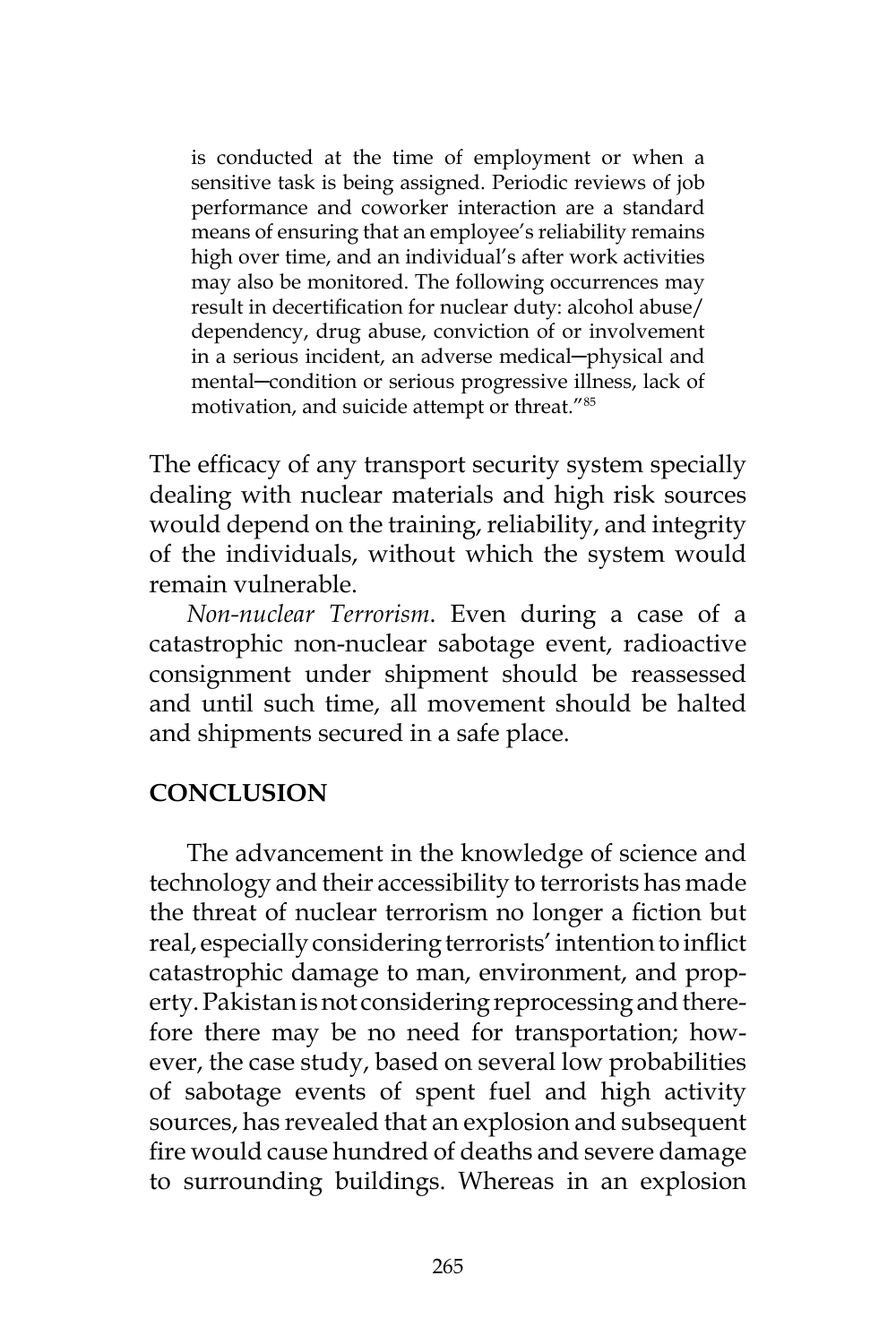alone only a few casualties could be expected due to radiation sickness in the area of 200m<sup>2</sup> amid the failure of SNF containment, aerosol containing mostly volatile Kr-85 and semi-volatile Cs-137, would be lifted into the air leading to extensive environmental contamination and potential exposure of thousands of individuals in the downwind zone. The number of people expected to get exposure to unsafe levels of radiation causing late effects leading to cancerous deaths would not only depend on the strength of the radioactive materials but would also depend on the timing and location of the attack. Any evacuation/sheltering of communities based on a 360° potential-hazard zone may be adopted instead of a cone shaped zone predicted by the code to eliminate the many associated uncertainties and changing wind directions in real situations. Difficulties are likely to arise in informing members of the public in an urban area where it may not be practicable to evacuate such large numbers, or in a rural situation where individuals may be unaware of the incident and who, scattered about the countryside, may be difficult to locate and advise in time. All exposed individuals will need to be monitored for health outcomes over their lifetimes, especially those that suffer internal contamination. Massive decontamination efforts would be needed for recovery and if decontamination remains unsatisfactory, institutional controls would become essential. To dilute the consequences of any successful sabotage event, preplanning is very important through well-developed and coordinated efforts of various agencies. Periodic integrated table-top and field exercises based on credible scenarios developed on the basis of intelligence information gathering should remain the focus at all levels.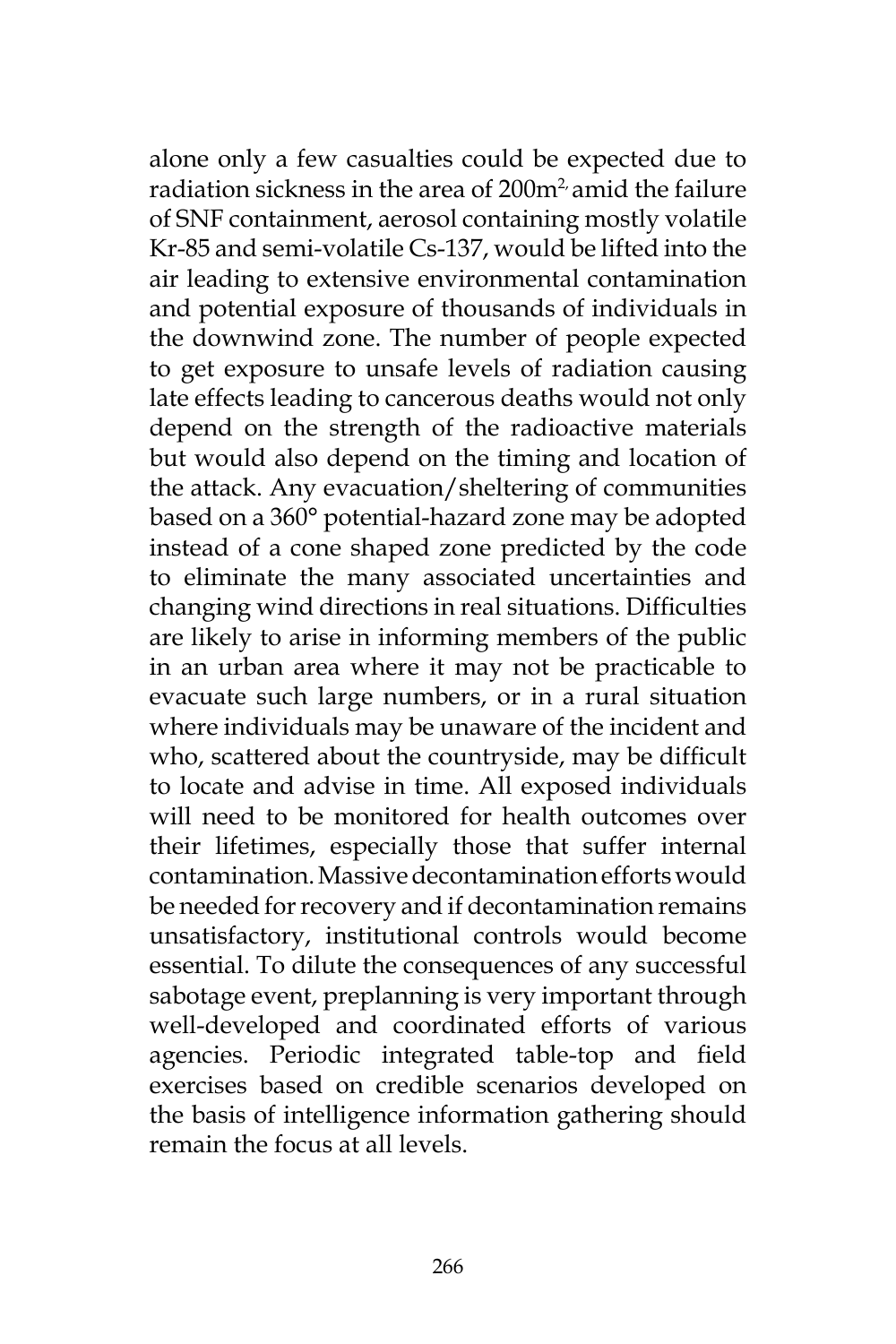The controls around various nuclear installations and radiation facilities in Pakistan are enough to deter and delay a terrorist attack and any malicious diversion would be detected in early stages. This chapter is an attempt to calculate the consequences of terrorist acts of very remote probability bordering near impossibility. Therefore, it can be concluded that the fabrication of a RDD and WMD is not very attractive to a terrorist group in general and especially within the context of Pakistan.

#### **ENDNOTES - CHAPTER 7**

1. *IAEA Nuclear Power Reactors in the World,* Reference Data Series No.2, April 2006, available at *www.pub.iaea.org/MTCD/ publications/PDF/RDS2-26\_web.pdf*

2. Matthew Bunn and Anthony Wier, *Securing the Bomb,*  Cambridge, MA: John F. Kennedy School of Government, Harvard University, July 2006, available at *www.nti.org/securingthebomb.*

3. Richard G. Lugar, *The Lugar Survey on Proliferation: Threats and Responses,* June 2005, available at *lugar.senate.gov/reports/ NPSurvey.pdf*

4. Charles Ferguson and William Potter, *Four Faces of Nuclear Terrorism,* Monterey, CA: Center for Nonproliferation Studies, 2004, p.5.

5. Sarin, also known by its North Atlantic Treaty Organization (NATO) designation of GB (O-Isopropyl methylphosphonofluoridate) is an extremely toxic substance whose sole application is as a nerve agent. As a chemical weapon, it is classified as a weapon of mass destruction by the United Nations according to UN Resolution 687, and its production and stockpiling was outlawed by the Chemical Weapons Convention of 1993.

6. Graham Allison, "Nuclear 9/11: The Ongoing Failure of Imagination?" *Bulletin of the Atomic Scientists*, Vol. 62, No. 5, September/October 2006, pp. 34-41.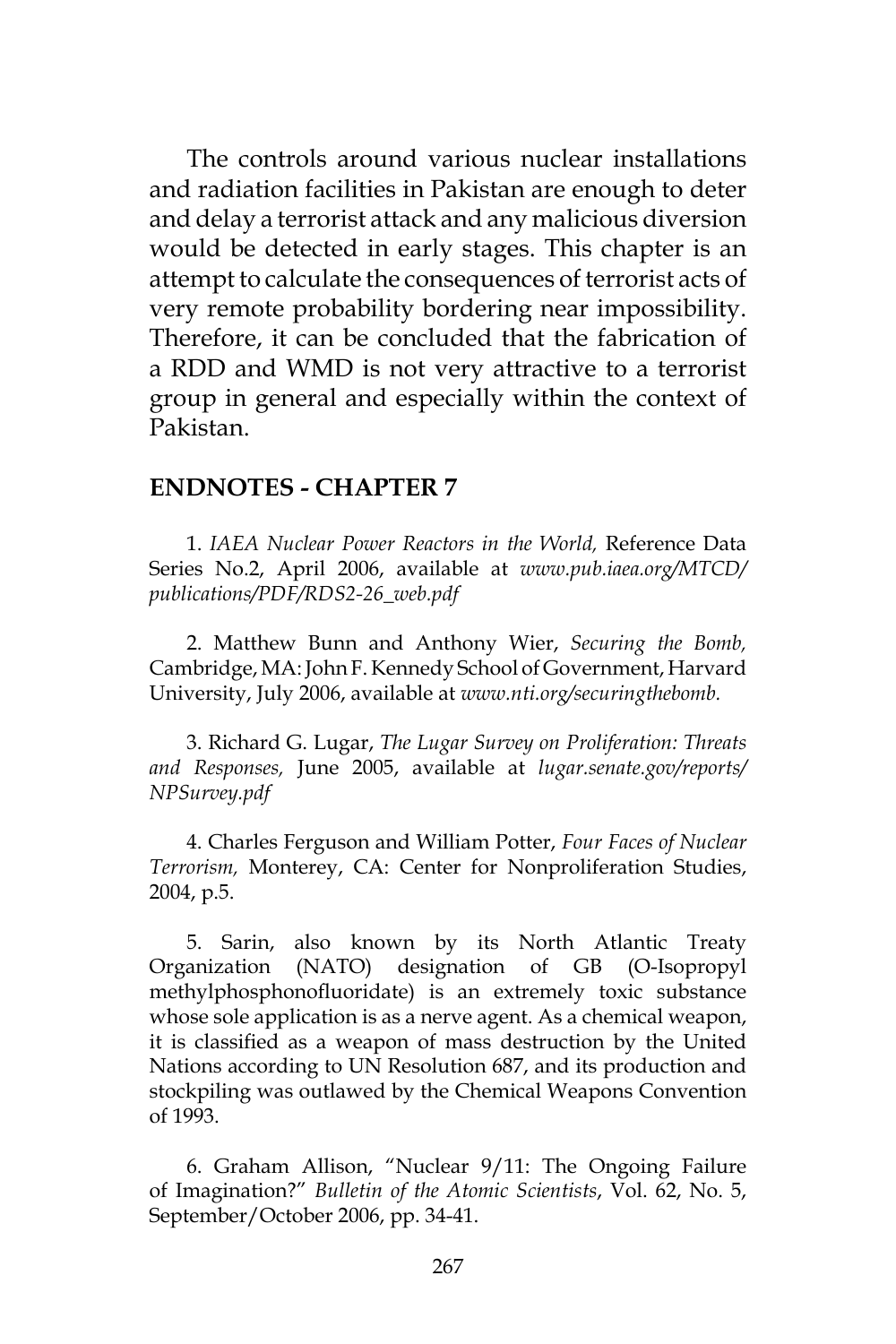7. Richard A. Falkenrath, Robert D. Newman, and Bradley A. Thayer, *America's Achilles' Heel: Nuclear, Biological, and Chemical Terrorism and Covert Attack*, Boston, MA: MIT Press, 1998.

8. Large & Associates, *Risks and Hazards of Transportation of Spent Fuel in the UK*, London: March 27, 2006.

9. Les Kennedy and Craig Skehan, "Nuclear Plant Target for Stolen Rocket Launchers, Police Allege," *Sunday Morning Herald*, January 6, 2007, available at *www.smh.com.au/news/national/ nuclear-plant-target-for-stolen-rocket-launchers-policeallege/2007/01/0 5/1167777281891.html*.

10. Interview with Dr. Charles Ferguson, Washington, DC, January 8, 2007.

11. Graham T. Allison, *Nuclear Terrorism*, New York: Henry Holt, 2004; and Peter R. Beckman *et al.*, *Nuclear Weapons, Nuclear States and Terrorism*, 4th ed., 2007.

12. Ferguson and Potter*.*

13. Hui Zhang, "Radiological Terrorism: Sabotage of Spent Fuel Pools," *International Network of Engineers and Scientists Against Proliferation (INESAP,* No. 22, December 2003, pp. 75-78, available at *www.inesap.org/pdf/INESAP Bulletin22.pdf*.

14. Graham Allison, "Nuclear 9/11: The Ongoing Failure of Imagination?"

15. Secretary-General Kofi Annan, "Keynote Address to the International Summit on Democracy, Terrorism and Security, Madrid, Spain," U.N. Press Release SG/SM/9757, October 3, 2005, available at *www.un.org/News/Press/docs/2005/sgsm9757.doc. htm*.

16. Pervez Musharraf, *In the Line of Fire: A Memoir by the President of Pakistan*, London: Simon & Schuster, 2006.

17. Pakistani Newspaper *Dawn*, November 9, 2006, available at *www.dawn.com.pk*.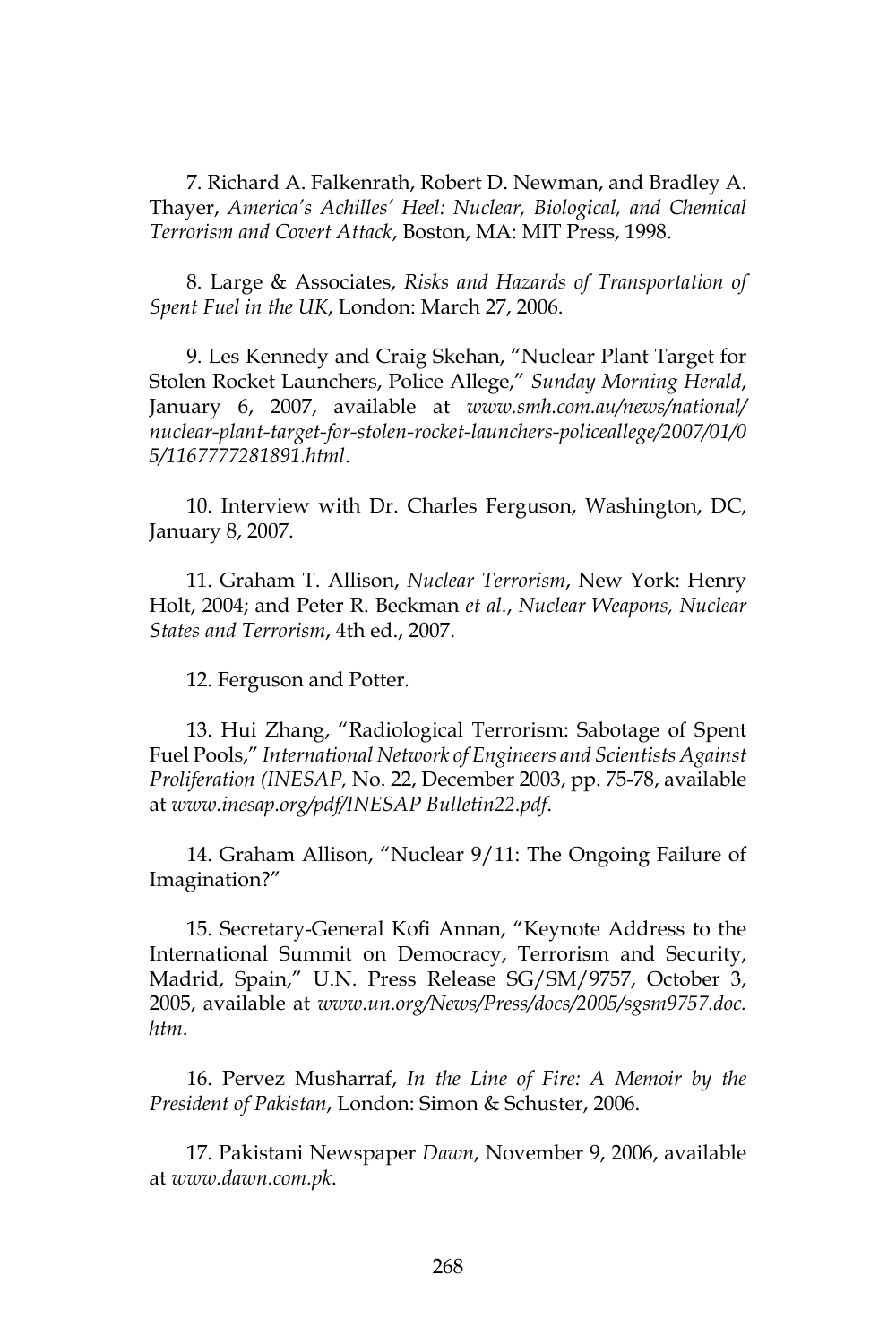18. Pakistan Nuclear Regulatory Authority (PNRA) Report 2001-05, available at *www.pnra.org*.

19. Bunn and Wier, Executive Summary, p. i.

20. Jacquelyn S. Porth, "U.S. Goal: Keep Weapons of Mass Destructions Out of Hands of Terrorists," 2002 U.S. Special Weapons Nuclear & Missile Proliferation News, March 13, 2002, available at *www.fas.org/news/usa/2002/index.html*.

21. Reported by the *Bulletin of Atomic Scientists*, November/ December 2006.

22. Graydon Carter, "Homeland Insecurity," *Vanity Fair*, November 2003, p. 64.

23. Ferguson and Potter*.*

24. *Ibid.*

25. IAEA, *Fact Sheet 2005: Illicit Trafficking and Other Unauthorized Activities Involving Nuclear and Radioactive Materials*, available at *www.iaea.org/NewsCenter/Features/RadSources/PDF/ fact\_figures2005.pdf*.

26. Musharraf, p. 293.

27. Ferguson and Potter*.*

28. IAEA, *Safety Standards: Categorization of Radioactive Sources for Protecting People and the Environment,* No. RS-G-1.9, Safety Guide.

29. Charles McCombie and Bengt Tveiten, *Nuclear Waste Management Organization*, June 2004, Table 2.1, available at *www. nwmo.ca/Default.aspx?DN=397,211,199,20,1,Documents*.

30. Charles D. Ferguson, Tehseen Kazi, and Judith Perra, *Commercial Radioactive Source: Surveying the Security Risks*, Washington, DC: Center for Nonproliferation Studies, 2003.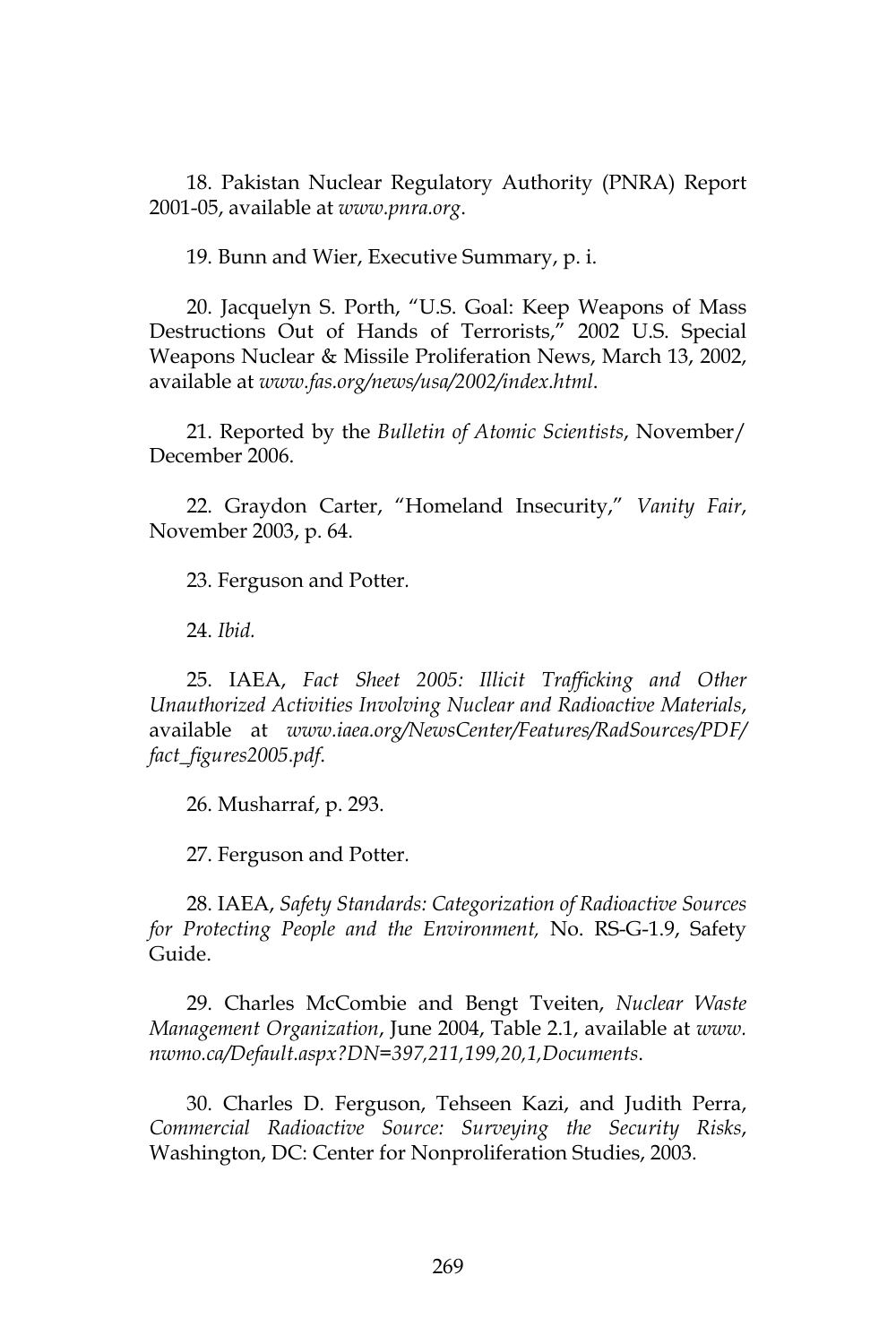31. *Ibid.*

32. Two digit figure numbers were retained from the original report.

33. IAEA, *Safety Standards Series: Regulations for the Safe Transport of Radioactive Material, 1996 Ed., As Amended*, 2003, Safety Requirements, No. TS-R-1.

34. See Figure 5.1, Typical design of a SNF Cask.

35. Christopher S. Bajwa, Harold E. Adkins, and Judith M. Cuta, *Spent Fuel Transportation Cask Response to a Tunnel Fire Scenario*, Washington, DC: U.S. Nuclear Regulatory Commission, and Richland, Washington: Pacific Northwest National Laboratory, available at *www.nei.org/documents/NRC\_Baltimore\_Tunnel\_Fire\_ Study.pdf*.

36. Aamir Husain and Kwansik Choi, *Status of Storage, Disposal and Transportation Containers for the Management of Used Nuclear Fuel*, Ontario, Canada: Kinectrics Inc., August 2003, available at *www.nwmo.ca/default.aspx?DN=244,237,199,20,1*.

37. *Ibid*.; and Chemical Technical Division, *ORNL/TM-13502*, October 20, 1997.

38. British Nuclear Fuels, BNFL, *MOX Fuel Voyage Briefing Note*, 2002, available at *www.bnfl.com/UserFiles/File/151\_1.pdf*.

39. *Terrorism Considerations in the Transportation of Spent Nuclear Fuel and High-Level Radioactive Waste*, available at *www. ciaonet.org/cbr/cbr00/video/cbr\_ctd/cbr\_ctd\_09.html*.

40. M. Jonathan Haire and Charles W. Forsberg, *Characteristics of Next-Generation Spent Nuclear Fuel (SNF) Transport and Storage Casks*, Oak Ridge, TN: Oak Ridge National Laboratory, 2001, available at *www.ornl.gov/~webworks/cppr/y2001/pres/121356.pdf*.

41. Large & Associates; and *Terrorism Considerations in the Transportation of Spent Nuclear Fuel and High-Level Radioactive Waste*, available at *www.ciaonet.org/cbr/cbr00/video/cbr\_ctd/cbr\_ ctd\_09.html*.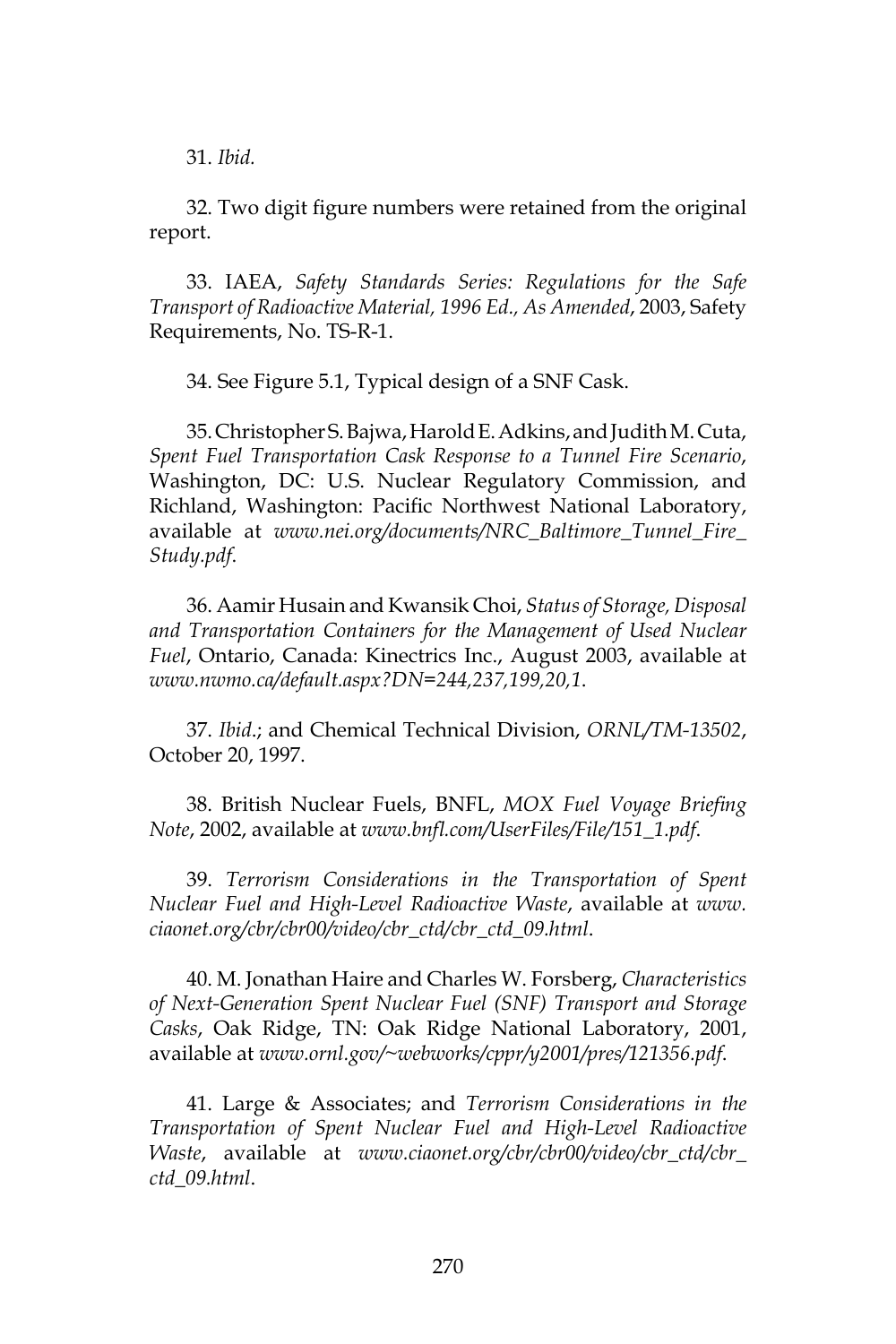42. Dr. Gail H. Marcus, written testimony on nuclear transportation submitted to the Senate Committee on Energy and Natural Resources, May 22, 2002, available at *www.ans.org/pi/ news/d-1022187916*.

43. Committee on Science and Technology for Countering Terrorism, *Making the Nation Safer: The Role of Science and Technology in Countering Terrorism*, Washington, DC: National Research Council, 2002, p. 48.

44. *Spent Nuclear Fuel: Options Exist to Further Enhance Security*, GAO-03-426, Washington, DC: U.S. General Accounting Office, July 2003.

45. Robert Alvarez, *Reducing the Hazards of Stored Spent Fuel*, Princeton, NJ: Science and Global Security, 2003, p. 20.

46. *Ibid.*, p. 19.

47. *Transporting Spent Fuel: Protection Provided Against Severe Highway and Railroad Accidents*, Rockville, MD: U.S. Nuclear Regulatory Commission, March 1987.

48. *Projected Source Terms for Potential Sabotage Events Related to Spent Fuel Shipments*, SAND99-0963, Albuquerque, NM: Sandia National Laboratories, 1999.

49. *Terrorism Considerations in the Transportation of Spent Nuclear Fuel and High-Level Radioactive Waste*, available at *www. ciaonet.org/cbr/cbr00/video/cbr\_ctd/cbr\_ctd\_09.html*.

50. Fact Sheet, *Terrorism Consideration in the Transportation of SNF and High Level Waste*, Carson City, NV: Nuclear Waste Project Office, State of Nevada, November 2001.

51. Robert J. Halstead, "Statement on behalf of the State of Nevada agency for nuclear projects regarding U.S. DOE's draft environmental impact statement for a geologic repository for the disposal of spent nuclear fuel and high-level radioactive waste at Yucca Mountain, Nevada," Public Hearing, Washington, DC, October 26, 1999.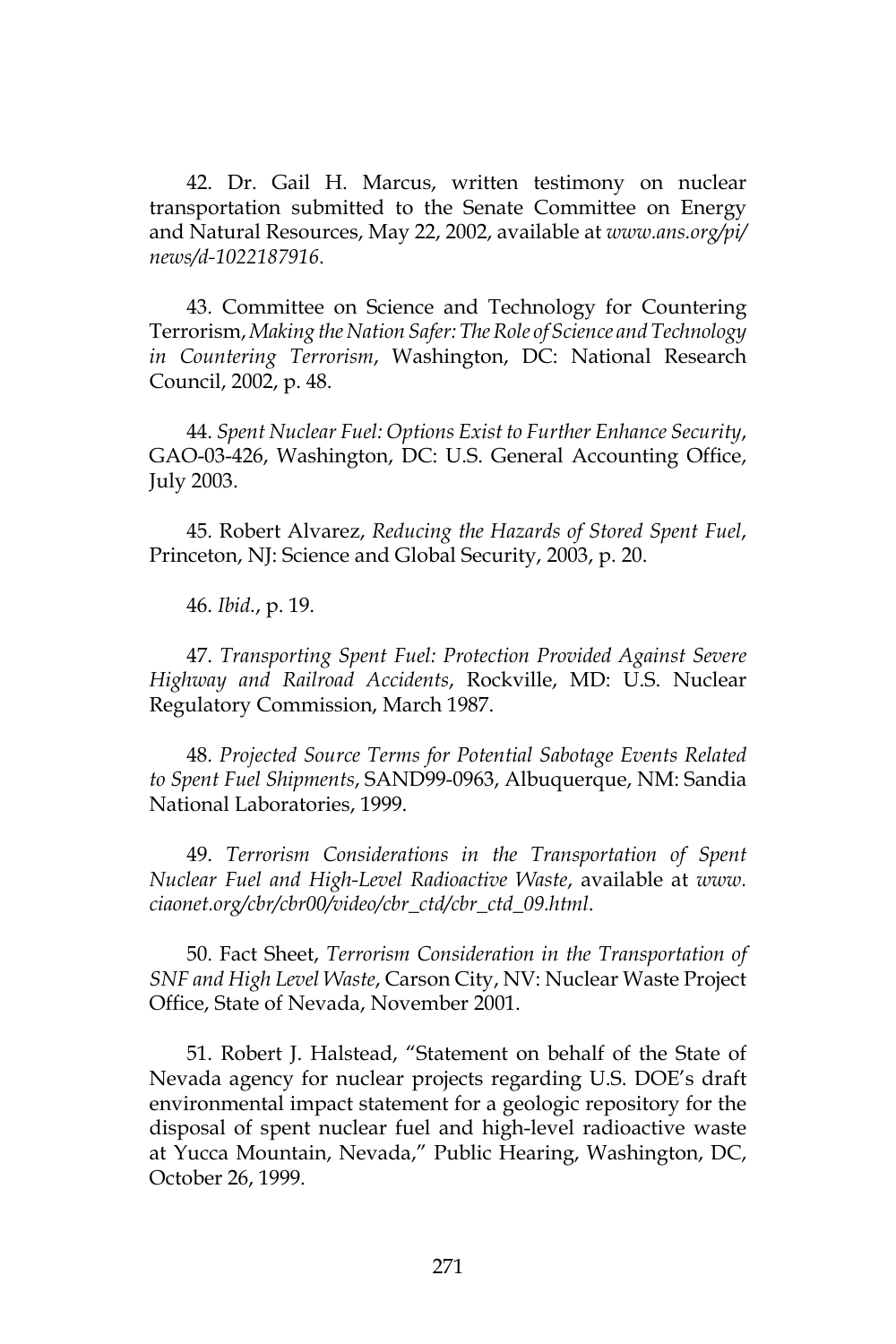52. Testimony of James David Ballard, Ph.D., Consultant, on behalf of the Sate of Nevada on transportation of Spent Fuel Rods to the proposed Yucca Mountain Storage Facility," Subcommittees on Transportation and Infrastructure, U.S. House of Representatives, April 2002.

53. Matthew Lamb and Marvin Resnikoff, *Radiological Consequences of Severe Rail Accident Involving Spent Nuclear Fuel Shipments To Yucca Mountain: Hypothetical Baltimore Rail Tunnel Fire Involving SNF,* New York: Radioactive Waste Management Associates, September 2001, available at *www.nd.edu/~kshrader/ interest/Baltrpt9\_18.doc*.

54. *Analysis of Rail Car Components Exposed to a Tunnel Fire Environment*, NUREG/CR-6799, Washington, NRC, March 2003.

55. *Rail Safety and Security: Some Actions Already Taken to Enhance Rail Security, But Risk-Based Plan Needed*, GAO-03435, Washington, DC: U.S. General Accounting Office, April 2003, p. 58, available at *www.gao.gov/new.items/d03435.pdf*.

56. Alvarez*.*

57. Chemical Technical Division, *Radionuclide Content For a Range of Irradiated Fuels*, ORNL/TM-13502, London: Nirex Limited, October 20, 1997, available at *www.nwmo.ca/default. aspx?DN=244,237,199,20,1*.

58. *Ibid.*; Husain and Choi, *Status of Storage, Disposal and Transportation Containers for the Management of Used Nuclear Fuel*; and Lih-Jenn Shyr *et al.*, *Projected Consequence for Potential Sabotage Events Related to Spent Fuel Shipments, SNL*, SAND099-2138C, August 1999, Table-2.

59. *User Documentation: Introduction to Hotspot Health Physics Codes*, Sandia, NM: Lawrence Livermore National Laboratory, available at *www.llnl.gov/nai/technologies/hotspot/*.

60. See Defense and Threat Reduction Agency, November 2006, available at *acecenter.cnttr.dtra.mil/*.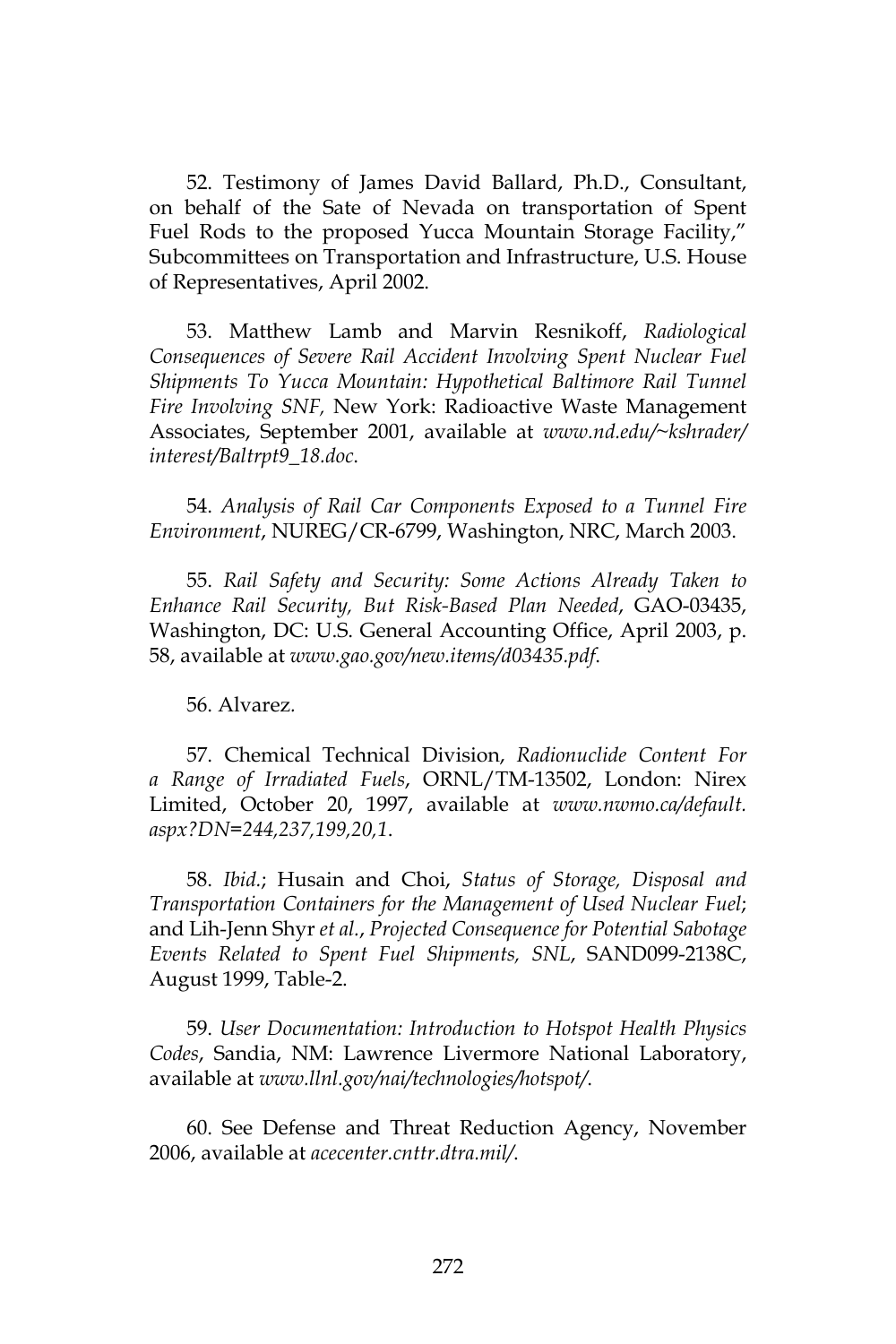61. Alexander Hill, *Using the Hazard Prediction and Assessment Capability (HPAC) Hazard Assessment Program for Radiological Scenarios Relevant to the Australian Defence Force*, DSTO-CR-029, Australian CBRN Defence Centre, Platforms Sciences Laboratory, March 2003.

62. Large & Associates*.*

63. *Projected Source Terms for Potential Sabotage Events Related to Spent Fuel Shipments*, SAND99-0963, Sandia, NM: Sandia National Laboratories, June 1999.

#### 64. Halstead.

65. Edwin S. Lyman, *A Critique of Physical Protection Standards For Transport of Irradiated Materials*, Presentation to the 40th Annual Meeting of the Institute of Nuclear Materials Management, Phoenix, AZ, Washington, DC: Nuclear Control Institute, July 1999.

66. Large & Associates*.*

67. "Goods Worth Thousands Gutted in Fire Incidents," *Daily News*, November 8, 2005, available at *www.jang.com.pk/thenews/ nov2005-daily/08-11-2005/metro/k3.htm*.

68. Robert E. Luna, *A New Analysis of the Vixen A Trials*, SAND93-2528, Albuquerque, NM: Sandia National Laboratories, February 1994; and Lih-Jenn Shyr, *Projected Consequence for Potential Sabotage Events Related to Spent Fuel Shipment,* SAND99- 2138C, Albuquerque, NM: Sandia National Laboratories, August 1999, Table 2.

69. Total Effective Dose Equivalent (TEDE). The radioactive material producing the dose equivalent may be external to the body, e.g., when material is on the ground or is in the air surrounding the individual, or internal, as when the individual has ingested or inhaled, and retained the material. The TEDE is the sum of the EDE (caused by the external material) and the CEDE (caused by the internal material). The TEDE is the most complete expression of the combined dose from all applicable delivery pathways. TEDE = CEDE (inhalation) + EDE (submersion) + EDE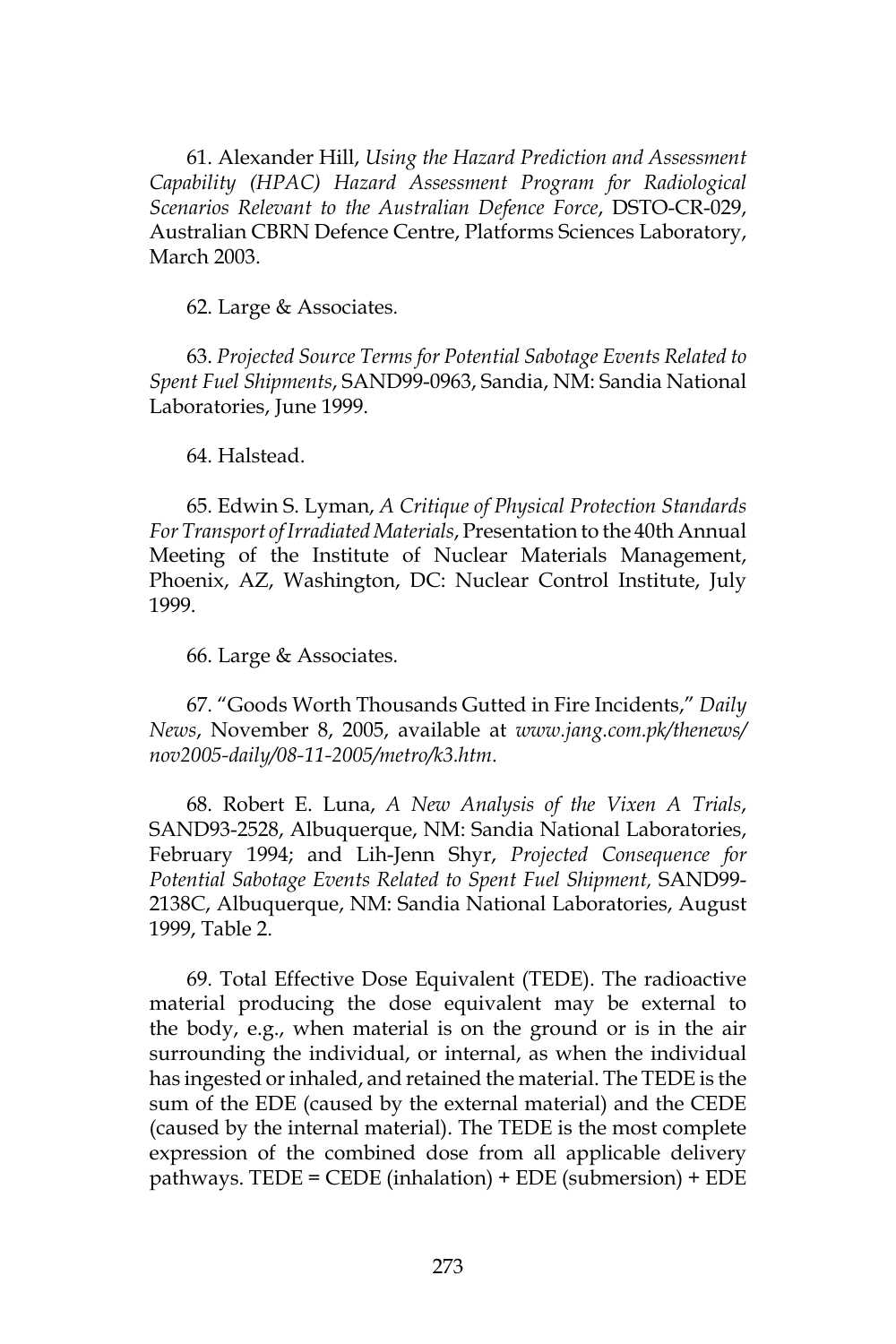(ground shine). *See User Documentation of Hotspot: Introduction to Hotspot Health Physics Codes*, Livermore, CA: Lawrence Livermore National Laboratories, available at *www.llnl.gov/nai/technologies/ hotspot*.

70. For gamma energies between 60 keV and 1.5 MeV, the dose rate from a source A MBq and total energetic gamma emission per disintegration of E MeV == 0.14 AE microGy/h at 1 m. *See*, *Rules of Thumb and Practical Hints*, London: The Society for Radiological Protection available at *www.srp-uk.org/servthumb.html*.

71. "Understanding Radiation: Health Effects," U.S. Environmental Protection Agency, December 3, 2002, available at *www.epa.gov/radiation/understand/health\_effects.htm*.

72. National Research Council's Committee on the Biological Effect of Ionizing Radiation, BEIR, *Health Effects from Exposure to Low Levels of Ionizing Radiation: BEIR VII –Phase 2,* available at *books.nap.edu/catalog/11340.html*. The committee concludes that the current scientific evidence is consistent with the hypothesis that there is a linear, no-threshold dose-response relationship between exposure to ionizing radiation and the development of cancers in humans.

73. *Understanding Radiation*, U.S. EPA*.* In other words, in a group of 10,000 people exposed to 1 rem of ionizing radiation, in small doses over a life time, we would expect 5 or 6 more people to die of cancer than would otherwise. In this group of 10,000 people, we can expect about 2,000 to die of cancer from all nonradiation causes. The accumulated exposure to 1 rem of radiation would increase that number to about 2005 or 2006.

74. *National Planning Scenarios*, Version 20.1 Draft, April 2005, available at *media.washingtonpost.com/wpsrv/nation/nationalsecurity/ earlywarning/NationalPlanningScenariosApril2005.pdf*.

75. "Exposures and Effects of the Chernobyl Accident," *Sources and Effects of Ionizing Radiation*, Vol. II, Effects, ANNEX J, United Nations, 2000, para. 107, available at *www.unscear.org/docs/ reports/annexj.pdf*.